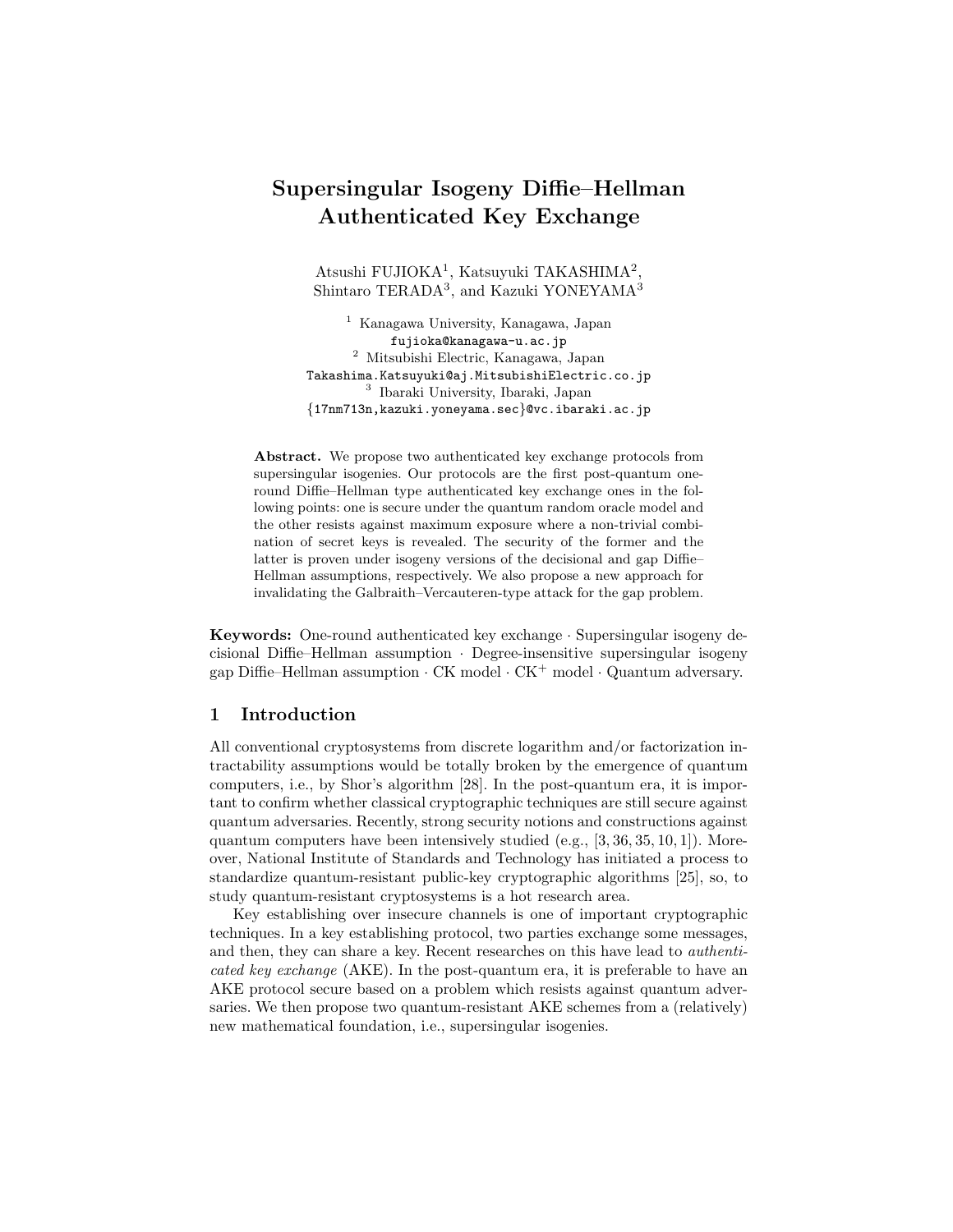**Supersingular Isogeny Diffie–Hellman (SIDH).** Computing a sequence of isogenies of elliptic curves is a new cryptographic basic operation in some applications. For example, a cryptographic hash function from expander graphs, proposed in [6], consists of computing an isogeny sequence, which is based on the hardness of constructing an isogeny between two (randomly chosen) isogenous curves. Diffie–Hellman (DH) type key exchange protocols based on isogenies are given by Rostovtsev and Stolbunov [27] and De Feo et al. [11], which were considered as candidates for post-quantum public-key primitives.

Childs et al. [7] considered the isogeny computation problem for *ordinary* elliptic curves, and obtained a subexponential-time quantum algorithm. In contrast, the algorithm cannot be applied to the supersingular case (because of noncommutativity of endomorphism rings). Therefore, both applications above, i.e., hash function and key exchange, need to employ *supersingular* elliptic curves (and the graph consisting of them). In particular, *supersingular isogeny Diffie– Hellman* (SIDH) protocol proposed by De Feo et al. [11] has short public keys compared to other post-quantum candidates, and has been intensively studied for serving as a drop-in replacement to existing Internet protocols [9, 2, 8].

Very recently, Petit [26] proposed a mathematical attack for the security of SIDH, but also showed that the security is not affected by the attack if we use appropriate public parameters as is given in Sect. 3.

**Authenticated Key Exchange.** In an AKE protocol, two parties have own static public keys, exchange ephemeral public keys, and compute a session key based on the public keys and the related secret keys. AKE protocols achieve that honest parties can establish a session key, and any malicious party cannot guess the session key. The latter condition is formulated in an indistinguishability game.

Regarding to this security game, several models have been invented, and the Canetti–Krawczyk (CK) model was proposed to capture leakage of the session state [5]. After the proposal, several security requirements have been indicated such as *key compromise impersonation* (KCI), *weak perfect forward secrecy* (wPFS), and *maximal exposure attacks* (MEX) (refer to [22] for KCI, wPFS, and MEX). The CK model has been integrated with KCI, wPFS, and MEX to the  $CK^+$  model [13].

Recently, several SIDH AKE protocols have been proposed [15, 24, 23, 34].

Galbraith proposed a one-round  $4$  protocol (SIDH TS2) in [15] based on the Unified Model DH protocol by Jeong, Katz, and Lee [19]. The protocol is CKsecure under a decisional problem in classical random oracle model (ROM).

Longa shows a two-round SIDH AKE protocol (AKE-SIDH-SIKE) which is  $CK^+$ -secure from a KEM scheme [24]. However, it is based on a generic construction known already.

<sup>4</sup> Galbraith claims that the protocol is one-round however the description shows that it is two-round as the responder generates the response after receiving the first message [15].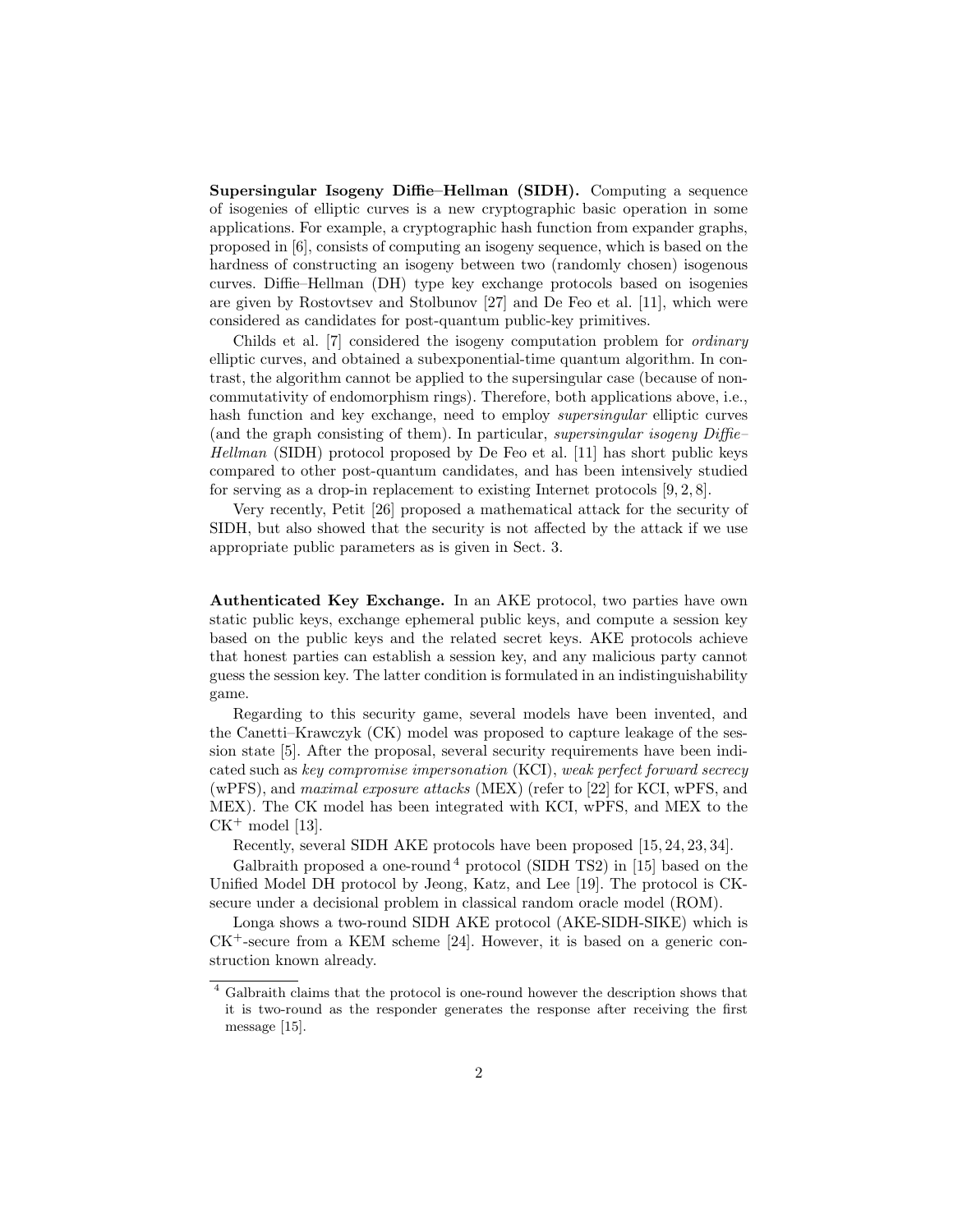LeGrow, Jao, and Azarderakhsh defined a security model in which the adversary is allowed to make quantum queries, and proposed a *quantum* CK secure (qCK secure) protocol [23]. The protocol, we call it LJA, is secure in the quantum random oracle model (QROM) however it is two-round.

Xu et al. proposed a two-round protocol  $(AKE<sub>SIDH-2</sub>)$  in [34], and the protocol is CK<sup>+</sup>-secure under a decisional problem in classical random oracle model (ROM).

It is worth to note here that all the existing SIDH AKE protocols shown above *only* achieve two-pass protocols except the SIDH TS2 protocol. In a oneround protocol, two parties can simultaneously exchange their ephemeral keys, while in a two-pass one, a party has to wait for the ephemeral key from the other party. Moreover, a one-round AKE protocol has several advantages of efficiency, e.g., each party can pre-compute ephemeral keys in advance.

**Supersingular Isogeny Gap DH Problem.** Traditional DH AKE protocols have been constructed from several forms of DH assumptions, i.e., computational, decisional and gap DH assumptions, for attaining various trade-offs between security and efficiency. Recently, Galbraith and Vercauteren [17] and Thormarker [31] independently proposed attacks, called *GV-type attack* in this paper, on the supersingular isogeny computational DH (SI-CDH) problem with access to *decision degree* oracle, which determines whether two supersingular curves are isogenous of some *specific degree* or not. While the attack can be extended to *some* form of SI version of gap DH (SI-GDH) problem, still, there exist possible approaches to formulate a *secure* form of SI-GDH problem (and assumption) for which the above attack is ineffective. Therefore, it is important to find and establish such *secure* SI-GDH assumptions to rescue (a wide range of) SIDH-based AKE schemes on the gap assumptions. (For surveys on SIDH-related computational problems, refer to [17, 32].)

**Contributions.** We propose two one-round authenticated key exchange protocols from supersingular isogenies: one is a protocol secure in the CK model with a quantum adversary under a supersingular isogeny version of the DDH assumption, and the other is a protocol secure in the  $CK^+$  model with a classical adversary under a supersingular isogeny version of the gap DH assumption.

We call the latter assumption *degree-insensitive (di-)SI-GDH* assumption in which an adversary has access to a degree-insensitive SI-DDH oracle, and then cannot employ the GV-type attack for which degree distinction is crucial. We expect that the new assumption is of independent interest. Then, both protocols have several advantages of efficiency and wide applicability in practical situations as they retain a simple one-round Diffie–Hellman structure, and are realized in exchanging a single elliptic curve with an auxiliary smooth-order torsion basis, which can be efficiently compressed  $[2, 8]$ . We give a comparison table of the existing SIDH AKE protocols and our proposals in Table 1.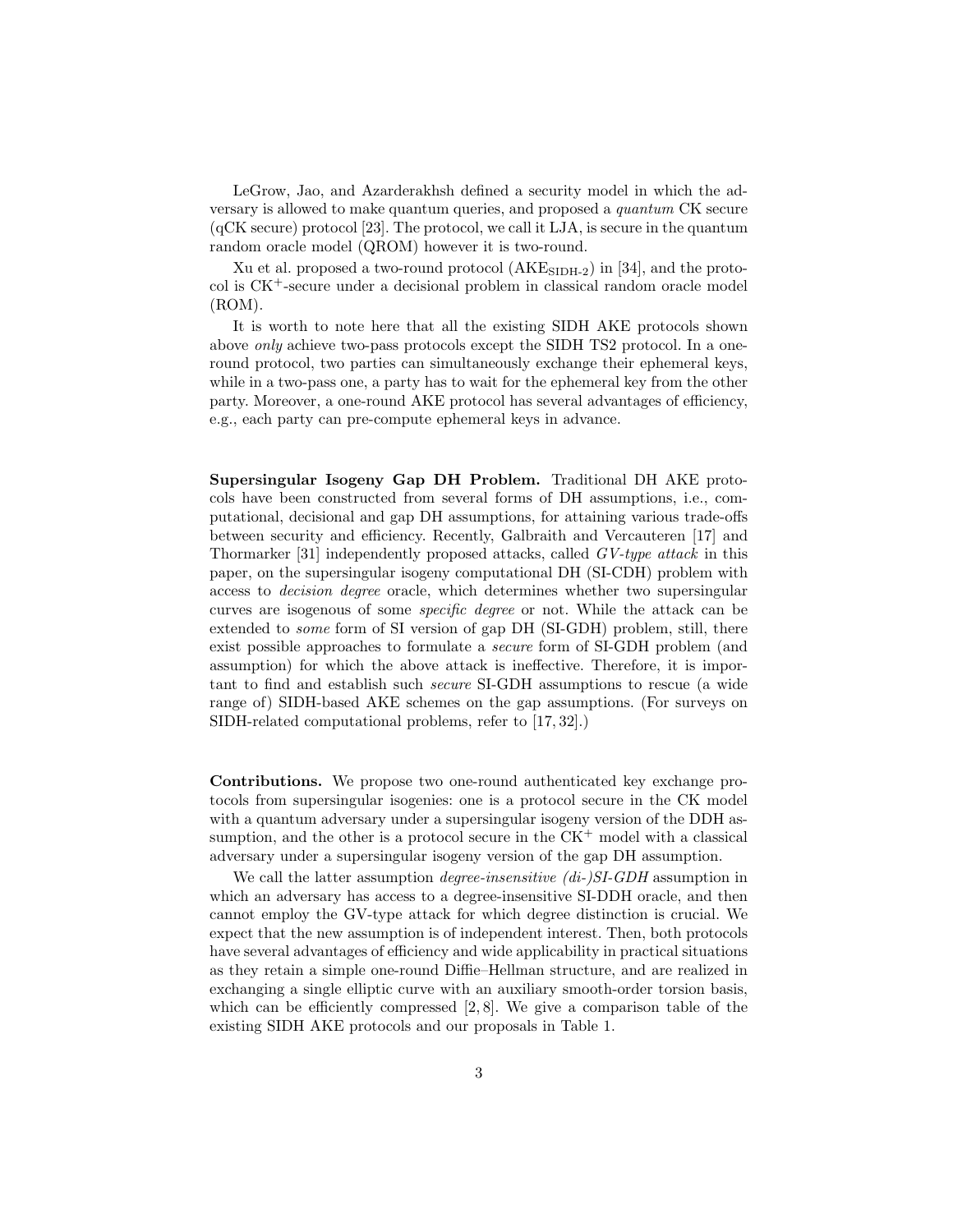|                    | assumption | model  | action        | proof            |
|--------------------|------------|--------|---------------|------------------|
| $SIDH$ TS2 [15]    | SI-CDH     | CК     | one-round $4$ | $\overline{ROM}$ |
| AKE-SIDH-SIKE [24] | SI-DDH     | $CK^+$ | two-round     | <b>ROM</b>       |
| $LJA$ [23]         | SI-DDH     | qCK    | two-round     | QROM             |
| $AKESIDH-2$ [34]   | SI-DDH     | $CK^+$ | two-round     | <b>ROM</b>       |
| SIDH UM            | SI-DDH     | CK.    | one-round     | QROM             |
| biclique SIDH      | di-SI-GDH  | $CK^+$ | one-round     | <b>ROM</b>       |

**Table 1.** Comparison of SIDH AKE protocols.

**Notations.** When *A* is a set,  $y \in_R A$  denotes that *y* is uniformly selected from *A*. When *A* is a random variable,  $y \leftarrow_R A$  denotes that *y* is randomly selected from *A* according to its distribution. We denote the finite field of order *q* by  $\mathbb{F}_q$ .

# **2 Security Models: CK-security and CK<sup>+</sup>-security**

This section outlines the CK and  $CK^+$  security definitions for two-pass PKIbased authenticated key exchange protocols. Note that, in our *post-quantum* CK and  $CK^+$  models, all parties are modeled by probabilistic polynomial-time (ppt) Turing machines while the adversary is modeled by a polynomial time quantum machine. For further CK and  $CK^+$  details and explanations, see [22, 12]. It is worth to note here that the proposed protocols are one-round and thus, it is enough to describe the security model as for two-pass AKE because a two-pass model includes a one-round one.

We denote a party's identity  $\hat{A}$ ,  $\hat{B}$ ,  $\hat{C}$ , ..., where the ID space is **IDS**. A party honestly generates its own keys, static public and static secret ones, and the static public key is linked with the party's identity in some systems like PKI<sup>5</sup>. The maximum numbers of parties and sessions are polynomially bound in the security parameter.

We outline our models for a two-pass AKE protocol where parties,  $\hat{A}$  and  $\hat{B}$ , exchange ephemeral public keys, *X* and *Y*, i.e.,  $\hat{A}$  sends *X* to  $\hat{B}$  and  $\hat{B}$  sends *Y* to *A*<sup></sup>, and thereafter derive a session key. The session key depends on the exchanged ephemeral keys, identifiers of the parties, the static keys, and the protocol instance that is used.

**Keys.** The public key owned by each party and its secret key are called *static public key* and *static secret key*, respectively. The one-time use session information exchanged in the protocol is called *ephemeral public key* as the information is generated from a temporary secret called *ephemeral secret key*.

**Session.** An invocation of a protocol is called a *session*. A session is activated via an incoming message of the forms  $(\Pi, \mathcal{I}, \hat{A}, \hat{B})$  or  $(\Pi, \mathcal{R}, \hat{A}, \hat{B}, Y)$ , where

<sup>5</sup> Static public keys must be known to both parties in advance. They can be obtained by exchanging them before starting the protocol or by receiving them from a certificate authority. This situation is common for all PKI-based AKE protocols.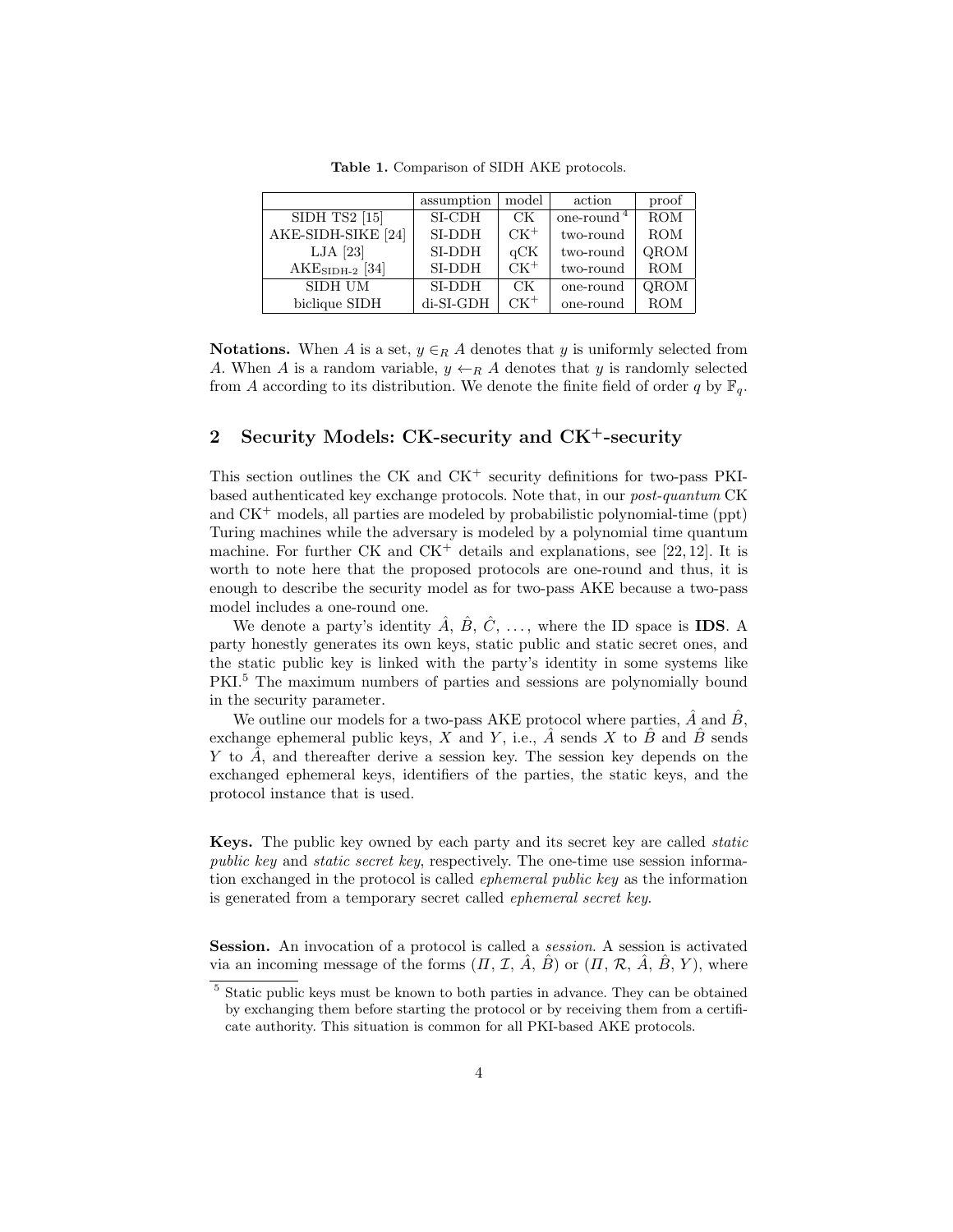$\Pi \in \mathbf{PRS}$  is a protocol identifier in the protocol ID space, **PRS**. If  $\hat{A}$  is activated with  $(\Pi, \mathcal{I}, \tilde{A}, \tilde{B})$ , then  $\tilde{A}$  is the session *initiator*, otherwise it is the session *responder*. We say that  $\hat{A}$  is the *owner* (resp. *peer*) of session sid if the third (resp. fourth) coordinate of sid is  $\hat{A}$ . After activation, session initiator  $\hat{A}$  creates ephemeral public key *X* and a new session identified with  $(\Pi, \mathcal{I}, \hat{A}, \hat{B}, X, \perp)$ , and sends  $(\Pi, \mathcal{R}, \hat{B}, \hat{A}, X)$  to the session responder  $\hat{B}$ , who then prepares ephemeral public key *Y* and a new session identified with  $(\Pi, \mathcal{R}, \hat{B}, \hat{A}, X, Y)$ , computes the session key and sends  $(\Pi, \mathcal{I}, \hat{A}, \hat{B}, X, Y)$  to  $\hat{A}$ . Upon receiving  $(H, \mathcal{I}, \hat{A}, \hat{B}, X, Y), \hat{A}$  updates the session identifier  $(H, \mathcal{I}, \hat{A}, \hat{B}, X, \perp)$  with  $(\Pi, \mathcal{I}, \hat{A}, \hat{B}, X, Y)$  and computes a session key for that session. We say that a session is *completed* if its owner computes a session key.

If  $\hat{A}$  is the initiator of a session, the session is identified via  $\text{sid} = (\Pi, \mathcal{I}, \hat{A})$ ,  $B, X, \perp$  or sid =  $(\Pi, \mathcal{I}, \hat{A}, \hat{B}, X, Y)$ . If  $\hat{B}$  is the responder of a session, the session is identified via  $\text{sid} = (\Pi, \mathcal{R}, \hat{B}, \hat{A}, X, Y)$ . The *matching session* of the session identified via  $(\Pi, \mathcal{I}, \tilde{A}, \tilde{B}, X, Y)$  is a session with identifier  $(\Pi, \mathcal{R}, \tilde{B}, \tilde{B}, \tilde{A}, \tilde{B}, X, Y)$  $\hat{A}$ ,  $X$ ,  $Y$ ) and vice versa.

**Adversary.** Adversary *M* is modeled as a probabilistic Turing machine that controls all communications including session activation. Activation is performed via a Send(MESSAGE) query. The MESSAGE has one of the following forms:  $(\Pi, \Pi)$ *I*,  $\hat{A}$ ,  $\hat{B}$ ), (*Π*, *R*,  $\hat{A}$ ,  $\hat{B}$ , *X*), or (*Π*, *I*,  $\hat{A}$ ,  $\hat{B}$ , *X*, *Y*). Each party submits its responses to adversary *M*, who decides the global delivery order.

The secret information of a party is not accessible to adversary *M*; however, leakage of secret information is obtained via the following adversary queries.

- **–** SessionKeyReveal(sid): *M* obtains the session key for the session with session identifier sid, provided that the session is completed.
- **–** SessionStateReveal(sid): *M* obtains the session state of the owner of session sid if the session is not completed (the session key is not established yet). The session state includes all ephemeral secret keys and intermediate computation results except for immediately erased information but does not include the static secret key.
- $-$  Corrupt(A): The query allows M to obtain all information of party A. If a party, A, is corrupted by a Corrupt(A) query issued by  $M$ , then we call the party, *A*ˆ, *dishonest*. If not, we call the party *honest*.

**Definition 1 (Freshness).** *Let* sid*<sup>∗</sup> be the session identifier of a completed session, owned by an honest party*  $\hat{A}$  *with an honest peer*  $\hat{B}$ *. If the matching session exists, then let* sid*<sup>∗</sup> be the session identifier of the matching session of* sid*<sup>∗</sup> . Define* sid*<sup>∗</sup> to be* fresh *if none of the following conditions hold:*

- **–** *M issues* SessionKeyReveal(sid*<sup>∗</sup>* )*, or* SessionKeyReveal(sid*<sup>∗</sup>* ) *if* sid*<sup>∗</sup> exists.*
- **–** sid*<sup>∗</sup> exists and M makes either of the following queries*
	- *•* SessionStateReveal(sid*<sup>∗</sup>* ) *or* SessionStateReveal(sid*<sup>∗</sup>* )*,*
- **–** sid*<sup>∗</sup> does not exist and M makes the following query*
	- *•* SessionStateReveal(sid*<sup>∗</sup>* )*.*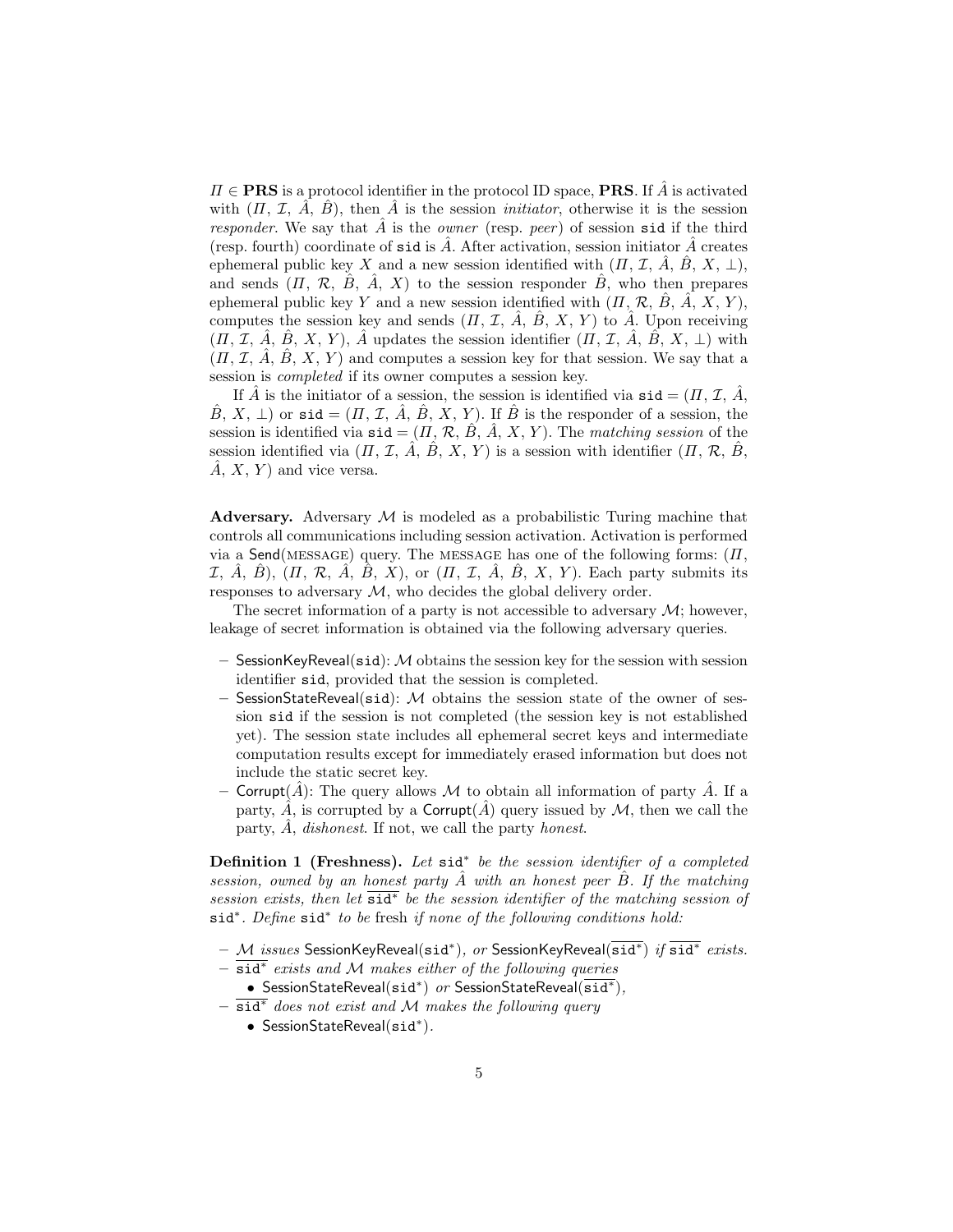**Security Experiment.** Initially, adversary *M* is given a set of honest parties, for whom *M* selects identifiers. Then the adversary makes any sequence of the queries described above. During the experiment, *M* makes a special query Test(sid*<sup>∗</sup>* ), where sid*<sup>∗</sup>* is the session identifier of a fresh session, and is given with equal probability either the session key held by sid*<sup>∗</sup>* or a random key; the query does not terminate the experiment. The experiment continues until *M* makes a guess whether the key is random or not. The adversary *wins* the game if the test session sid*<sup>∗</sup>* is still fresh and if the guess by *M* was correct. The advantage of quantum adversary *M* in the AKE experiment with AKE protocol *Π* is defined as

$$
\mathbf{Adv}_{\Pi}^{\text{AKE}}(\mathcal{M}) = \Pr[\mathcal{M} \text{ wins}] - \frac{1}{2}.
$$

**Definition 2 (Post-quantum CK security).** *We say that an AKE protocol Π is post-quantum secure in the CK model if the following conditions hold:*

- *1. If two honest parties complete matching sessions, then, except with negligible probability, they both compute the same session key.*
- 2. For any polynomial-time quantum adversary  $M$ ,  $\mathbf{Adv}_{\Pi}^{\text{AKE}}(\mathcal{M})$  is negligible *in security parameter*  $\lambda$  *for the test session* sid<sup>\*</sup>,
	- *(a) if* sid*<sup>∗</sup> does not exist, or*
	- *(b) if* sid*<sup>∗</sup> exists, and the static secret key of the owner of* sid*<sup>∗</sup> and the static secret key of the owner of*  $\overline{\text{sid}}^*$  *are given to M.*

**Definition 3 (Post-quantum CK**<sup>+</sup> **security).** *We say that an AKE protocol Π is post-quantum secure in the CK*<sup>+</sup> *model if the following conditions hold:*

- *1. If two honest parties complete matching sessions, then, except with negligible probability, they both compute the same session key.*
- 2. For any polynomial-time quantum adversary  $M$ ,  $\mathbf{Adv}_{\Pi}^{\text{AKE}}(\mathcal{M})$  is negligible *in security parameter*  $\lambda$  *for the test session* sid<sup>\*</sup>,
	- *(a) if* sid*<sup>∗</sup> does not exist, and the static secret key of the owner of* sid*<sup>∗</sup> is given to M,*
	- *(b) if* sid*<sup>∗</sup> does not exist, and the ephemeral secret key of the owner of* sid*<sup>∗</sup> is given to M,*
	- *(c) if* sid*<sup>∗</sup> exists, and the static secret key of the owner of* sid*<sup>∗</sup> and the static secret key of the owner of*  $\overline{\text{sid}}^*$  *are given to*  $M$ *,*
	- *(d) if* sid*<sup>∗</sup> exists, and the ephemeral secret key of the owner of* sid*<sup>∗</sup> and the ephemeral secret key of the owner of*  $\overline{\text{sid}^*}$  *are given to*  $M$ ,
	- *(e) if* sid*<sup>∗</sup> exists, and the static secret key of the owner of* sid*<sup>∗</sup> and the ephemeral secret key of the owner of*  $\overline{\text{sid}}^*$  *are given to M, or*
	- *(f ) if* sid*<sup>∗</sup> exists, and the ephemeral secret key of the owner of* sid*<sup>∗</sup> and the static secret key of the owner of*  $\overline{\text{sid}^*}$  *are given to M.*

The static and ephemeral public keys of our schemes include supersingular curves and points on them. We can test supersingularity of curves in polynomial time, e.g., [30]. We make an important remark: While Krawczyk mentions a strong adversary model where a corrupted party can choose to register any public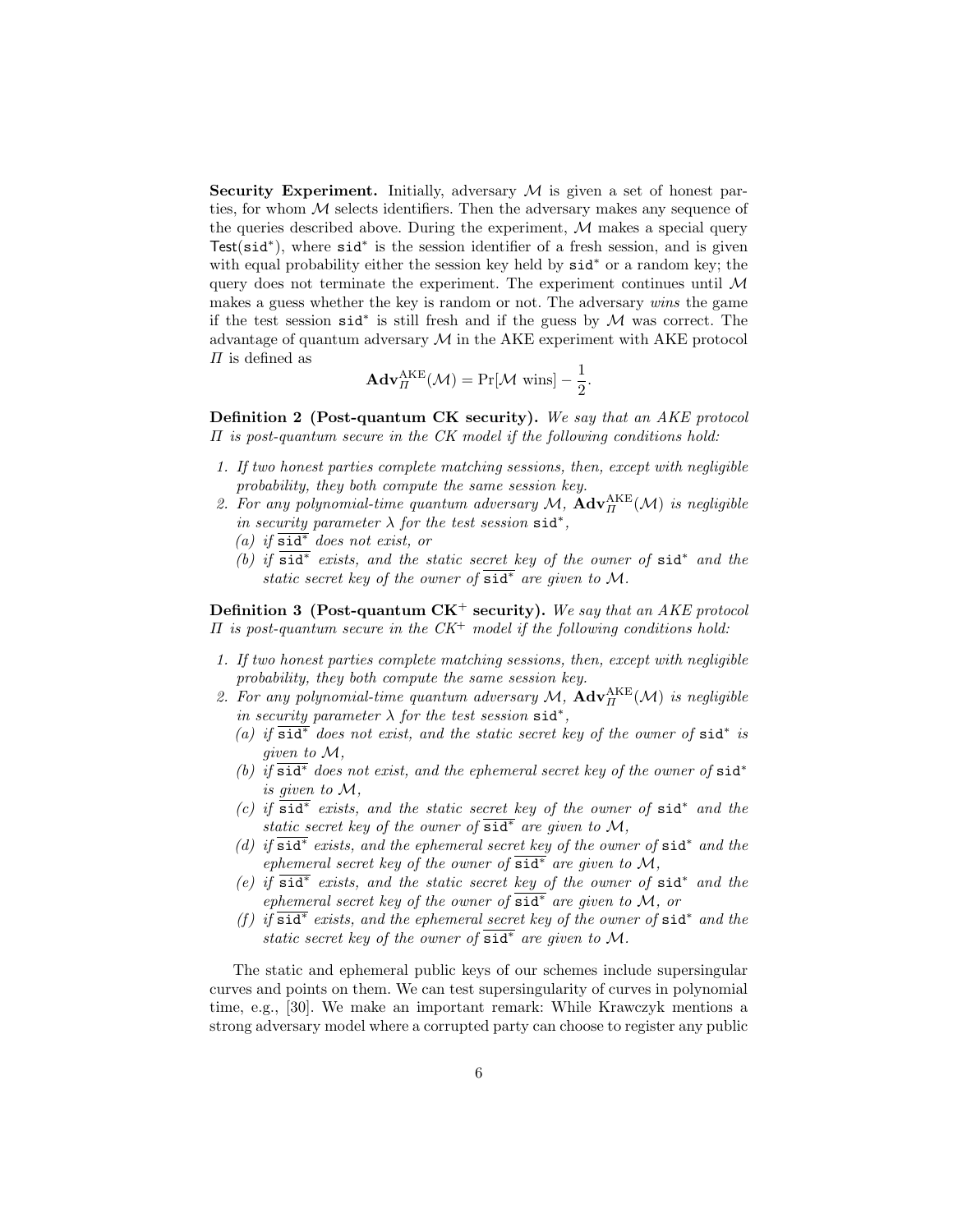key of its choice at any point during the protocol as a variant of the  $CK(^{+})$  model in [22], we do not allow the re-registration of static public key (similar to the  $CK(+)$  model), and the initial public key is honestly generated and has been used until the end of the protocol. It is because that an active attack which Galbraith et al. [16] proposed for revealing static keys might be considered as an effective attack when we adopt the above flexible key re-registration.

# **3 Supersingular Isogeny Diffie–Hellman (SIDH)**

We describe the SIDH protocol, whose implementation is investigated in detail in [9] and subsequently in  $[2, 21, 20, 4, 8]$ . The security is studied in [16, 26]. For making user secret keys short, we follow the description in the SIKE document [18], that is, the user key is given as just one scalar, e.g.,  $k_A \in \mathbb{Z}/\ell_A^{e_A} \mathbb{Z}$ . Refer to Appendix C for notations on elliptic curves.

#### **3.1 Original (Concrete) Description of SIDH**

For two small primes  $\ell_A, \ell_B$  (e.g.,  $\ell_A = 2, \ell_B = 3$ ), we choose a large prime *p* such that  $p \pm 1 = f \cdot \ell_A^{e_A} \ell_B^{e_B}$  for a small *f* and  $\ell_A^{e_A} \approx \ell_B^{e_B} = 2^{\Theta(\lambda)}$ , where  $\lambda$  is a security parameter. Then, we also choose a random supersingular elliptic curve *E* over  $\mathbb{F}_{p^2}$  with  $E(\mathbb{F}_{p^2}) \simeq (\mathbb{Z}/(p \pm 1)\mathbb{Z})^2 \supseteq (\mathbb{Z}/\ell_{\mathbb{A}}^{\mathscr{E}_{\mathbb{A}}} \mathbb{Z})^2 \oplus (\mathbb{Z}/\ell_{\mathbb{B}}^{\mathscr{E}_{\mathbb{B}}} \mathbb{Z})^2$ . We use isogenies,  $\phi_{\bf A}$  and  $\phi_{\bf B}$ , with kernels of orders,  $\ell_{\bf A}^{e_{\bf A}}$  and  $\ell_{\bf B}^{e_{\bf B}}$ , respectively, and the following commutative diagram for the SIDH key exchange between Alice and Bob.

$$
E \longrightarrow E_{\mathbf{A}} = E/\langle R_{\mathbf{A}} \rangle \qquad \text{for } \ker \phi_{\mathbf{A}} = \langle R_{\mathbf{A}} \rangle \subset E[\ell_{\mathbf{A}}^{e_{\mathbf{A}}}],
$$
\n
$$
\downarrow \phi_{\text{AB}} \qquad \qquad \downarrow \phi_{\text{AB}} \qquad \ker \phi_{\mathbf{B}} = \langle R_{\mathbf{B}} \rangle \subset E[\ell_{\mathbf{B}}^{e_{\mathbf{A}}}],
$$
\n
$$
E_{\mathbf{B}} = E/\langle R_{\mathbf{B}} \rangle \qquad \qquad \downarrow \phi_{\text{BA}} \qquad \qquad \ker \phi_{\text{BA}} = \langle \phi_{\mathbf{B}}(R_{\mathbf{A}}) \rangle \subset E_{\mathbf{B}}[\ell_{\mathbf{A}}^{e_{\mathbf{A}}}],
$$
\n
$$
E_{\mathbf{B}} = E/\langle R_{\mathbf{B}} \rangle \qquad \qquad \downarrow \phi_{\text{BA}} = \langle \phi_{\mathbf{A}}(R_{\mathbf{B}}) \rangle \subset E_{\mathbf{A}}[\ell_{\mathbf{B}}^{e_{\mathbf{B}}}].
$$

Below we first choose generators  $P_{\mathbf{A}}$ ,  $Q_{\mathbf{A}}$ ,  $P_{\mathbf{B}}$ ,  $Q_{\mathbf{B}}$  such that  $E[\ell_{\mathbf{A}}^{e_{\mathbf{A}}}] = \langle P_{\mathbf{A}}$ ,  $Q_{\mathbf{A}} \rangle$ ,  $E[\ell_{\text{B}}^{e_{\text{B}}}] = \langle P_{\text{B}}, Q_{\text{B}} \rangle$  and then set the random curve  $E/\mathbb{F}_{p^2}$  and the above generators as public parameters, i.e., we define the generator as  $pk^{sidh} = (g =$  $(E; P_A, Q_A, P_B, Q_B), \mathfrak{e} = (\ell_A, \ell_B, e_A, e_B)) \leftarrow_R \mathsf{Gen}^{\mathsf{sidh}}(1^\lambda)$ . Secret-key spaces for Alice and Bob are given as  $SK_A = \mathbb{Z}/\ell_A^{e_A} \mathbb{Z}$  and  $SK_B = \mathbb{Z}/\ell_B^{e_B} \mathbb{Z}$ , respectively. DHtype key exchange is given as below (Fig. 1). Here, since  $\langle \phi_{\mathbf{B}}(P_{\mathbf{A}}) + k_{\mathbf{A}} \phi_{\mathbf{B}}(Q_{\mathbf{A}}) \rangle =$  $\langle \phi_{\mathbf{B}}(R_{\mathbf{A}}) \rangle = \ker \phi_{\mathbf{BA}}$  and  $\langle \phi_{\mathbf{A}}(P_{\mathbf{B}}) + k_{\mathbf{B}} \phi_{\mathbf{A}}(Q_{\mathbf{B}}) \rangle = \langle \phi_{\mathbf{A}}(R_{\mathbf{B}}) \rangle = \ker \phi_{\mathbf{AB}}$  hold, we have the equality of the *j*-invariants  $K_{\text{Alice}} = j(E_B/\ker \phi_{\text{BA}}) = j(E/\langle R_A, R_B \rangle)$  =  $j(E_A/\ker \phi_{AB}) = K_{Bob}$ , and  $K = K_{Alice} = K_{Bob}$  is a shared key. Alice's output includes  $\phi_{\mathbf{A}}(P_{\mathbf{B}})$  and  $\phi_{\mathbf{A}}(Q_{\mathbf{B}})$  as well as  $E_{\mathbf{A}}$ , and the security is based on the hardness of isogeny problem with the auxiliary inputs.

#### **3.2 Crypto-friendly Description of SIDH**

We prepare an alternative crypto-friendly description of SIDH for a simple presentation of our proposed AKE.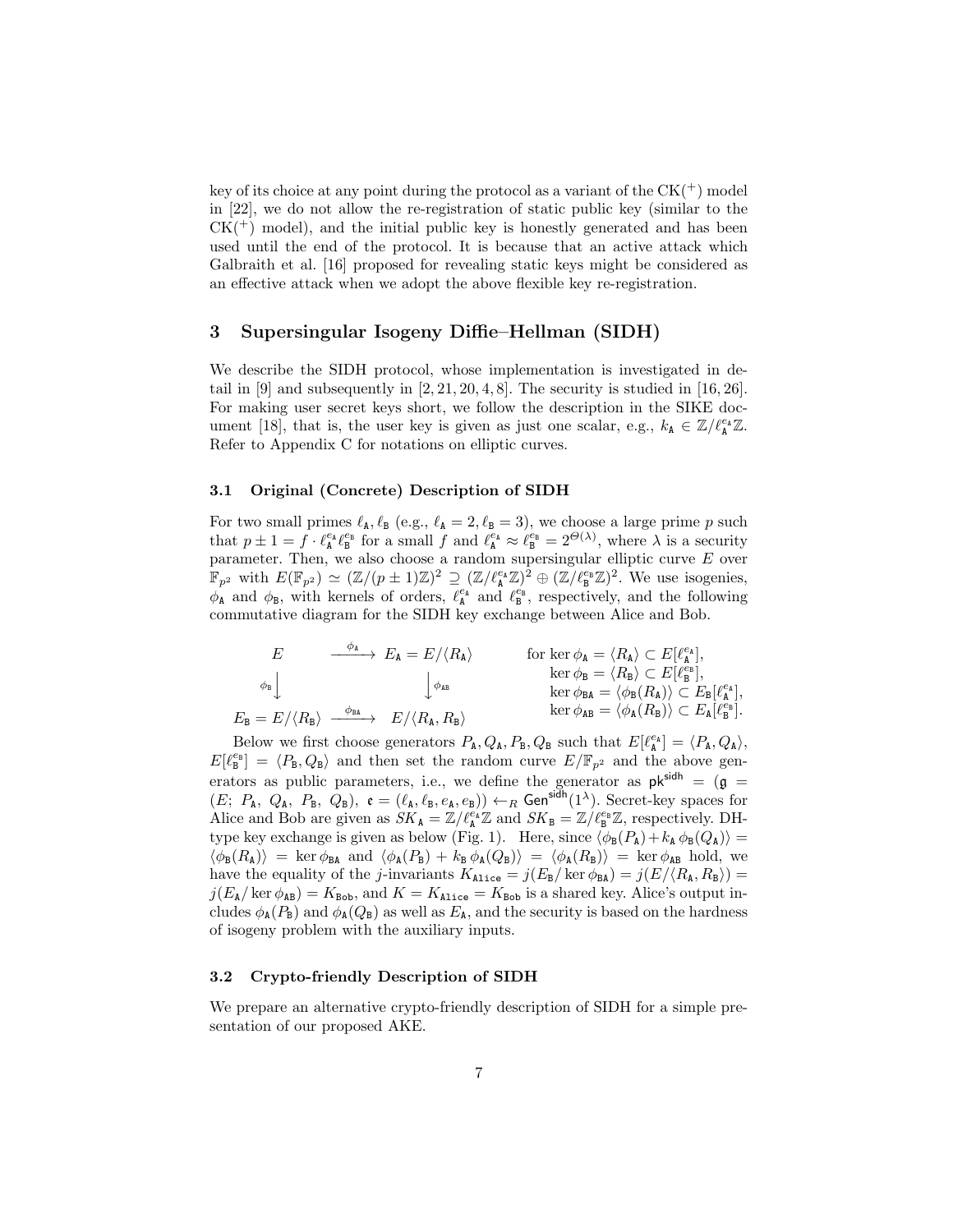**Alice**  $k$ <sup>A</sup> ∈<sup>*R*</sup> *SK*<sup>A</sup> : Alice*′* s secret key*,*  $R_{\text{A}} = P_{\text{A}} + k_{\text{A}}Q_{\text{A}}$  $\phi_{\mathbf{A}} : E \to E_{\mathbf{A}} = E / \langle R_{\mathbf{A}} \rangle$ ,  $R_{BA} = \phi_B(P_A) + k_A \phi_B(Q_A),$  $K_{\text{Alice}} = j(E_{\text{B}}/\langle R_{\text{BA}} \rangle).$  $E_{\texttt{A}}, \phi_{\texttt{A}}(P_{\texttt{B}}), \phi_{\texttt{A}}(Q_{\texttt{B}})$ *−−−−−−−−−−−−→ ←−−−−−−−−−−−− E*B*, ϕ*B(*P*A)*, ϕ*B(*Q*A) **Bob**  $k_{\text{B}} \in_R SK_{\text{B}}$ : Bob*′* s secret key*,*  $R_{\text{B}} = P_{\text{B}} + k_{\text{B}}Q_{\text{B}}$ ,  $\phi_{\text{B}}: E \to E_{\text{B}} = E / \langle R_{\text{B}} \rangle$ ,  $R_{AB} = \phi_A(P_B) + k_B \phi_A(Q_B)$  $K_{\text{Bob}} = j(E_{\text{A}}/\langle R_{\text{AB}} \rangle).$ 

**Fig. 1.** Outline of SIDH Protocol (Original Description).

We set

$$
\mathfrak{g}=(E;\ P_{\mathtt{A}},\ Q_{\mathtt{A}},\ P_{\mathtt{B}},\ Q_{\mathtt{B}}),\ \mathfrak{a}=k_{\mathtt{A}},\text{ and }\mathfrak{b}=k_{\mathtt{B}}.
$$

Let the sets of supersingular curves and those with an auxiliary torsion basis be

$$
SSEC_p = \{ \text{ supersingular elliptic curve } E \text{ over } \mathbb{F}_{p^2} \}
$$
  
with  $E(\mathbb{F}_{p^2}) \simeq (\mathbb{Z}/(p \pm 1)\mathbb{Z})^2 \supseteq (\mathbb{Z}/\ell_{\mathtt{A}}^{\mathrm{e}_\mathtt{A}}\mathbb{Z})^2 \oplus (\mathbb{Z}/\ell_{\mathtt{B}}^{\mathrm{e}_\mathtt{B}}\mathbb{Z})^2 \},$   

$$
SSEC_{p,\mathtt{A}} = \{ (E; P'_{\mathtt{B}}, Q'_{\mathtt{B}}) | E \in SSE C_p, (P'_{\mathtt{B}}, Q'_{\mathtt{B}}) : \text{basis of } E[\ell_{\mathtt{B}}^{\mathrm{e}_\mathtt{B}}] \},
$$
  

$$
SSEC_{p,\mathtt{B}} = \{ (E; P'_{\mathtt{A}}, Q'_{\mathtt{A}}) | E \in SSE C_p, (P'_{\mathtt{A}}, Q'_{\mathtt{A}}) : \text{basis of } E[\ell_{\mathtt{A}}^{\mathrm{e}_\mathtt{A}}] \}.
$$

Thus, SIDH public keys of **A** and **B** are given elements of  $SSEC_{p,\text{A}}$  and  $SSEC_{p,\text{B}}$ , respectively. Then, we define

$$
\mathfrak{g}^{\mathfrak{a}} = (E_{\mathsf{A}}; \ \phi_{\mathsf{A}}(P_{\mathsf{B}}), \ \phi_{\mathsf{A}}(Q_{\mathsf{B}})) \in \text{SSEC}_{p,\mathsf{A}},
$$
\nwhere  $R_{\mathsf{A}} = P_{\mathsf{A}} + k_{\mathsf{A}}Q_{\mathsf{A}}$ ,  $\phi_{\mathsf{A}} : E \to E_{\mathsf{A}} = E / \langle R_{\mathsf{A}} \rangle$ ,  
\n $\mathfrak{g}^{\mathfrak{b}} = (E_{\mathsf{B}}; \ \phi_{\mathsf{B}}(P_{\mathsf{A}}), \ \phi_{\mathsf{B}}(Q_{\mathsf{A}})) \in \text{SSEC}_{p,\mathsf{B}},$   
\nwhere  $R_{\mathsf{B}} = P_{\mathsf{B}} + k_{\mathsf{B}}Q_{\mathsf{B}}$ ,  $\phi_{\mathsf{B}} : E \to E_{\mathsf{B}} = E / \langle R_{\mathsf{B}} \rangle$ ,  
\n $(\mathfrak{g}^{\mathsf{b}})^{\mathsf{a}} = j(E_{\mathsf{B}\mathsf{A}}),$   
\nwhere  $R_{\mathsf{B}\mathsf{A}} = \phi_{\mathsf{B}}(P_{\mathsf{A}}) + k_{\mathsf{A}}\phi_{\mathsf{B}}(Q_{\mathsf{A}}), \ \phi_{\mathsf{B}\mathsf{A}} : E_{\mathsf{B}} \to E_{\mathsf{B}\mathsf{A}} = E_{\mathsf{B}} / \langle R_{\mathsf{B}\mathsf{A}} \rangle$ ,  
\n $(\mathfrak{g}^{\mathsf{a}})^{\mathsf{b}} = j(E_{\mathsf{A}\mathsf{B}}),$   
\nwhere  $R_{\mathsf{A}\mathsf{B}} = \phi_{\mathsf{A}}(P_{\mathsf{B}}) + k_{\mathsf{B}}\phi_{\mathsf{A}}(Q_{\mathsf{B}}), \ \phi_{\mathsf{A}\mathsf{B}} : E_{\mathsf{A}} \to E_{\mathsf{A}\mathsf{B}} = E_{\mathsf{A}} / \langle R_{\mathsf{A}\mathsf{B}} \rangle$ .

We describe SIDH using this notation below (Fig. 2). Public parameters are  $\mathfrak{g} = (E; P_{\mathbb{A}}, Q_{\mathbb{A}}, P_{\mathbb{B}}, Q_{\mathbb{B}})$  and  $\mathfrak{e} = (\ell_{\mathbb{A}}, \ell_{\mathbb{B}}, e_{\mathbb{A}}, e_{\mathbb{B}})$ . Here, shared secret is given as  $K_{\text{Alice}} = (\mathfrak{g}^{\mathfrak{b}})^{\mathfrak{a}} = (\mathfrak{g}^{\mathfrak{a}})^{\mathfrak{b}} = K_{\text{Bob}}$ , which shows correctness of the SIDH protocol.

# **4 Post-Quantum Assumptions from SIDH**

We define SI-CDH, SI-DDH, ds- and di-SI-GDH assumptions against quantum adversaries based on the notation in Sect. 3.2. The SI-DDH assumption is needed for indistinguishability security of SIDH shared keys. Moreover, all of the following assumptions excluding ds-SI-GDH (see Prop. 1) are considered reasonable at present.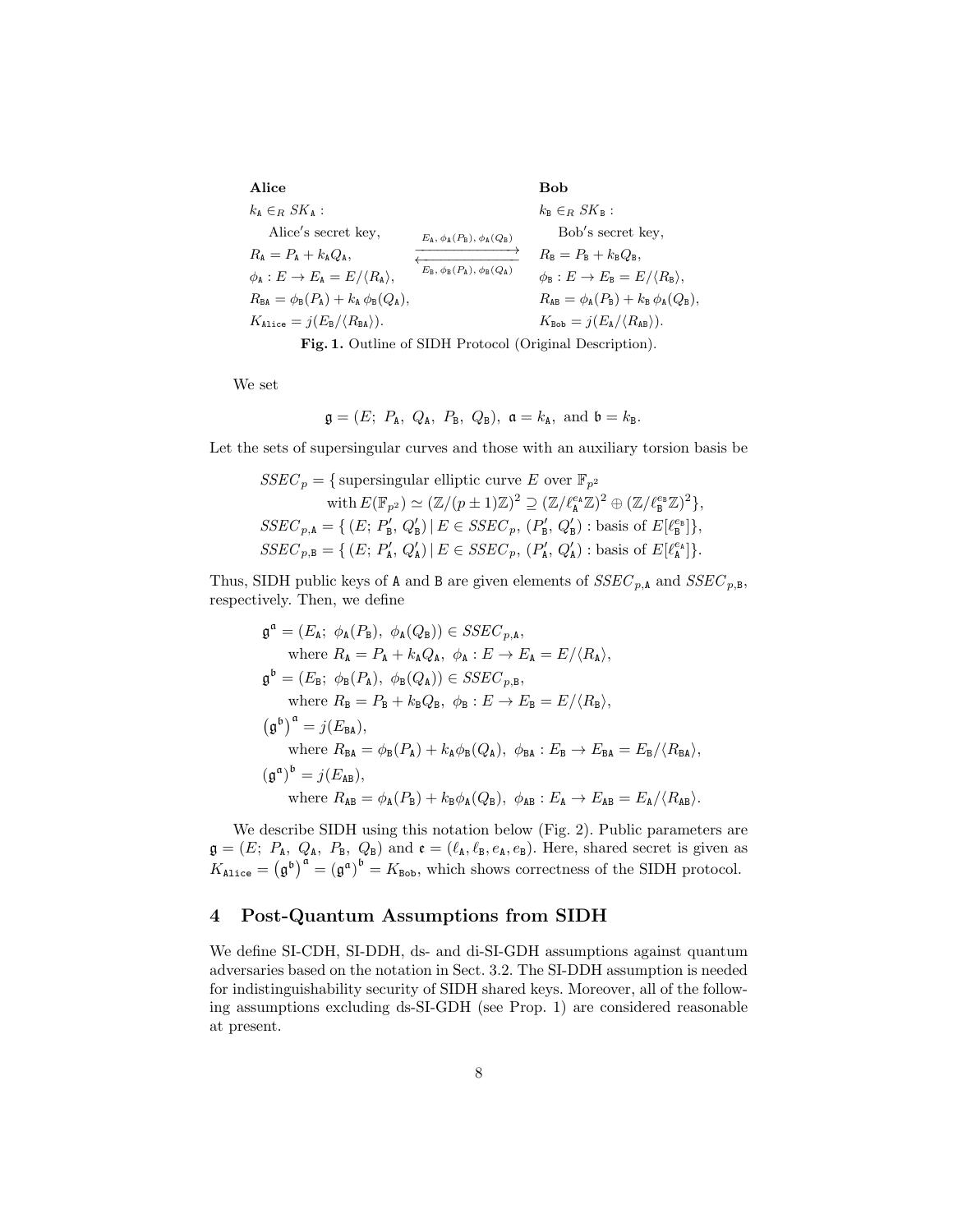**Alice** a *∈<sup>R</sup> SK*<sup>A</sup> : Alice*′* s secret key*,* compute g a *,*  $K_{\text{Alice}} = (\mathfrak{g}^{\mathfrak{b}})^{\mathfrak{a}}$ . g a *−−−−−−−→ ←−−−−−−−* gb **Bob**  $\mathfrak{b} \in_R SK_{\mathbb{B}}$ : Bob's secret key, compute g b *,*  $K_\mathsf{Bob} = (\mathfrak{g}$ a ) b *.*

**Fig. 2.** Outline of SIDH Protocol (Crypto-friendly Description).

**Definition 4 (SI-CDH Assumption).** *Let S be a quantum machine adver* $sary.$  *For*  $pk^{sidh} = (g = (E; P_A, Q_A, P_B, Q_B), \varepsilon = (\ell_A, \ell_B, e_A, e_B)) \leftarrow_R$  Gen<sup>sidh</sup> $(1^{\lambda})$ *and*  $\mathfrak{a} \in_R SK_\mathbb{A}$ ,  $\mathfrak{b} \in_R SK_\mathbb{B}$ ,  $S$  *receives* ( $\mathfrak{p}^{s(\text{d}h)}$ ,  $\mathfrak{g}^{\mathfrak{a}}, \mathfrak{g}^{\mathfrak{b}}$ ), and  $S$  *outputs*  $\mathfrak{h} \in \mathbb{F}_{p^2}$ . *If*  $\mathfrak{h} = (\mathfrak{g}^{\mathfrak{a}})^{\mathfrak{b}}$  (=  $(\mathfrak{g}^{\mathfrak{b}})^{\mathfrak{a}}$ ), *S wins.* We define the advantage of *S* for the SI-CDH problem as  $\mathbf{Adv}_{g,e}^{\text{SL-CDH}}(\mathcal{S}) = \Pr[\mathcal{S} \text{ wins}]$ . The SI-CDH assumption is: For any *polynomial-time quantum machine adversary S, the advantage of S for the SI-CDH problem is negligible in security parameter λ.*

**Definition 5 (SI-DDH Assumption).** *Let S be a quantum machine adver* $sary.$  *For*  $pk^{sidh} = (g = (E; P_A, Q_A, P_B, Q_B),$   $\mathfrak{e} = (\ell_A, \ell_B, e_A, e_B)) \leftarrow_R$  Gen<sup>sidh</sup> $(1^{\lambda})$ and  $a, r \in_R SK_A$ ,  $b, s \in_R SK_B$ , S receives  $\mathcal{X}_b$  for  $b \in_R \{0,1\}$ , that is defined by

 $\mathcal{X}_0 = (p \mathsf{k}^{\text{sidh}}, \mathfrak{g}^{\mathfrak{a}}, \mathfrak{g}^{\mathfrak{b}}, (\mathfrak{g}^{\mathfrak{a}})^{\mathfrak{b}})$  and  $\mathcal{X}_1 = (p \mathsf{k}^{\text{sidh}}, \mathfrak{g}^{\mathfrak{a}}, \mathfrak{g}^{\mathfrak{b}}, (\mathfrak{g}^{\mathfrak{r}})^{\mathfrak{s}})$ ,

*S* outputs a guess bit  $b'$ . If  $b = b'$ , *S* wins. We define the advantage of *S* for the  $SL$ -DDH problem as  $\text{Adv}_{\mathfrak{g},\mathfrak{e}}^{\text{SL-DDH}}(\mathcal{S}) = \Pr[\mathcal{S} \text{ wins}] - 1/2$ . The SI-DDH assumption *is: For any polynomial-time quantum machine adversary S, the advantage of S for the SI-DDH problem is negligible in security parameter*  $\lambda$ *.* 

**Definition 6 (ds- and di-SI-GDH Assumption).** *Let S be a quantum machine adversary. For*  $pk^{sidh} = (g = (E; P_A, Q_A, P_B, Q_B), e = (\ell_A, \ell_B, e_A, e_B)) \leftarrow R$  $Gen^{sidh}(1^{\lambda})$  *and*  $a \in_R SK_A$ ,  $b \in_R SK_B$ , *S receives* ( $pk^{sidh}$ ,  $g$ ,  $g^{\mathfrak{a}}$ ,  $g^{\mathfrak{b}}$ ), *and S access SI-DDH oracle for any input*  $X = (\mathsf{pk}^{\mathsf{sidh}}, (E'_{\mathsf{A}}; P'_{\mathsf{AB}}, Q'_{\mathsf{AB}}), (E'_{\mathsf{B}}; P'_{\mathsf{BA}}, P'_{\mathsf{BA}})$  $Q'_{\text{BA}}$ ), b') where  $P'_{\text{AB}}$ ,  $Q'_{\text{AB}}$  (resp.  $P'_{\text{BA}}$ ,  $Q'_{\text{BA}}$ ) are points in  $E'_{\text{A}}(\mathbb{F}_{p^2})$  (resp.  $E'_{\text{B}}(\mathbb{F}_{p^2})$ ) *and*  $\mathfrak{h}' \in \mathbb{F}_{p^2}$ , and then outputs  $\mathfrak{h} \in \mathbb{F}_{p^2}$ . If  $\mathfrak{h} = (\mathfrak{g}^{\mathfrak{a}})^{\mathfrak{b}} = (\mathfrak{g}^{\mathfrak{b}})^{\mathfrak{a}}$ , *S wins. According to the behavior of SI-DDH oracle, we have two types of SI-GDH problem, i.e.,*

- **degree-sensitive SI-GDH (ds-SI-GDH) problem** *The ds-SI-DDH oracle answers true if there exist a supersingular elliptic curve E′* AB *and isogenies*  $(\phi'_{\mathbf{A}}, \phi'_{\mathbf{B}}, \phi'_{\mathbf{A}\mathbf{B}}, \phi'_{\mathbf{B}\mathbf{A}})$  among  $E, E'_{\mathbf{A}}, E'_{\mathbf{B}}, E'_{\mathbf{A}\mathbf{B}}$  which form a commutative diagram *as in Fig. 3 such that*
	- degree  $d'_{A}$  of  $\phi'_{A}$  (and  $\phi'_{BA}$ ) is equal to  $\ell_{A}^{e_{A}}$  and degree  $d'_{B}$  of  $\phi'_{B}$  (and  $\phi'_{AB}$ )  $\frac{a}{i}$  *is equal to*  $\ell_{\mathbf{B}}^{e_{\mathbf{B}}}$  *and*
	- $P'_{AB} = \phi'_A(P_B)$ ,  $Q'_{AB} = \phi'_A(Q_B)$  and  $P'_{BA} = \phi'_B(P_A)$ ,  $Q'_{BA} = \phi'_B(Q_A)$  where *points*  $(P_A, Q_A, P_B, Q_B)$  *are given in public key*  $pk^{sidh}$ *, and*  $h' = j(E'_{AB})$ *,*

*and false otherwise. We call this case* degree-sensitive *SI-GDH (ds-SI-GDH) problem.*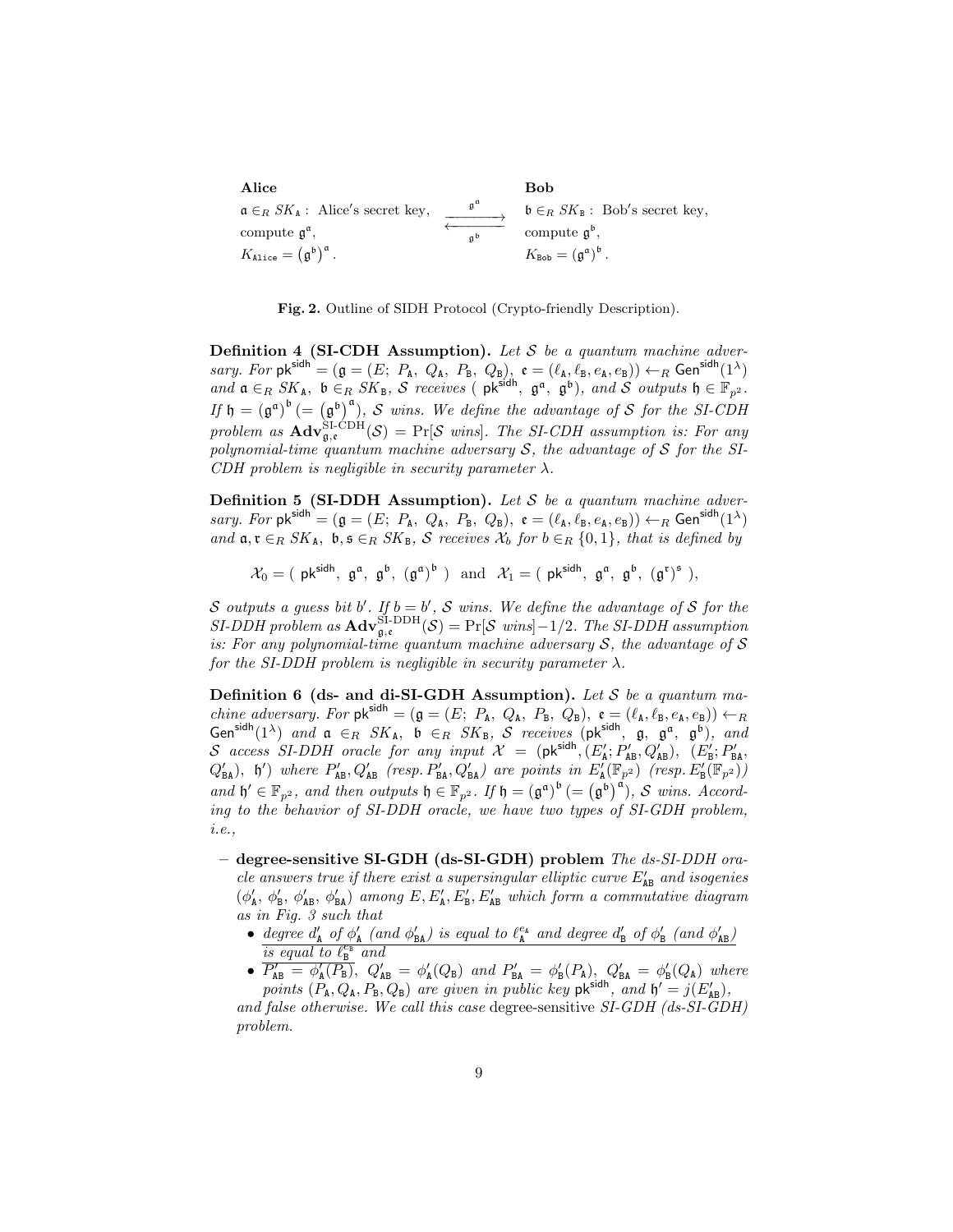- **degree-insensitive SI-GDH (di-SI-GDH) problem** *The di-SI-DDH or*acle answers true if there exist a supersingular elliptic curve  $E'_{AB}$  and iso $genies$  ( $\phi'_{\text{A}}$ ,  $\phi'_{\text{B}}$ ,  $\phi'_{\text{AB}}$ ,  $\phi'_{\text{BA}}$ ) *among*  $E, E'_{\text{A}}, E'_{\text{B}}, E'_{\text{AB}}$  which form a commutative *diagram as in Fig. 3 such that*
	- degree  $d'_{\texttt{A}}$  of  $\phi'_{\texttt{A}}$  (and  $\phi'_{\texttt{BA}}$ ) is a power of  $\ell_{\texttt{A}}$  and degree  $d'_{\texttt{B}}$  of  $\phi'_{\texttt{B}}$  (and  $\phi'_{\texttt{AB}}$ ) *is a power of*  $\ell_{\text{B}}$  *and*
	- $P'_{AB} = \phi'_A(P_B)$ ,  $Q'_{AB} = \phi'_A(Q_B)$  and  $P'_{BA} = \phi'_B(P_A)$ ,  $Q'_{BA} = \phi'_B(Q_A)$  where *points*  $(P_A, Q_A, P_B, Q_B)$  *are given in public key*  $pk^{sidh}$ *, and*  $h' = j(E'_{AB})$ *,*

*and false otherwise. We call this case* degree-insensitive *SI-GDH (di-SI-GDH) problem.*

*We define the advantage of adversary S for the ds–SI-GDH and di-SI-GDH prob* $g_{\rm g,e}$  as  $\text{Adv}_{g,e}^{\text{ds-SI-GDH}}(\mathcal{S}) = \Pr[\mathcal{S} \text{ wins}]$  and  $\text{Adv}_{g,e}^{\text{di-SI-GDH}}(\mathcal{S}) = \Pr[\mathcal{S} \text{ wins}]$ , re*spectively. The ds-SI-GDH (resp. di-SI-GDH) assumption is: For any polynomialtime quantum machine adversary S, the advantage of S for the ds-SI-GDH (resp. di-SI-GDH) problem is negligible in security parameter*  $\lambda$ *.* 

$$
E \xrightarrow{\phi'_{A}} E'_{A} \qquad d'_{A} = \deg(\phi'_{A}) = \deg(\phi'_{BA})
$$
  
\n
$$
\phi'_{B} \qquad d'_{B} = \deg(\phi'_{B}) = \deg(\phi'_{AB})
$$
  
\n
$$
E'_{B} \xrightarrow{\phi'_{BA}} E'_{AB}
$$

**Fig. 3.** Commutative diagram for true instances of SI-DDH oracles, in which it holds that ker( $\phi'_{BA}$ ) =  $\phi'_{B}(\ker(\phi'_{A}))$  and ker( $\phi'_{AB}$ ) =  $\phi'_{A}(\ker(\phi'_{B}))$ .

**Proposition 1 (adapted from [17]).** *The ds-SI-GDH assumption does not hold, i.e., there exists a ppt adversary against the ds-SI-GDH problem.*

*proof sketch.* Very recently, Galbraith and Vercauteren proposed an attack on the SI-CDH problem with access to the decision degree (DD) oracle [17], which determines whether two supersingular curves are isogenous of some specific degree or not. As a basic building block, first, we describe an attack on the SI-CDH problem using the DD oracle. The input of the problem is  $(\mathsf{pk}^{\mathsf{sidh}} = (\mathfrak{g} =$  $(E; P_A, Q_A, P_B, Q_B), \mathfrak{e} = (\ell_A, \ell_B, e_A, e_B), E_A, P_{AB}, Q_{AB}), \text{ where } \phi_A : E \to E_A \text{ is }$ an  $\ell_{\mathtt{A}}^{e_{\mathtt{A}}}$ -isogeny,  $P_{\mathtt{AB}} = \phi_{\mathtt{A}}(P_{\mathtt{B}})$ , and  $Q_{\mathtt{AB}} = \phi_{\mathtt{A}}(Q_{\mathtt{B}})$ . The goal of the adversary *S* is to reveal  $\phi_{\mathbf{A}}$ . For that, *S* calculates integer *u* such that  $u \cdot \ell_{\mathbf{A}} \equiv 1 \pmod{\ell_{\mathbf{B}}}$ , and then one  $\ell_{\mathbf{A}}$ -isogeny  $\psi : E_{\mathbf{A}} \to E'$ . *S* send

$$
(\tilde{\mathsf{pk}}^\mathsf{sidh} = (\mathfrak{g},~\tilde{\mathfrak{e}} = (\ell_\mathtt{A},\ell_\mathtt{B},e_\mathtt{A}-1,e_\mathtt{B}), E', u \cdot \psi(P_\mathtt{AB}), u \cdot \psi(Q_\mathtt{AB}))
$$

to the DD oracle. Here, we note that the exponent  $e_A - 1$  is used instead of  $e_A$ for the implicitly defined  $\ell_{\text{A}}$ -power isogeny. That is, the oracle distinguishes the degree (or length) of the isogeny, in other words, whether  $E'$  is  $\ell_A^{e_A-1}$ -isogenous to *E* or  $\ell_A^{e_{\mathbb{A}}+1}$ -isogenous to *E*. See the left hand side of Fig. 4. Then, the adversary reveals all the isogeny by repeating this  $\ell_{A}$ -backtracking decision.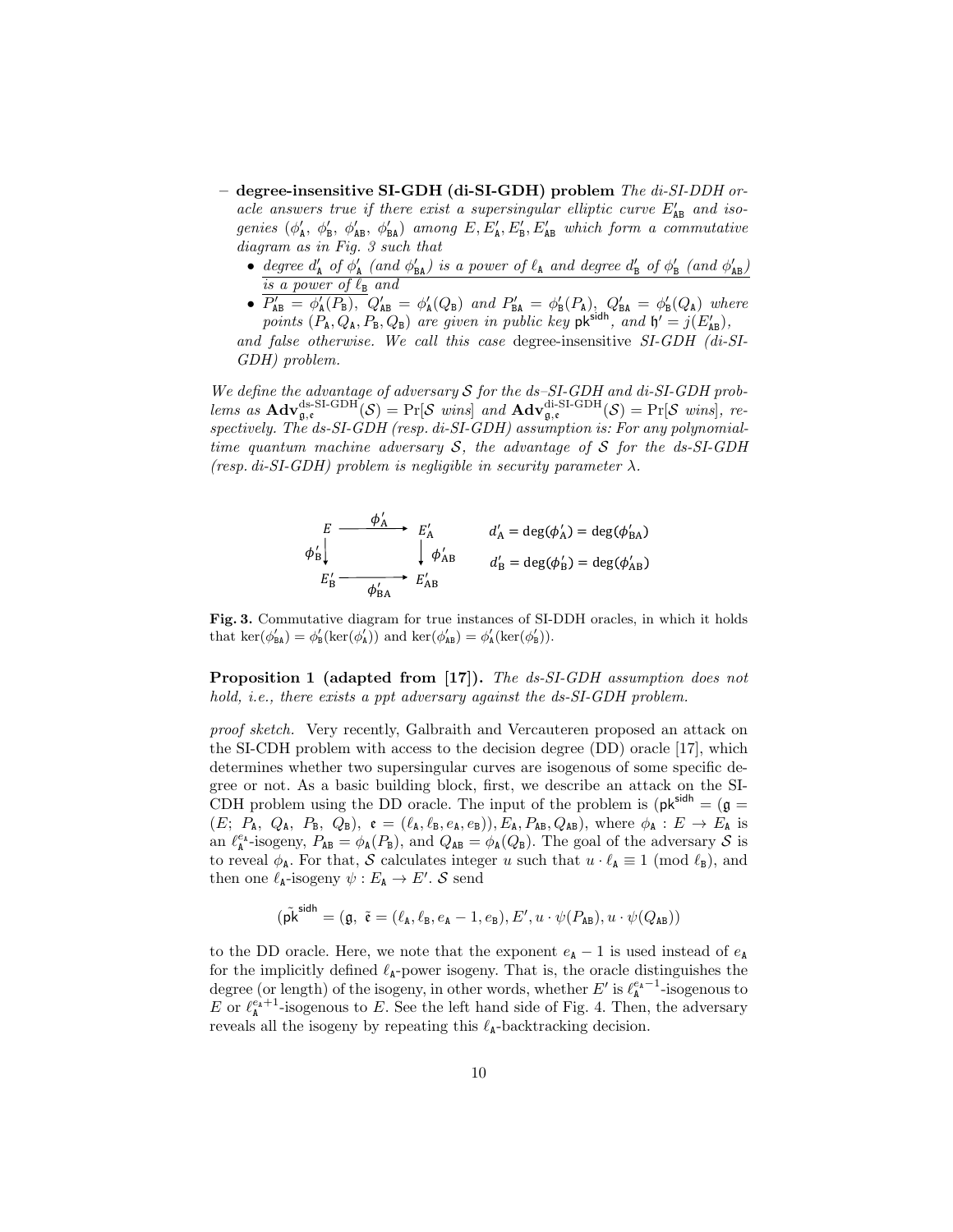Next, we extend the above strategy to solve the ds-SI-GDH problem. Namely, an ds-SI-GDH adversary obtains an input  $(\mathsf{pk}^{\mathsf{sidh}}) = (\mathfrak{g} = (E; P_{\mathsf{A}}, Q_{\mathsf{A}}, P_{\mathsf{B}}, Q_{\mathsf{B}}), \mathfrak{e} =$  $(\ell_{A}, \ell_{B}, e_{A}, e_{B}), E_{A}, P_{AB}, Q_{AB}, \ldots$ , where  $\phi_{A}: E \rightarrow E_{A}$  is an  $\ell_{A}^{e_{A}}$ -isogeny,  $P_{AB} =$  $\phi_{\mathtt{A}}(P_{\mathtt{B}})$ , and  $Q_{\mathtt{AB}} = \phi_{\mathtt{A}}(Q_{\mathtt{B}})$ . The goal of the adversary *S* is to reveal  $\phi_{\mathtt{A}}$ . For that, *S* calculates one  $\ell_A$ -isogeny  $\psi : E_A \to E'$  as before. Moreover, *S* calculates degree  $\ell_{\text{B}}^{e_{\text{B}}}$ -isogenies  $E \to E'_{\text{B}}$  and  $E' \to E'_{\text{AB}}$  that makes commutative SIDH diagram  $(E, E', E'_{\mathbf{B}}, E'_{\mathbf{AB}})$ . Then,  $S$  send

$$
(\tilde{\mathsf{pk}}^\text{sidh} = (\mathfrak{g}, \; \tilde{\mathfrak{e}} = (\ell_\mathtt{A}, \ell_\mathtt{B}, e_\mathtt{A} - 1, e_\mathtt{B}), E', E'_\mathtt{B}, \ldots, j(E'_\mathtt{AB}))
$$

to the ds-SI-DDH oracle and determine whether  $\psi$  is a backtracking step in  $\phi_{\rm A}$ or not. See the right hand side of Fig. 4. From here on, repeating this procedure, *S* can reveal  $\phi_{\text{A}}$ . Also, *S* can compute  $E_{AB}$  by using  $E_{B}$  and  $\phi_{A}$ , which solves the ds-SI-GDH problem. *⊓⊔*



**Fig. 4.** Diagrams for the GV-type attack. The right (resp. left) hand side shows the strategy for the ds-SI-GDH problem (resp. the SI-CDH problem with access to the DD oracle). The attacker distinguishes which one of the  $e_{\lambda} + 1$  red  $\ell_{\lambda}$ -isogenies is backtracking by using the ds-SI-DDH (resp. the DD) oracle.

As described in the above proof, to distinguish the degree of isogeny (or distance between two elliptic curves in the *ℓ*A-isogeny graph) is crucial for the GV-type attack. Since the ability for the distinction is given by the ds-SI-DDH oracle, the GV-type attack adversaries have *no advantages* in the di-SI-GDH problem. Therefore, in contrast to the ds-SI-GDH problem, we may assume that the di-SI-GDH problem cannot be solved by any efficient adversaries, and can be used for the basis of the security of our biclique scheme.

Note that auxiliary points  $\phi'_{\text{A}}(P_{\text{B}}), \phi'_{\text{A}}(Q_{\text{B}}), \phi'_{\text{B}}(P_{\text{A}}), \phi'_{\text{B}}(Q_{\text{A}})$  in true instance  $\mathcal{X}$ for di-SI-DDH oracle impose some restrictions on implicitly defined isogenies  $\phi'_{\mathbf{A}}, \phi'_{\mathbf{B}}$  (and  $\phi'_{\mathbf{AB}}, \phi'_{\mathbf{BA}}$ ) used in Fig. 3. However, since degrees  $d'_{\mathbf{A}}$  and  $d'_{\mathbf{B}}$  of  $\phi'_{\mathbf{A}}$ and  $\phi'_{\mathbf{B}}$  can be chosen as *any* powers of  $\ell_{\mathbf{A}}$  and  $\ell_{\mathbf{B}}$  respectively, a wide range of tuples  $(E'_{\mathbf{A}}, E'_{\mathbf{B}}, E'_{\mathbf{A}\mathbf{B}})$  can be accepted for forming the commutative diagram in Fig. 3. Therefore, as an extreme possible case, *any* tuple of supersingular elliptic curves  $(E'_{\text{A}}, E'_{\text{B}}, E'_{\text{AB}})$  *might* form the commutative diagram in Fig. 3, that is, any tuple of such curves would be true instances in the hypothetical case. We cannot exclude such possibility from our present knowledge of the di-SI-GDH problem. A satisfiable analysis of the di-SI-GDH problem seems to need more understanding of the Ramanujan graph of *ℓ*-isogenies of supersingular curves.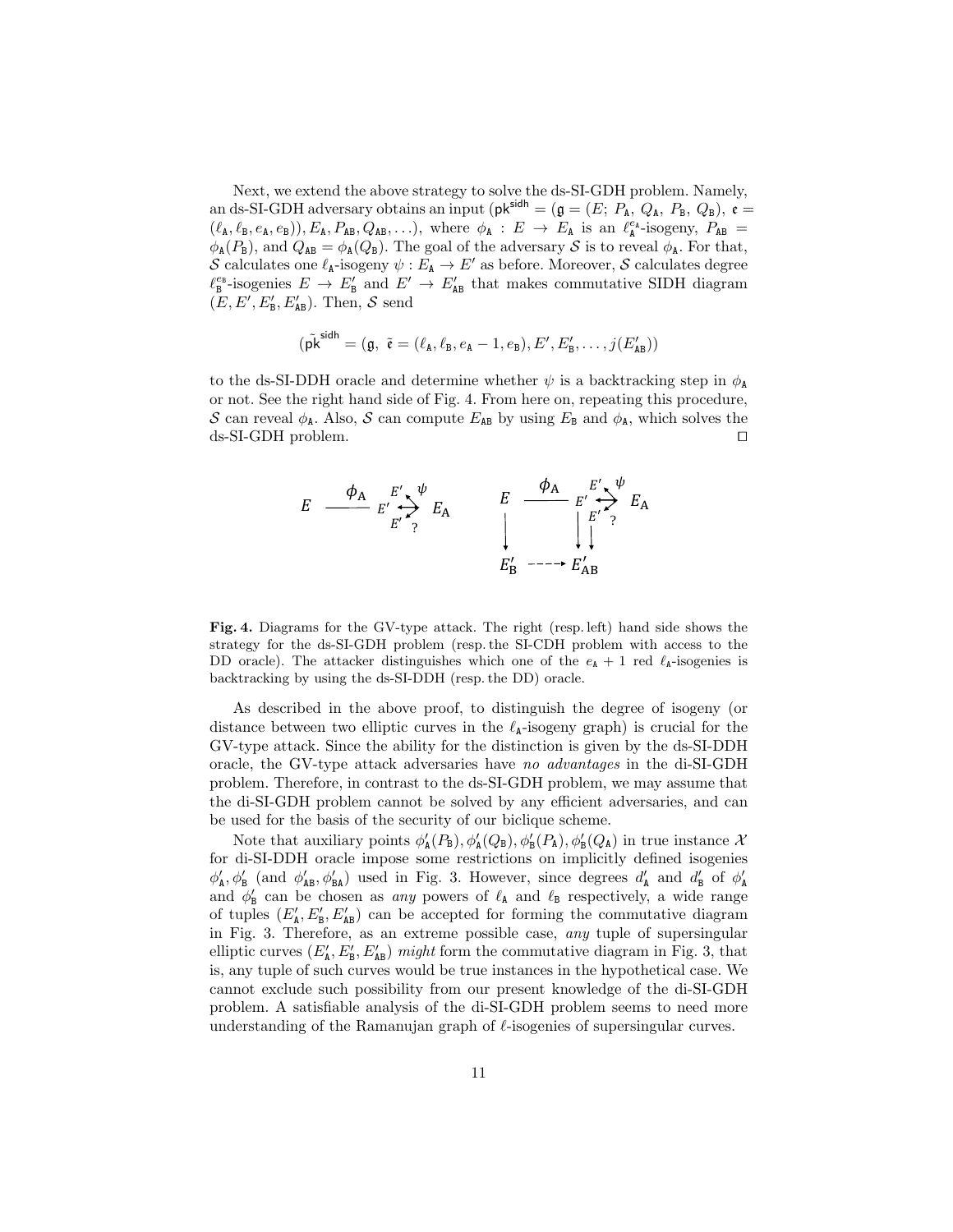Lemma 3.2 and Theorem 3.3 in [32] also show some interesting connection between computational and decisional SIDH problems. However, we notice that answers of all the oracles  $(O_{E,1})_{\ell^e}, (O_{E,2})_{\ell^e}$  and  $(O_{E,3})_{\ell^e}$  (for  $\ell^e = \ell_1^{e_1}$  or  $\ell_2^{e_2}$ ) are related to isogenies of degrees dividing  $\ell^e$ , which is defined by public parameters. In particular, all the isogeny degrees have smaller or equal than *ℓ e* . Our di-SI-GDH problem is related to unbounded degrees which are just a power of *ℓ*. Thus, Lemma 3.2 and Theorem 3.3 in [32] are now unrelated with our situation, but, we think seeking relationships between the di-SI-GDH problem and the results in [32] is an interesting research direction.

# **5 Proposed SIDH UM Protocol**

In this section, we propose the SIDH UM protocol, where it can be proved in the quantum random oracle model under the SI-DDH assumption.

Before describing the protocol, we explain that each party needs to have two static public keys. The public parameter,  $\mathfrak{g}$ , contains two parameters,  $(P_1, Q_1)$ and  $(P_2, Q_2)$ . A party has a key on  $(P_1, Q_1)$  and the other key on  $(P_2, Q_2)$ . Then,  $(P_1, Q_1)$  is used to generate the ephemeral public key of the initiator and  $(P_2, Q_2)$  is used to generate the ephemeral public key of the responder. When the role is exchanged, each party uses the other static key which is not used before.

This double construction in public parameter and static public keys gives resistance to reflection attacks. To the best of our knowledge, the previous researches of key exchange on supersingular isogenies have lacked this consideration.

#### **5.1 Useful Techniques for Quantum Random Oracle Model**

A problem on security proofs in the quantum random oracle model is how to generate random values for exponentially many positions in order to simulate outputs of the hash function. For a hash function  $H: Dom \to Rnq$ , in the quantum random oracle model, the adversary poses a superposition  $|\phi\rangle = \sum_{x} \alpha_x |x\rangle$  and the oracle returns  $\sum \alpha_x |H(x)|$ . If *Rng* is large for a quantum polynomial-time simulator, it is difficult to generate all random output values of *H* to compute  $\sum \alpha_x |H(x)|$ . Zhandry [36] showed a solution with the notion of *k*-wise independent function.

A weight assignment on a set X is a function  $D: X \to \mathbb{R}$  such that  $\sum_{x \in \mathcal{X}} D(x) = 1$ . A distribution on *X* is a weight-assignment *D* such that  $D(x) \ge$ 0 for all  $x \in \mathcal{X}$ . Consider the set of functions  $H : \mathcal{X} \to \mathcal{Y}$  for sets  $\mathcal{X}$  and  $\mathcal{Y}$ , denoted by  $H_{\mathcal{X},\mathcal{Y}}$ . We define the marginal weight assignment  $D_{\mathcal{W}}$  of  $D$  on  $H_{\mathcal{X},\mathcal{Y}}$ where the weight of a function  $H_W : W \to Y$  is equal to the sum of the weights of all  $H \in H_{\mathcal{X},\mathcal{Y}}$  that agree with  $H_{\mathcal{W}}$  on  $\mathcal{W}$ .

**Definition 7** (*k*-wise equivalence). We call two weight assignments  $D_1$  and *D*<sub>2</sub> *on*  $H_{\mathcal{X},\mathcal{Y}}$  *k-wise equivalent if for all*  $\mathcal{W} \subseteq \mathcal{X}$  *of size k, the marginal weight* assignments  $D_{1,\mathcal{W}}$  and  $D_{2,\mathcal{W}}$  (of  $D_1$  and  $D_2$ ) over  $H_{\mathcal{X},\mathcal{Y}}$  are identical.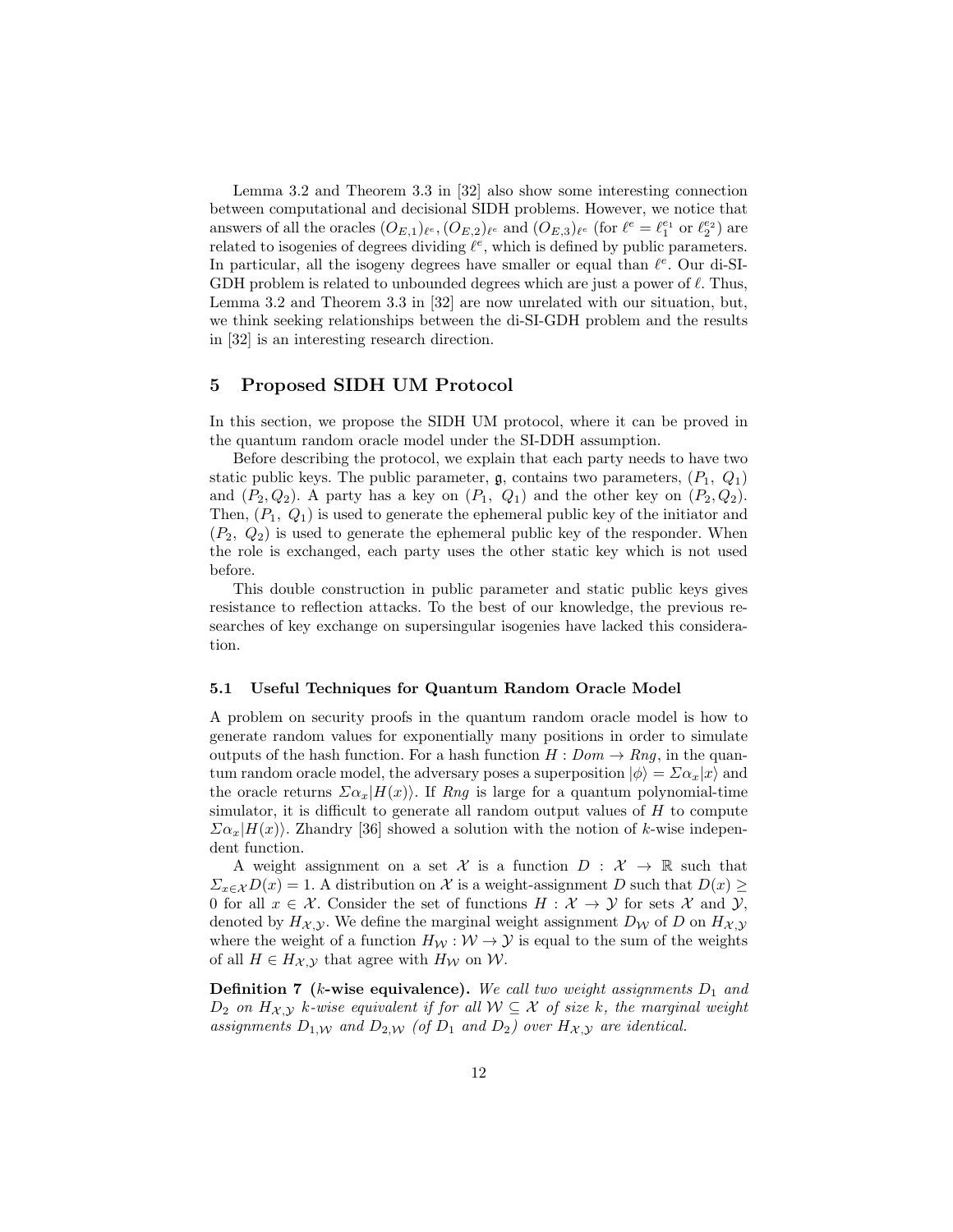**Definition 8 (***k***-wise independent function).** *We call a function f k-wise independent function if f is k-wise equivalent to a random function.*

**Lemma 1 (Theorem 3.1 in [36]).** *Let A be a quantum algorithm making q quantum queries to an oracle*  $H : \mathcal{X} \to \mathcal{Y}$ *. If we draw*  $H$  *from some weight assignment D, then for every <i>z, the quantity*  $Pr_{H \leftarrow D}[A^H() = z]$  *is a linear combination of the quantities*  $Pr_{H \leftarrow D}[H(x_i) = r_i \forall i \in 1, \ldots, 2q]$  *for all possible settings of the*  $x_i$  *and*  $r_i$ *.* 

**Lemma 2 (Theorem 6.1 in [36]).** If there exists  $2q_i$ -wise independent func*tion, then any quantum algorithm A making q<sup>i</sup> quantum queries to random oracles*  $O_i$  *can be efficiently simulated by a quantum algorithm B, which has the same output distribution, but makes no queries.*

Hence, a quantum algorithm *B* can simulate quantum random oracles in a polynomial-time. We use this simulation technique to simulate outputs of the hash function in the security proof of the SIDH UM protocol.

On the other hand, the other problem on security proofs in the quantum random oracle model is how to insert intended random values as the outputs of corresponding oracle inputs. Zhandry [36] showed a solution with the notion of semi-constant distributions **SC***ω*.

**Definition 9 (Semi-constant distribution).** *Define* **SC***ω, the semi-constant distribution, as the distribution over*  $H_{\mathcal{X},\mathcal{Y}}$  *resulting from the following process:* 

- **–** *First, pick a random element y from Y.*
- **–** *For each x ∈ X , do one of the following:*
	- *With probability*  $\omega$ *, set*  $H(x) = y$ *. We call*  $x$  *a distinguished input to*  $H$ *.*
	- *Otherwise, set*  $H(x)$  *to be a random element in*  $Y$ *.*

**Lemma 3 (Corollary 4.3 in [36]).** *The distribution of outputs of a quantum algorithm making h queries to an oracle drawn from* **SC***<sup>ω</sup> is at most a distance*  $\frac{3}{8}h^4\omega^2$  away from the case when the oracle is drawn from the uniform distribu*tion.*

We suppose that the simulation succeeds with probability  $\epsilon$  if the adversary uses an inserted random value as the outputs of corresponding oracle inputs. If the probability that the adversary uses one of the points is  $\omega$ , then the simulation succeeds with probability  $\epsilon \omega - \frac{3}{8} h^4 \omega^2$ . By choosing  $\omega$  to maximize the success probability, the simulation succeeds with probability  $O(\epsilon^2/h^4)$ . We use this simulation technique to insert a SI-DDH instance into the hash function in the security proof of the SIDH UM protocol.

#### **5.2 Description of SIDH UM Protocol**

We give our SIDH UM protocol using the notation in Sect. 3.2. Public parameters are  $\mathfrak{g} = (E; P_1, Q_1, P_2, Q_2)$  and  $\mathfrak{e} = (\ell_1, \ell_2, e_1, e_2)$ . We set  $\Pi = \text{SIDHUM}$ , that is, the protocol ID is "SIDHUM." Static and ephemeral keys are the same as our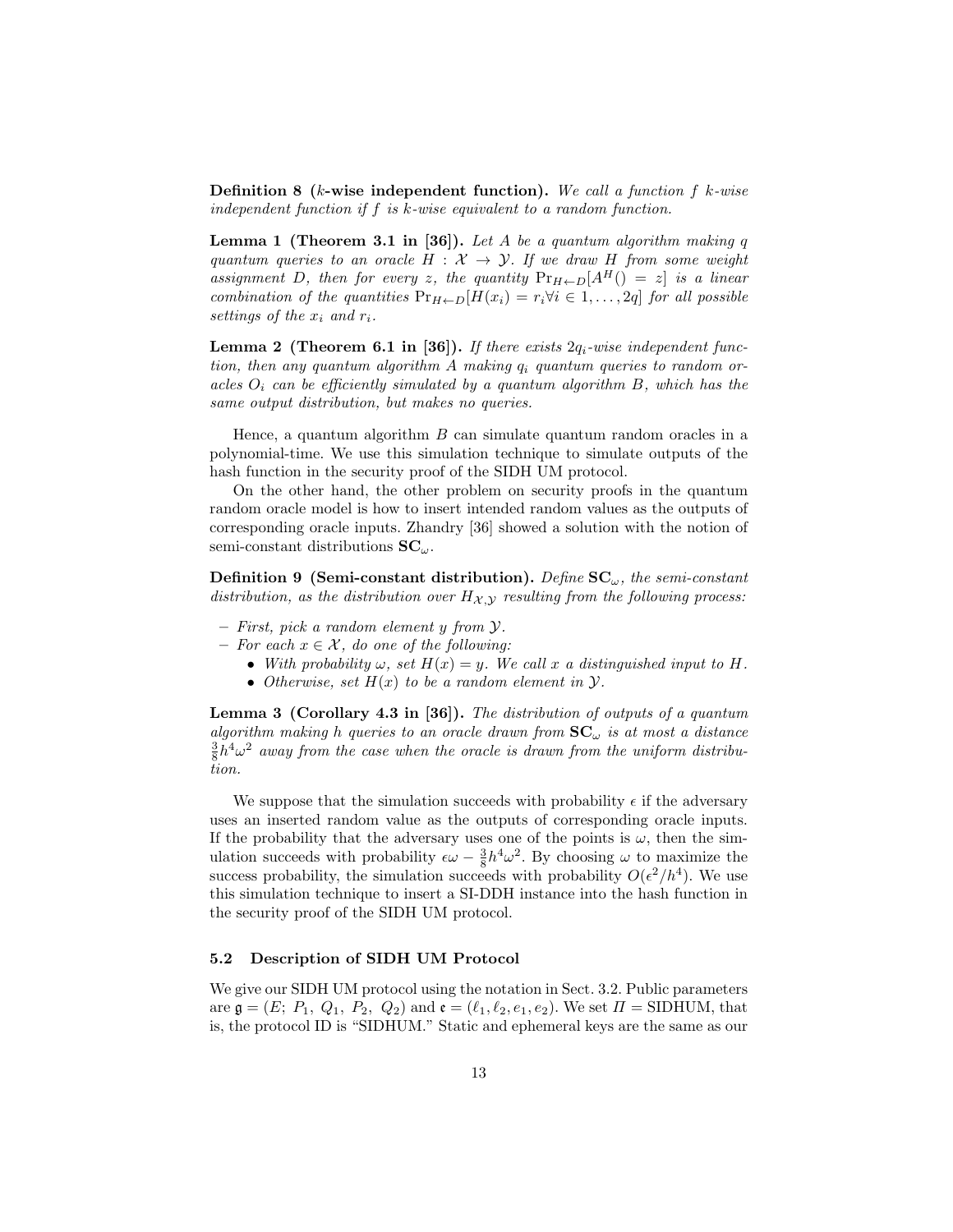| $A_1 = \mathfrak{g}^{\mathfrak{a}_1}$          | $B_1 = \mathfrak{g}^{\mathfrak{b}_1}$ | $A_2 = \mathfrak{g}^{\mathfrak{a}_2}$ | $B_2 = \mathfrak{g}^{\mathfrak{b}_2}$ | $A_2 = \mathfrak{g}^{\mathfrak{a}_2}$ | $B_2 = \mathfrak{g}^{\mathfrak{b}_2}$ |
|------------------------------------------------|---------------------------------------|---------------------------------------|---------------------------------------|---------------------------------------|---------------------------------------|
| $X = \mathfrak{g}^{\mathfrak{k}}$              | $X = \mathfrak{g}^{\mathfrak{k}}$     | $X = \mathfrak{g}^{\mathfrak{k}}$     | $X = \mathfrak{g}^{\mathfrak{k}}$     | $X = \mathfrak{g}^{\mathfrak{k}}$     |                                       |
| $Z_1 = B_2^{\mathfrak{a}_1}$                   | $Z_1 = A_1^{\mathfrak{b}_2}$          | $Z_2 = B_2^{\mathfrak{k}}$            | $Z_2 = B_2^{\mathfrak{k}}$            |                                       |                                       |
| $Z_2 = Y^{\mathfrak{k}}$                       | $Z_2 = X^{\mathfrak{b}}$              | $Z_3 = B_2^{\mathfrak{a}_1}$          | $Z_3 = A_1^{\mathfrak{b}_2}$          |                                       |                                       |
| $K = H(\Pi, Z_1, Z_2, \hat{A}, \hat{B}, X, Y)$ | $Z_4 = Y^{\mathfrak{k}}$              | $Z_4 = X^{\mathfrak{b}}$              |                                       |                                       |                                       |
| $K = H(\Pi, Z_1, Z_2, \hat{A}, \hat{B}, X, Y)$ | $Z_4 = Y^{\mathfrak{k}}$              | $Z_4 = X^{\mathfrak{b}}$              |                                       |                                       |                                       |

**Fig. 5.** Outline of SIDH UM Protocol.

**Fig. 6.** Outline of Biclique SIDH Protocol.

biclique SIDH protocol. Let two secret-key spaces for initiators and responders be given as  $SK_1 = \mathbb{Z}/\ell_1^{e_1} \mathbb{Z}$  and  $SK_2 = \mathbb{Z}/\ell_2^{e_2} \mathbb{Z}$ , respectively.

User  $\hat{A}$  has two static public keys,  $A_1 = \mathfrak{g}^{\mathfrak{a}_1}$  and  $A_2 = \mathfrak{g}^{\mathfrak{a}_2}$ , where  $\mathfrak{a}_1 = k_{\mathbf{A},1} \in_R$  $SK_1$ ,  $a_2 = k_{A,2} \in_R SK_2$ , and  $a_1$  and  $a_2$  are  $\hat{A}$ 's static secret keys. User  $\hat{B}$ , also, has two static public keys,  $B_1 = \mathfrak{g}^{\mathfrak{b}_1}$  and  $B_2 = \mathfrak{g}^{\mathfrak{b}_2}$ , where  $\mathfrak{b}_1 = k_{\mathfrak{B},1} \in_R SK_1$ ,  $\mathfrak{b}_2 = k_{\mathsf{B},2} \in_R SK_2$ , and  $\mathfrak{b}_1$  and  $\mathfrak{b}_2$  are  $\hat{B}$ 's static secret keys. Here, ephemeral secret keys for  $\hat{A}$  and  $\hat{B}$  are given as

$$
\mathfrak{x} = k_{\mathfrak{X}} \in_R SK_1
$$
, and  $\mathfrak{y} = k_{\mathfrak{Y}} \in_R SK_2$ ,

respectively.  $\hat{A}$  sends a ephemeral public key *X* as  $X = g^{\mathfrak{r}}$  to  $\hat{B}$ ,  $\hat{B}$  sends back a ephemeral public key  $\overline{Y}$  as  $Y = g^0$  to  $\hat{A}$ .

 $\hat{A}$  computes  $Z_1 = B_2^{\mathfrak{a}_1}$ , and  $Z_2 = Y^{\mathfrak{x}}$ , and then, obtains the session key *K* as  $K = H(\Pi, Z_1, Z_2, \hat{A}, \hat{B}, X, Y)$ , where *H* is a hash function.

 $\hat{B}$  can computes the session key *K* as  $K = H(\Pi, Z_1, Z_2, \hat{A}, \hat{B}, X, Y)$  from  $Z_1 = A_1^{\mathfrak{b}_2}$ , and  $Z_2 = X^{\mathfrak{y}}$ .

It is clear that the session keys of both parties are equal (Fig. 5).

#### **5.3 Security**

**Theorem 1.** *Suppose that H is modeled as a quantum random oracle and that the SI-DDH assumption hold for* (g*,* e)*. Then the SIDH UM protocol is a postquantum CK-secure authenticated key exchange protocol in the quantum random oracle model.*

*In particular, for any AKE quantum adversary M against the SIDH UM protocol that runs in time at most t, involves at most n honest parties and activates at most s sessions, and makes at most h queries to the quantum random oracle and q* SessionKeyReveal *queries, there exists an SI-DDH quantum adversary S such that* 2**Adv**AKE

$$
\mathbf{Adv}_{\mathfrak{g},\mathfrak{e}}^{\mathrm{SI-DDH}}(\mathcal{S}) \geq \frac{2\mathbf{Adv}_{\mathrm{SIDHUM}}^{\mathrm{AKE}}(\mathcal{M})^2}{n^2s^2(8hq+3(h+q+1)^4)},
$$

*where S runs* in time *t* plus time to perform  $\mathcal{O}((n + s)\lambda)$  low-degree isogeny *operations.*

An intuition of the security proof is given in Sect. 5.1. The SI-DDH assumption used in Theorem 1 can be degree-sensitive. Hence, it implies security under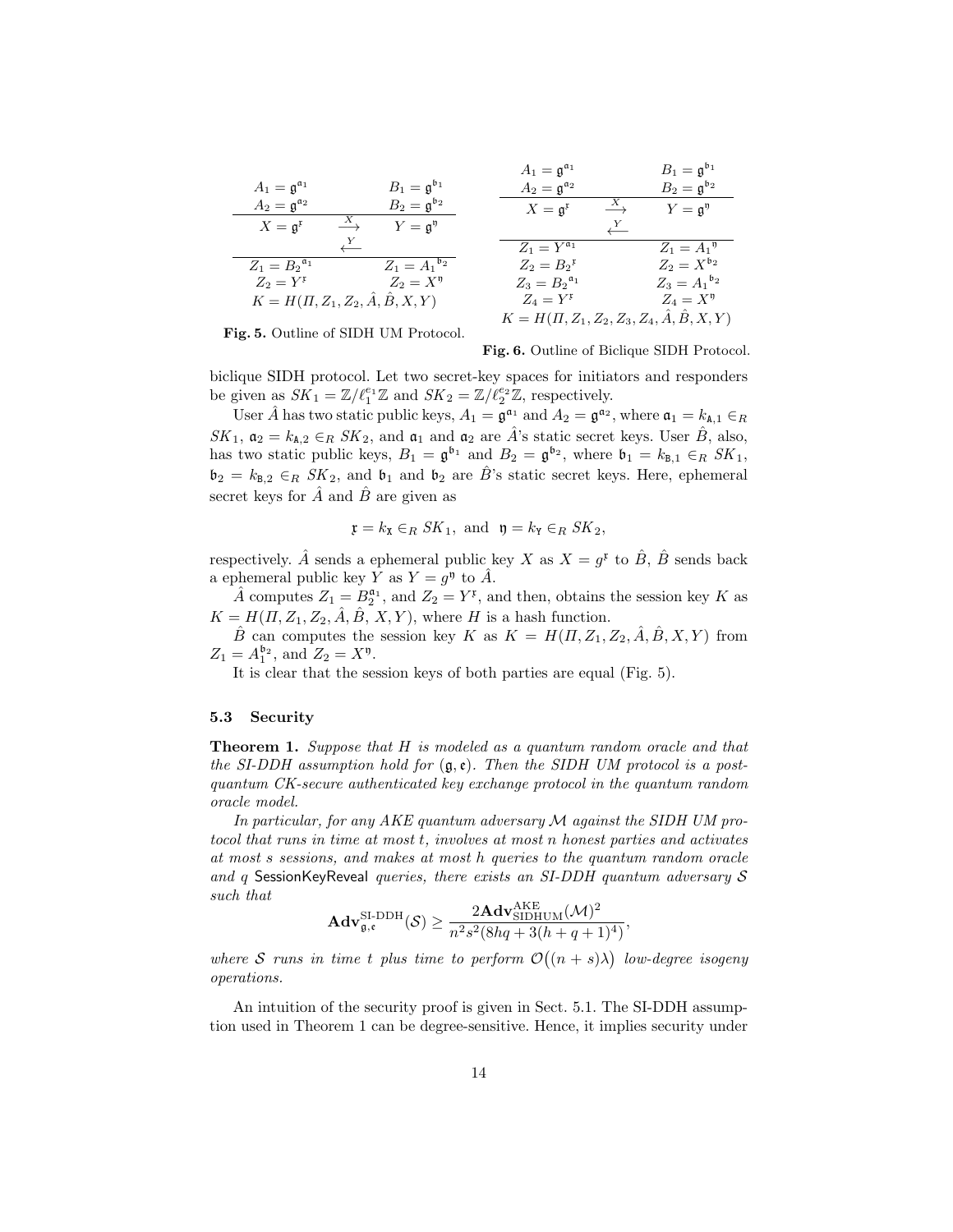the SI-CDH assumption by using the reduction in Proposition 1. However, an additional reduction cost is necessary. It is not trivial to directly prove security under the SI-CDH assumption because of the no-cloning theorem. Specifically, in the reduction to the CK security, the SI-CDH solver wants to extract the answer of the SI-CDH problem from a random oracle query by the AKE adversary. However, the query is a quantum state, and the solver cannot record a copy of the input. Thus, this proof strategy does not work. Recently, Zhandry [37] introduced a technique to record quantum queries. How to apply this technique to the proof is an open problem.

## **6 Proposed Biclique SIDH Protocol**

In this section, we propose the biclique SIDH protocol, where it can be proved in the random oracle model under the di-SI-GDH assumption.

It is worth to note here that the SIDH UM protocol is secure in the quantum random oracle model under the SI-DDH assumption, and therefore, the SIDH UM protocol is superior than the biclique SIDH protocol in the following points: the computational model of adversaries and the assumption relaying to the security. However, the biclique SIDH protocol can be shown to be secure in the  $CK^+$  model, that is, the protocol resists against maximum exposure where a non-trivial combination of secret keys is revealed. This shows that the biclique SIDH protocol is superior than the SIDH UM protocol in this sense.

As our SIDH UM protocol in Sect. 5, the public parameter, g, contains two parameters,  $(P_1, Q_1)$  and  $(P_2, Q_2)$  in our biclique SIDH protocol. A party has a key on  $(P_1, Q_1)$  and the other key on  $(P_2, Q_2)$ .

#### **6.1 Description of Biclique SIDH Protocol**

We give our biclique SIDH protocol using the notation in Sect. 3.2. Public parameters are  $\mathfrak{g} = (E; P_1, Q_1, P_2, Q_2)$  and  $\mathfrak{e} = (\ell_1, \ell_2, e_1, e_2)$ . We set  $\Pi = \text{BCSIDH}$ , that is, the protocol ID is "BCSIDH." Let two secret-key spaces for initiators and responders be given as  $SK_1 = \mathbb{Z}/\ell_1^{e_1}\mathbb{Z}$  and  $SK_2 = \mathbb{Z}/\ell_2^{e_2}\mathbb{Z}$ , respectively.

User  $\hat{A}$  has two static public keys,  $A_1 = \mathfrak{g}^{\mathfrak{a}_1}$  and  $A_2 = \mathfrak{g}^{\mathfrak{a}_2}$ , where  $\mathfrak{a}_1 = k_{\mathsf{A},1} \in_R$  $SK_1$ ,  $a_2 = k_{A,2} \in_R SK_2$ , and  $a_1$  and  $a_2$  are  $\hat{A}$ 's static secret keys. User  $\hat{B}$ , also, has two static public keys,  $B_1 = \mathfrak{g}^{\mathfrak{b}_1}$  and  $B_2 = \mathfrak{g}^{\mathfrak{b}_2}$ , where  $\mathfrak{b}_1 = k_{\mathfrak{B},1} \in_R SK_1$ ,  $\mathfrak{b}_2 = k_{\mathsf{B},2} \in_R SK_2$ , and  $\mathfrak{b}_1$  and  $\mathfrak{b}_2$  are  $\hat{B}$ 's static secret keys. Here, ephemeral secret keys for  $\hat{A}$  and  $\hat{B}$  are given as

$$
\mathfrak{x} = k_{\mathfrak{X}} \in_R SK_1
$$
, and  $\mathfrak{y} = k_{\mathfrak{Y}} \in_R SK_2$ ,

respectively.  $\hat{A}$  sends an ephemeral public key *X* as  $X = g^{\mathfrak{r}}$  to  $\hat{B}$ ,  $\hat{B}$  sends back an ephemeral public key *Y* as  $Y = g^{\mathfrak{y}}$  to  $\hat{A}$ .

*A*ˆ computes the non-trivial combinations of the ephemeral and static public keys as  $Z_1 = Y^{\mathfrak{a}_1}$ ,  $Z_2 = B_2^{\mathfrak{e}}, Z_3 = B_2^{\mathfrak{a}_1}$ , and  $Z_4 = Y^{\mathfrak{e}},$  and then, obtains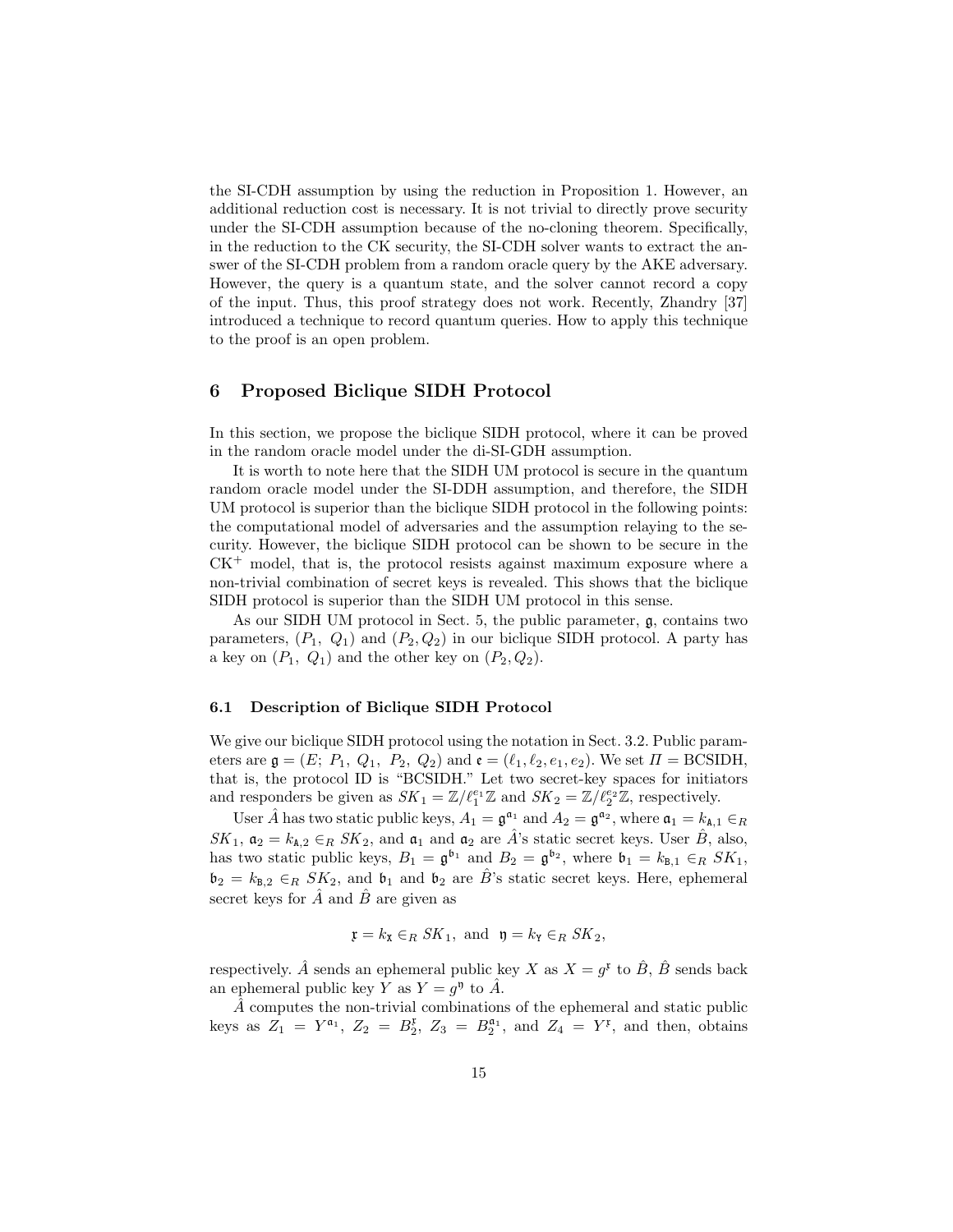the session key *K* as  $K = H(\Pi, Z_1, Z_2, Z_3, Z_4, \hat{A}, \hat{B}, X, Y)$ , where *H* is a hash function.

 $\hat{B}$  can computes the session key *K* as  $K = H(\Pi, Z_1, Z_2, Z_3, Z_4, \hat{A}, \hat{B}, X, Y)$ from  $Z_1 = A_1^{\mathfrak{y}}, Z_2 = X^{\mathfrak{b}_2}, Z_3 = A_1^{\mathfrak{b}_2}$ , and  $Z_4 = X^{\mathfrak{y}}$ .

It is clear that the session keys of both parties are equal (Fig. 6).

Charles et al. [6] proposed a hash function secure against quantum adversaries from the isogeny computation intractability. Hence, we can use the isogeny-based hash function in the real implementation for *H*, however, *H* is modeled as a random oracle in the security proof below.

#### **6.2 Security**

**Theorem 2.** *Suppose that H is modeled as a random oracle and that the di-SI-GDH assumption hold for* (g*,* e)*. Then the biclique SIDH protocol is a postquantum CK*<sup>+</sup>*-secure authenticated key exchange protocol in the random oracle model.*

*In particular, for any AKE quantum adversary M against the biclique SIDH protocol that runs in time at most t, involves at most n honest parties and activate at most s sessions, and makes at most h queries to the random oracle, there exists a di-SI-GDH quantum adversary S such that*

$$
\mathbf{Adv}_{\mathfrak{g},\mathfrak{e}}^{\text{di-SI-GDH}}(\mathcal{S}) \ge \min\left\{\frac{1}{sn},\frac{1}{n^2},\frac{1}{s^2}\right\} \cdot \mathbf{Adv}_{\text{BCSIDH}}^{\text{AKE}}(\mathcal{M}),
$$

*where S runs* in time *t* plus time to perform  $\mathcal{O}((n + s)\lambda)$  low-degree isogeny *operations and make*  $\mathcal{O}(h + s)$  *queries to di-SI-DDH oracle.* 

As we consider a case where the security model is  $CK^+$ , an adversary may access to a non-trivial combination of secret keys. However, it means that the adversary cannot access to the other combination of the secret key. Thus, the di-SI-GDH solver can embedded an instance to the public keys where secret key are not revealed. As we assume the random oracle model, the adversary has to make a query which contains the di-SI-GDH answer, and then, the theorem can be proved. Note here that the di-SI-DDH oracle is necessary to keep consistency between the answers by the di-SI-GDH solver on adversary's questions.

We consider how to extend our security proof in the random oracle model to that in the *quantum* random oracle model as in the SIDH UM protocol. For completing the simulation, we need to extend the di-SI-GDH assumption (Definition 6). Namely, in random oracle simulation, *S* first checks compatibility of input elements using di-SI-DDH oracle. Hence, in the quantum ROM situation, since inputs are given in quantum superposition form, we should extend the di-SI-DDH oracle to take as input the superpositions. If the di-SI-GDH quantum adversary allows the extended di-SI-DDH oracle access, then our security proof can be converted to quantum ROM secure one.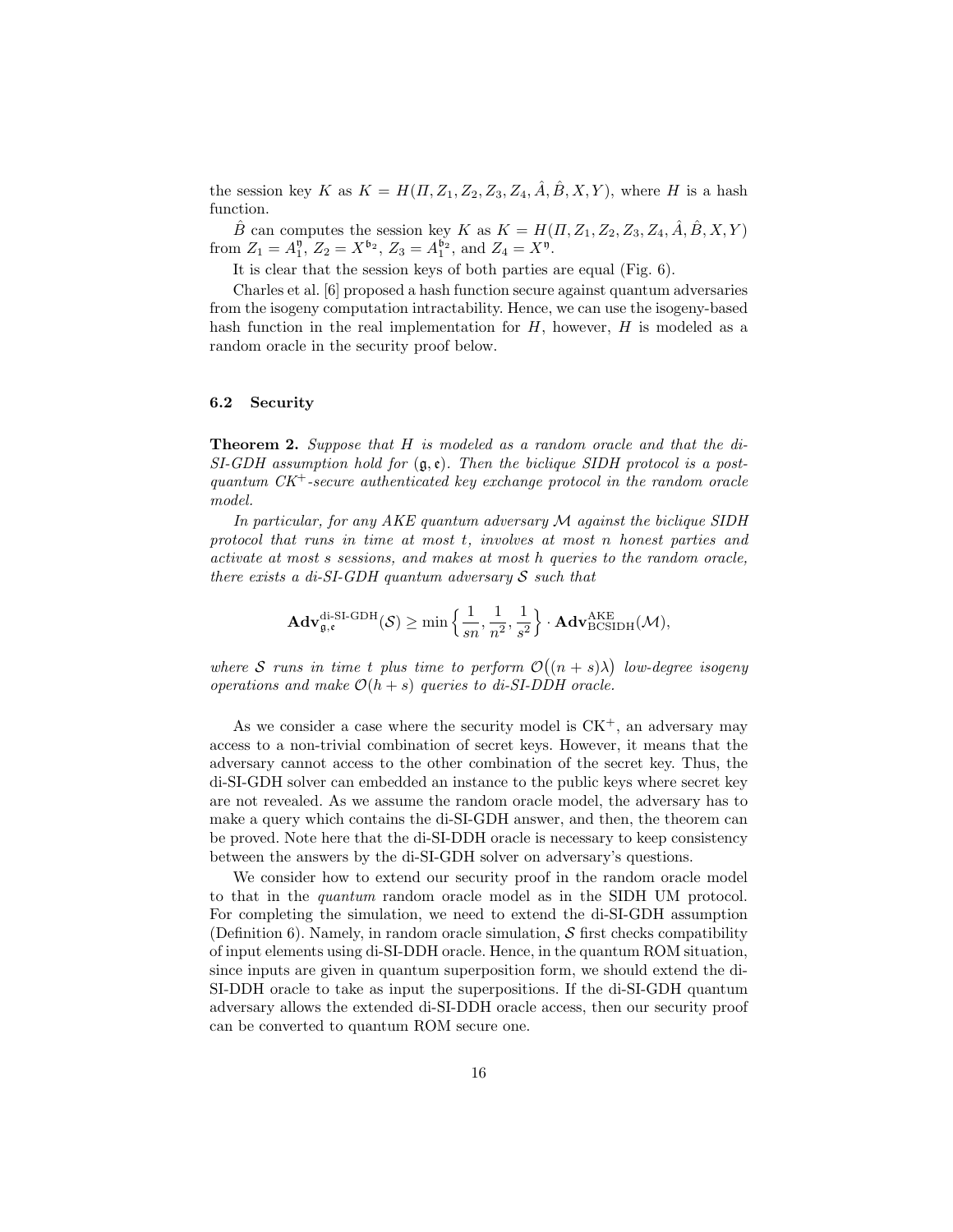# **7 Conclusion**

We proposed two authenticated key exchange protocols from supersingular isogenies: SIDH UM and biclique SIDH. We also discussed a new approach for invalidating the Galbraith–Vercauteren attack for the gap problem on the supersingular isogeny Diffie–Hellman, and defined the di-SI-GDH assumption.

The SIDH UM protocol is secure in the CK and quantum random oracle models under the SI-DDH assumption. The biclique SIDH protocol is secure in the CK<sup>+</sup> and random oracle models under the di-SI-GDH assumption.

Our protocols are the first post-quantum one-round Diffie–Hellman type authenticated key exchange ones in the following points: one is secure under the quantum random oracle model and the other resists against maximum exposure where a non-trivial combination of secret keys is revealed.

# **References**

- 1. Ambainis, A., Rosmanis, A., Unruh, D.: Quantum attacks on classical proof systems: The hardness of quantum rewinding. In: FOCS 2014. pp. 474–483 (2014)
- 2. Azarderakhsh, R., Jao, D., Kalach, K., Koziel, B., Leonardi, C.: Key compression for isogeny-based cryptosystems. In: AsiaPKC 2016. pp. 1–10 (2016)
- 3. Boneh, D., Dagdelen, O., Fischlin, M., Lehmann, A., Schaffner, C., Zhandry, M.: ¨ Random oracles in a quantum world. In: ASIACRYPT 2011. pp. 41–69 (2011)
- 4. Bos, J.W., Friedberger, S.: Fast arithmetic modulo  $2^{x}$   $p^{y} \pm 1$ . In: ARITH 2017. pp. 148–155 (2017)
- 5. Canetti, R., Krawczyk, H.: Analysis of key-exchange protocols and their use for building secure channels. In: EUROCRYPT 2001. pp. 453–474 (2001)
- 6. Charles, D., Lauter, K., Goren, E.: Cryptographic hash functions from expander graphs. J. Crypt. **22**(1), 93–113 (2009)
- 7. Childs, A., Jao, D., Soukharev, V.: Constructing elliptic curve isogenies in quantum subexponential time. J. Math. Crypt. **8**(1), 1–29 (2014)
- 8. Costello, C., Jao, D., Longa, P., Naehrig, M., Renes, J., Urbanik, D.: Efficient compression of SIDH public keys. In: EUROCRYPT 2017, I. pp. 679–706 (2017)
- 9. Costello, C., Longa, P., Naehrig, M.: Efficient algorithms for supersingular isogeny Diffie-Hellman. In: CRYPTO 2016, Part I. pp. 572–601 (2016)
- 10. Dagdelen, O., Fischlin, M., Gagliardoni, T.: The Fiat-Shamir transformation in a ¨ quantum world. In: ASIACRYPT 2013, Part II. pp. 62–81 (2013)
- 11. De Feo, L., Jao, D., Plût, J.: Towards quantum-resistant cryptosystems from supersingular elliptic curve isogenies. J. Math. Crypt. **8**(3), 209–247 (2014)
- 12. Fujioka, A., Suzuki, K., Xagawa, K., Yoneyama, K.: Practical and post-quantum authenticated key exchange from one-way secure key encapsulation mechanism. In: ASIACCS 2013. pp. 83–94 (2013)
- 13. Fujioka, A., Suzuki, K., Xagawa, K., Yoneyama, K.: Strongly secure authenticated key exchange from factoring, codes, and lattices. Des. Codes Cryptography **76**(3), 469–504 (2015), a preliminary version appeared in PKC 2012 (2012)
- 14. Galbraith, S.: Mathematics of Public Key Cryptography. Cambridge Univ. Press (2012)
- 15. Galbraith, S.D.: Authenticated key exchange for SIDH. IACR Cryptology ePrint Archive **2018**, 266 (2018), http://eprint.iacr.org/2018/266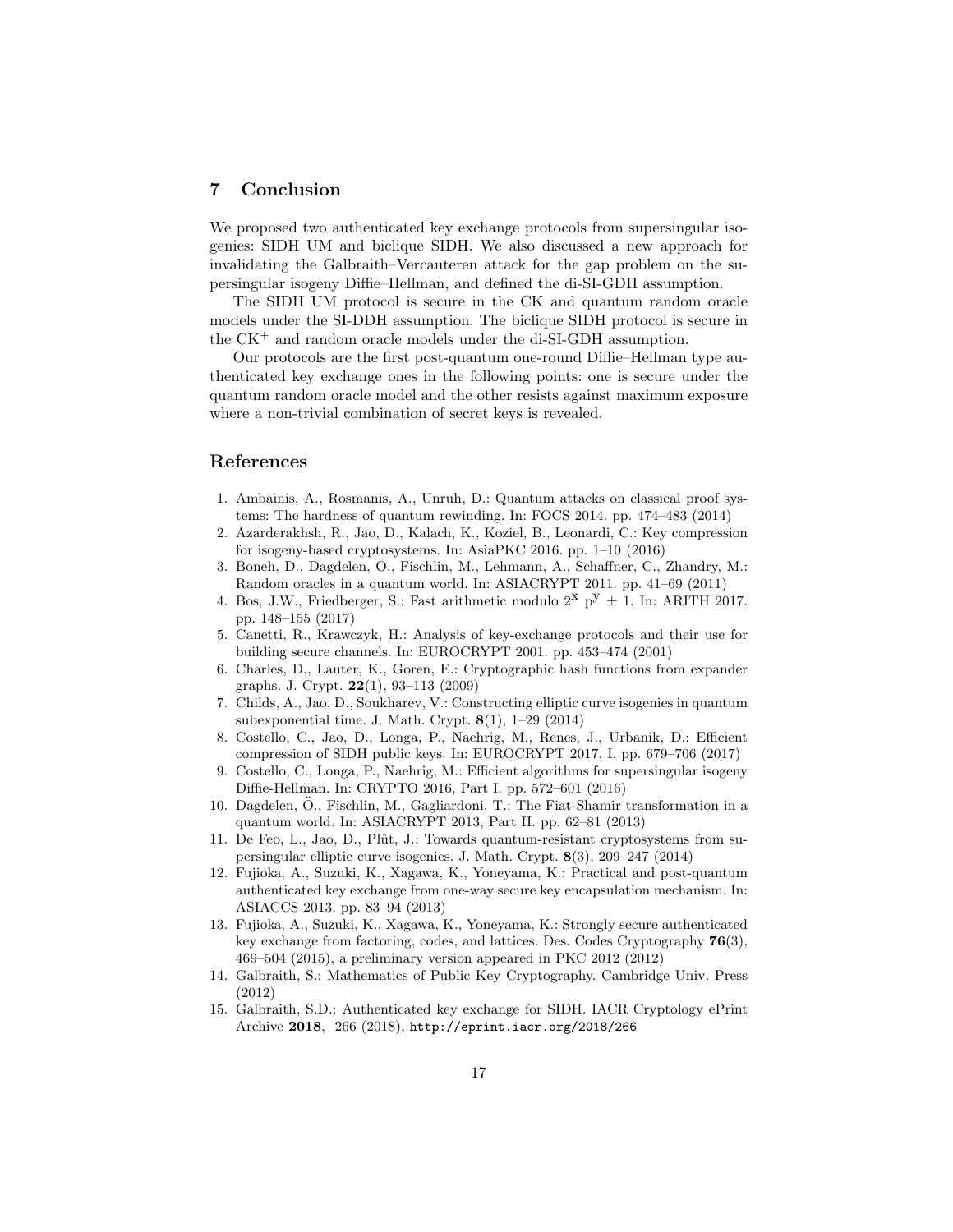- 16. Galbraith, S.D., Petit, C., Shani, B., Ti, Y.B.: On the security of supersingular isogeny cryptosystems. In: ASIACRYPT 2016, Part I. pp. 63–91 (2016)
- 17. Galbraith, S.D., Vercauteren, F.: Computational problems in supersingular elliptic curve isogenies. IACR Cryptology ePrint Archive **2017**, 774 (2017), http: //eprint.iacr.org/2017/774
- 18. Jao, D., Azarderakhsh, R., Campagna, M., Costello, C., Feo, L.D., Hess, B., Jalali, A., Koziel, B., LaMacchia, B., Longa, P., Naehrig, M., Renes, J., Soukharev, V., Urbanik, D.: Supersingular Isogeny Key Encapsulation (SIKE). submission to NIST Post-Quantum Cryptography Standardization (2017)
- 19. Jeong, I., Katz, J., Lee, D.: One-round protocols for two-party authenticated key exchange. In: ACNS 2004. pp. 220–232 (2004)
- 20. Koziel, B., Azarderakhsh, R., Kermani, M.M., Jao, D.: Post-quantum cryptography on FPGA based on isogenies on elliptic curves. IEEE Trans. on Circuits and Systems **64-I**(1), 86–99 (2017)
- 21. Koziel, B., Jalali, A., Azarderakhsh, R., Jao, D., Kermani, M.M.: NEON-SIDH: efficient implementation of supersingular isogeny Diffie-Hellman key exchange protocol on ARM. In: CANS 2016. pp. 88–103 (2016)
- 22. Krawczyk, H.: HMQV: A high-performance secure Diffie-Hellman protocol. In: CRYPTO 2005. pp. 546–566 (2005)
- 23. LeGrow, J., Jao, D., Azarderakhsh, R.: Modeling quantum-safe authenticated key establishment, and an isogeny-based protocol. IACR Cryptology ePrint Archive **2018**, 282 (2018), http://eprint.iacr.org/2018/282
- 24. Longa, P.: A note on post-quantum authenticated key exchange from supersingular isogenies. IACR Cryptology ePrint Archive **2018**, 267 (2018), http://eprint. iacr.org/2018/267
- 25. National Institute of Standards and Technology: Post-Quantum crypto standardization: Call for Proposals Announcement (December 2016), http://csrc.nist. gov/groups/ST/post-quantum-crypto/cfp-announce-dec2016.html
- 26. Petit, C.: Faster algorithms for isogeny problems using torsion point images. In: ASIACRYPT 2017, Part II. pp. 330–353 (2017)
- 27. Rostovtsev, A., Stolbunov, A.: Public-key cryptosystem based on isogenies. IACR Cryptology ePrint Archive **2006**, 145 (2006), http://eprint.iacr.org/2006/145
- 28. Shor, P.W.: Polynomial-time algorithms for prime factorization and discrete logarithms on a quantum computer. SIAM J. Comput. **26**(5), 1484–1509 (1997)
- 29. Silverman, J.: The Arithmetic of Elliptic Curves, GTM, vol. 106. Springer Verlag, 2nd edn. (2009)
- 30. Sutherland, A.: Identifying supersingular elliptic curves. LMS J. Comp. and Math. **15**, 317–325 (2012)
- 31. Thormarker, E.: Post-Quantum Cryptography: Supersingular Isogeny Diffie– Hellman Key Exchange. Master's thesis, Stockholm University (2017)
- 32. Urbanik, D., Jao, D.: SoK: The problem landscape of SIDH. In: APKC 2018. pp. 53–60 (2018)
- 33. Vélu, J.: Isogénies entre courbes elliptiques. C.R. Acad. Sc. Paris, Séries A. 273, 238–241 (1971)
- 34. Xu, X., Xue, H., Wang, K., Tian, S., Liang, B., Yu, W.: Strongly secure authenticated key exchange from supersingular isogeny. IACR Cryptology ePrint Archive **2018**, 760 (2018)
- 35. Zhandry, M.: How to construct quantum random functions. In: FOCS 2012. pp. 679–687 (2012)
- 36. Zhandry, M.: Secure identity-based encryption in the quantum random oracle model. In: CRYPTO 2012. pp. 758–775 (2012)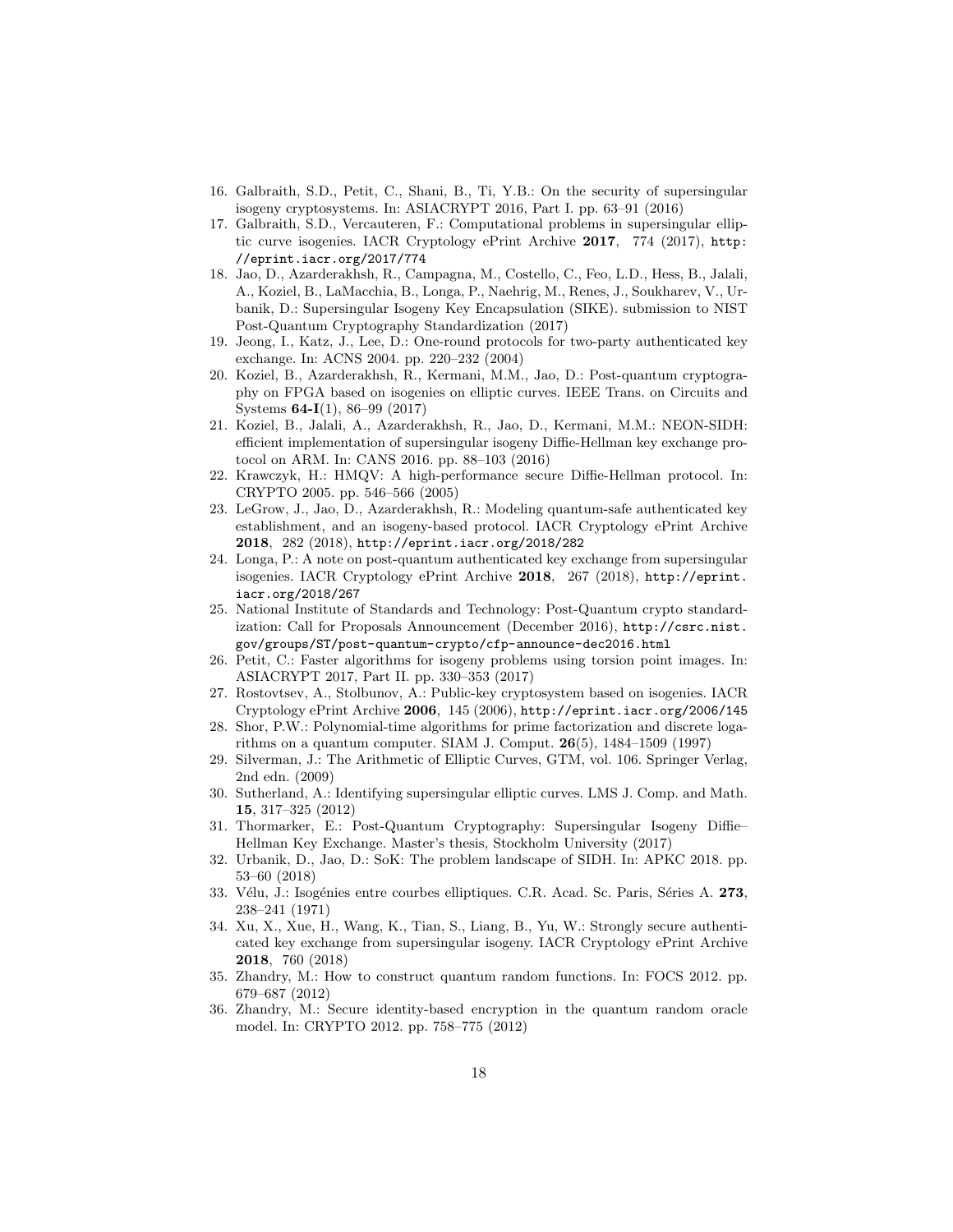37. Zhandry, M.: How to record quantum queries, and applications to quantum indifferentiability. IACR Cryptology ePrint Archive **2018** (2018)

# **A Proof of Theorem 1**

Since  $H$  is modeled as a quantum random oracle, adversary  $M$  has only three ways to distinguish a session key of the test session from a random string.

- Guessing attack: *M* correctly guesses the session key.
- Key replication attack: *M* creates a session that is not matching to the test session, but has the same session key as the test session.
- Forging attack:  $M$  computes  $Z_1$  and  $Z_2$  used in the test session identified with  $(\Pi, \mathcal{I}, \tilde{A}, \tilde{B}, X, Y)$ , and queries *H* with a superposition including  $(\Pi, \Pi, \tilde{B}, \tilde{B}, \tilde{B}, \tilde{B}, \tilde{B})$  $Z_1, Z_2, \hat{A}, \hat{B}, X, Y$ .

Since *H* is a quantum random oracle, the probability of guessing the output of *H* is  $\mathcal{O}(1/2^{\lambda})$ . Since non-matching sessions have different communicating parties or ephemeral public keys, key replication is equivalent to finding *H*-collision; therefore the probability of succeeding key replication is  $\mathcal{O}(s^2/2^{\lambda})$ .

Let  $M$  be the event that  $M$  wins the security experiment with SIDHUM,  $H$ be the event that  $M$  succeeds forging attack, and  $\overline{H}$  the complementary event of H. Thus we have  $Pr[M | \overline{H}] = \frac{1}{2}$ , and therefore  $\mathbf{Adv}_{SIDHUM}^{\text{AKE}}(\mathcal{M}) = Pr[M] - \frac{1}{2} \leq$ Pr[M *∩* H]*.*

By the definition of freshness in the CK-model, there are two cases that *M* chooses a test session.

- **–** E1: *M* chooses a test session without a matching session.
- **–** E2: *M* chooses a test session with a matching session, and reveals the static secret keys of both the owner of the test session and the owner of its matching session.

In each case, we will show how to construct an SI-DDH solver *S*. Solver *S* is given an SI-DDH instance  $(\mathsf{pk}^{\mathsf{sidh}}, U = \mathfrak{g}^{\mathfrak{u}}, V = \mathfrak{g}^{\mathfrak{v}}, W)$ . Let R be an event that  $M$  chooses a test session whose owner and peer are the same party, and let  $\overline{R}$ be its complement.

Whether a certain event took place or not is decided at the end of the experiment. In other words for each event analysis bellow it is assumed that the event conditions are satisfied upon the adversary termination.

Before analyzing the events, we note that the session state of a session in the SIDH UM protocol is equivalent to the ephemeral secret key in the session as no other information (except the static secret key) is necessary to compute the shared secrets and the session key.

E<sub>1</sub>∩R. *S* prepares *n* honest parties, selects two honest parties  $\hat{A}$  and  $\hat{B}$  to whom *S* assigns the static public keys  $A_1 = U$  and  $B_2 = V$ , and random static public and secret key pairs for  $A_2$  and  $B_1$ . The remaining  $n-2$  parties are assigned random static public and secret key pairs. *S* selects  $i \in_R \{1, \ldots, s\}$ , and chooses *i*-th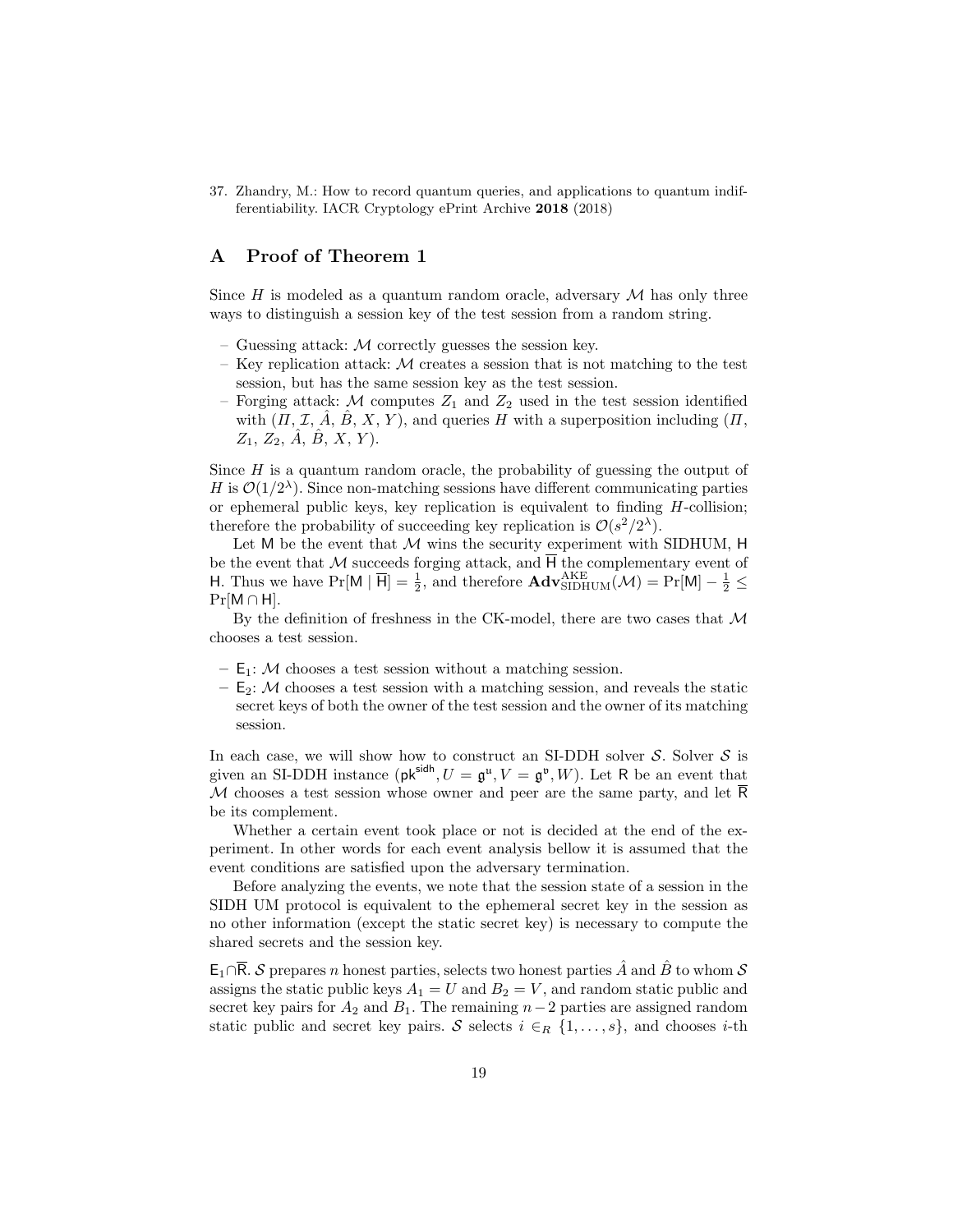session sid*<sup>∗</sup>* among sessions, activated by *M*, owned by *A*ˆ and having intended peer  $\ddot{B}$ .

When *M* activates sessions between honest peers, *S* follows the protocol description. Since *S* knows static secret keys of at least one peer, it can respond all queries faithfully. The only exception is the session owned by  $\hat{A}$  with the intended peer  $\hat{B}$  because  $S$  does not know static secret keys of  $\hat{A}$  and  $\hat{B}$ . Then,  $S$  sets *W* as  $Z_1$  in such sessions.

Also, *S* chooses random  $\mathfrak{x}^*$  and  $\zeta \in \{0,1\}^{\lambda}$  as the ephemeral secret key and the session key of sid*<sup>∗</sup>* , respectively. *ζ* is inserted as the output of *H* in the test session sid*<sup>∗</sup>* (i.e., the session key).

*S* has difficulty in responding hash queries because he/she needs to return superpositions corresponding to random values for exponentially many positions (The domain of *H* is  $\mathbf{PRS} \times \mathbb{F}_{p^2}^2 \times \mathbf{IDS}^2 \times \mathbf{SSEC}_{p,1} \times \mathbf{SSEC}_{p,2}$ ). We solve this problem by using Lemma 2. Specifically, since the number of queries to *H* made by *M* is *h* for direct queries, *q* for SessionKeyReveal queries, and 1 for the Test query, for a total of  $h + q + 1$  queries, a  $(h + q + 1)$ -wise independent function is sufficient to simulate superposition of outputs. There is the other difficulty to correctly answer the SI-DDH problem because *M* uses *ζ* with exponentially small probability if the position of  $\zeta$  is only the corresponding input. We can also solve this problem by using Lemma 3. Specifically, the simulator inserts  $\zeta$  for inputs  $(\text{pid}, Z_1, Z_2, \text{uid}, \text{uid}', \text{epk}, \text{epk}') \in \mathcal{X} \subset \mathbf{PRS} \times \mathbb{F}_{p^2}^2 \times \mathbf{IDS}^2 \times \mathbf{SSEC}_{p,1} \times \mathbf{SSEC}_{p,2}.$ The probability that a randomly chosen input is contained in  $X$  is  $\omega$ . If  $M$ chooses (pid =  $\Pi$ ,  $Z_1 = W$ ,  $Z_2 = Y^{*t}$ , uid =  $\hat{A}$ , uid' =  $\hat{B}$ , epk, epk')  $\in \mathcal{X}$  as the test session, then  $S$  can use the distinguishing capacity of  $M$  to distinguish the SI-DDH challenge.

We use the game hopping technique in the security proof. Let  $\mathbf{Adv}_{\mathrm{SIDHUM}}^{\mathrm{AKE}}(\mathcal{M},$ **Game**<sub>*i*</sub>. be the advantage of  $M$  in **Game**<sub>*i*</sub>.

- $-$  Let  $\mathbf{Game}_0$  be the standard attack game for the CK security. When  $M$  poses a superposition to quantum random oracle *H*, the superposition of output values corresponding to the input is returned to *M*. Then,  $\mathbf{Adv}_{\mathrm{SIDHUM}}^{\mathrm{AKE}}(\mathcal{M},$  $\textbf{Game}_0) = \textbf{Adv}_{\text{SIDHUM}}^{\text{AKE}}(\mathcal{M}).$
- $-$  **Game**<sub>1</sub> is the same as **Game**<sub>0</sub> except that the game halts if M poses Test(sid) for sid *̸*= sid*<sup>∗</sup>* . Since sid*<sup>∗</sup>* is chosen from *ns* sessions, it holds  $\text{that } \mathbf{Adv}_{\text{SIDHUM}}^{\text{AKE}}(\mathcal{M}, \mathbf{Game}_1) \geq \frac{1}{ns} \mathbf{Adv}_{\text{SIDHUM}}^{\text{AKE}}(\mathcal{M}, \mathbf{Game}_0).$
- $−$  Let *ω* ∈ (0, 1) be chosen later, and *X* be a subset of **PRS**  $\times \mathbb{F}_{p^2}^2 \times \textbf{IDS}^2 \times$  $SSEC_{p,1} \times SSEC_{p,2}$  where (pid,  $Z_1$ ,  $Z_2$ , uid, uid', epk, epk')  $\in \mathbf{PRS} \times \mathbb{F}_{p^2}^2 \times$ **IDS**<sup>2</sup>  $\times$  *SSEC*<sub>*p*,1</sub>  $\times$  *SSEC*<sub>*p*</sub>,2 is put in *X* with independent probability *ω*. **Game**<sub>2</sub> is the same as **Game**<sub>1</sub> except that the game halts if  $(\Pi, W, Y^*^*)$ ,  $\hat{A}$ ,  $\hat{B}$ ,  $\hat{X}$ <sup>\*</sup>,  $Y$ <sup>\*</sup>)  $\notin \mathcal{X}$  for the test session  $\text{sid}$ <sup>\*</sup> =  $(\Pi, \mathcal{I}, \hat{A}, \hat{B}, \hat{X}^* , Y^*), \mathcal{M}$ poses SessionKeyReveal(*Π*, *I*, uid, uid*′* , *X′* , *Y ′* ) such that (*Π*, *Z*1, *Z*2, uid,  $\text{uid}'$ ,  $X'$ ,  $Y'$ )  $\in \mathcal{X}$ , or *M* poses  $H(\Pi, Z_1, Z_2, \text{uid}, \text{uid}'$ ,  $X'$ ,  $Y'$ ) such that  $(\Pi, Z_1, Z_2, \text{ did}, \text{uid}')$  $Z_1, Z_2$ , uid, uid',  $X', Y' \in \mathcal{X}$ . We note that  $Y^*$  is decided by *M* because sid*<sup>∗</sup>* has no matching session, and *M* cannot poses SessionKeyReveal(*Π*,  $I$ ,  $\hat{A}$ ,  $\hat{B}$ ,  $X^*$ ,  $Y^*$ ) by the freshness condition. **Adv**<sub>SIDHUM</sub>(*M*, **Game**<sub>2</sub>) *≥*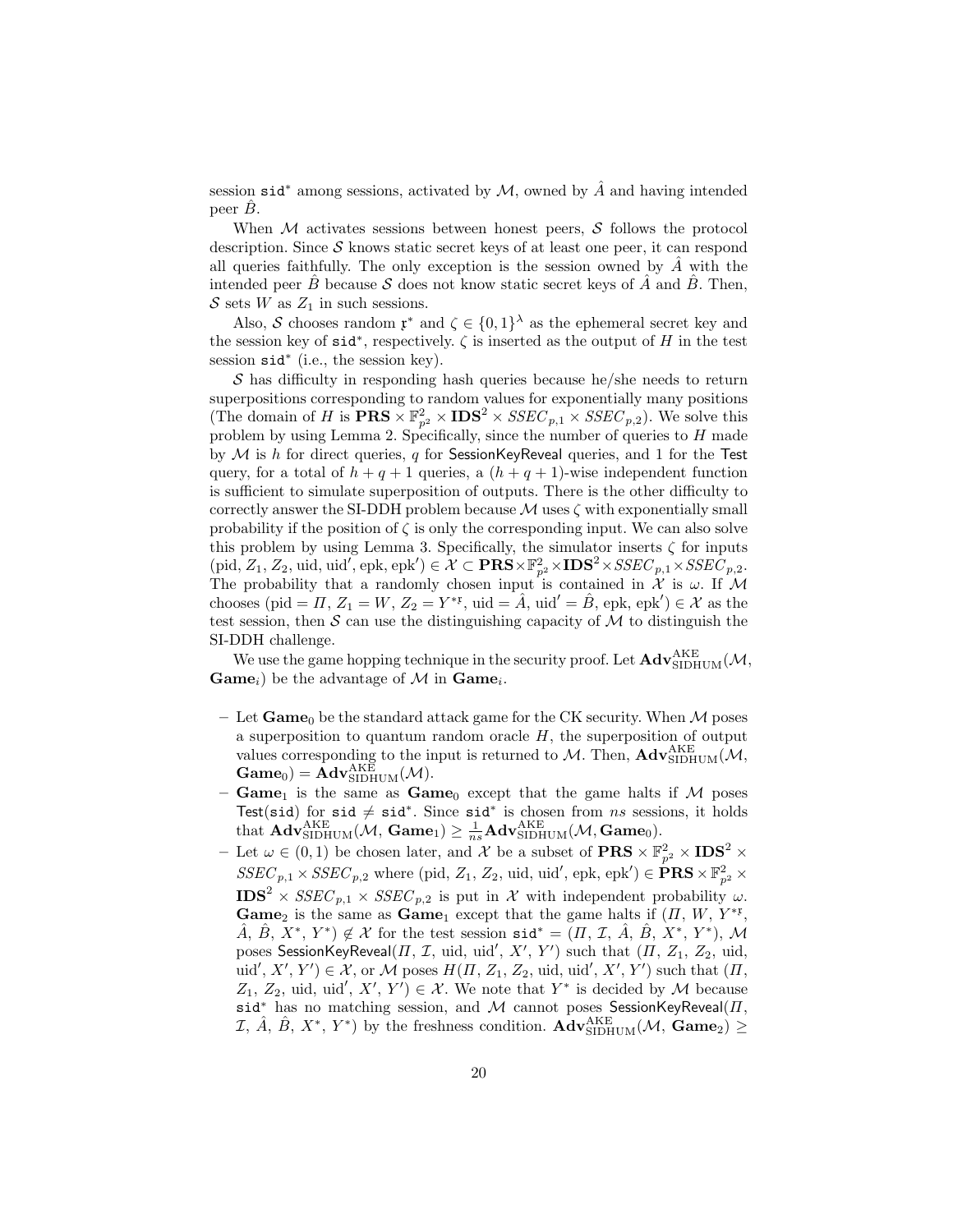$\omega(1-\omega hq)\cdot\mathbf{Adv}_{\mathrm{SIDHUM}}^{\mathrm{AKE}}(\mathcal{M},\mathbf{Game}_1)\geq \omega\mathbf{Adv}_{\mathrm{SIDHUM}}^{\mathrm{AKE}}(\mathcal{M},\mathbf{Game}_1)-\omega^2hq$ holds.

**– Game**<sub>3</sub> is the same as **Game**<sub>2</sub> except that  $\zeta$  is set as  $H$ (pid,  $Z_1$ ,  $Z_2$ , uid, uid', epk, epk') for all (pid,  $Z_1$ ,  $Z_2$ , uid, uid', epk, epk')  $\in \mathcal{X}$ , and choose  $H(\text{pid}, Z_1, Z_2, \text{uid}, \text{uid}', \text{epk}, \text{epk}')$  randomly for all other inputs. Now, *H* is distributed according to  $SC_\omega$ . By Lemma 3, the output distribution of M in **Game**<sub>3</sub> is at most a distance  $\frac{3}{8}(h+q+1)^4\omega^2$  from that in **Game**<sub>2</sub>. Hence,  $\mathbf{Adv}_{\mathrm{SIDHUM}}^{\mathrm{AKE}}(\mathcal{M},\ \mathbf{Game}_3)\,\geq\,\mathbf{Adv}_{\mathrm{SIDHUM}}^{\mathrm{AKE}}(\mathcal{M},\mathbf{Game}_2)-\frac{3}{8}(h+q+1)^4\omega^2$ holds.

Finally, we estimate  $\text{Adv}_{\text{SIDHUM}}^{\text{AKE}}(\mathcal{M}, \text{ Game}_3)$  by  $\text{Adv}_{\mathfrak{g},\mathfrak{e}}^{\text{SL-DDH}}(\mathcal{S})$  with the reduction to SI-DDH problem. For simplicity, we assume that *S* has quantum  $\arccos$  to two random oracles  $H_1$  :  $\mathbf{PRS} \times \mathbb{F}_{p^2}^2 \times \mathbf{IDS}^2 \times SSEC_{p,1} \times SSEC_{p,2} \rightarrow$  $\{0,1\}^{\lambda}$  and  $H_2$ : **PRS**  $\times \mathbb{F}_{p^2}^2 \times \text{IDS}^2 \times \text{SSEC}_{p,1} \times \text{SSEC}_{p,2} \rightarrow \{0,1\}$  where *H*<sub>2</sub> outputs 1 with probability  $\omega$ . Let *X* be the set of (pid,  $Z_1$ ,  $Z_2$ , uid, uid', epk, epk') such that  $H_2$ (pid,  $Z_1$ ,  $Z_2$ , uid, uid', epk, epk') = 1. We can see that the above conditions are equivalent to **Game**3. By Lemma 2, *S* can perfectly simulate  $H_1$  and  $H_2$  by using a  $(h + q + 1)$ -wise independent function without oracle accesses.  $S$  prepares  $R^{\text{list}}$  with entries of the form (pid, uid, uid', epk, epk',  $S(K) \in \mathbf{PRS} \times \mathbf{IDS}^2 \times \mathbf{SSEC}_{p,1} \times \mathbf{SSEC}_{p,2} \times \{0,1\}^{\lambda}$  and  $H^{\text{list}}$  with entries of the  $\text{form (pid, } Z_1, Z_2, \text{uid, und}', \text{epk, epk}', \text{SK}) \in \textbf{PRS} \times \mathbb{F}_{p^2}^2 \times \textbf{IDS}^2 \times \text{SSEC}_{p,1} \times \text{C}$  $SSEC_{p,2} \times \{0,1\}^{\lambda}$ , where pid is a string which gives a protocol identifier, and uid is a string which gives a user identifier, and  $S$  maintains two lists for consistent responses to *H* and SessionKeyReveal queries. On input ( $pk^{sich}$ ,  $U, V, W$ ), *S* works as follows:

- $-$  Choose  $\mathfrak{x}^*$  ∈<sub>*R*</sub> *SK*<sub>1</sub> and  $\zeta$  ∈<sub>*R*</sub> {0,1}</sub><sup> $λ$ </sup>, and set *A*<sub>1</sub> = *U*, *B*<sub>2</sub> = *V*, and *X*<sup>\*</sup> =  $\mathfrak{g}^{\mathfrak{x}^*}$ in sid*<sup>∗</sup>* . The remaining *n −* 2 parties are assigned random static public and secret key pairs. Set  $\text{sid}^* = (\overline{\Pi}, \mathcal{I}, \hat{A}, \hat{B}, X^*, *)$ .
- $\mathsf{Send}(H,\mathcal{I},\hat{A},\hat{B})$ : Solver  $\mathcal S$  selects uniformly random ephemeral secret key x, computes ephemeral public key *X* honestly, records  $(\Pi, \mathcal{I}, \hat{A}, \hat{B}, X)$  in List Rlist, and returns *X*.
- $-$  Send(*Π*, *R*, *A*, *B*, *X*): *S* selects uniformly random ephemeral secret key η, computes ephemeral public key *Y* honestly, records  $(\Pi, \mathcal{R}, \hat{A}, \hat{B}, X, Y)$  in List R<sup>list</sup> as completed, and returns *Y*.
- **–** Send(*Π, I, A,* ˆ *B, X, Y* ˆ ): If session (*Π*, *I*, *A*ˆ, *B*ˆ, *X*) is not recorded in List  $R^{\text{list}}$ , *S* records session  $(\Pi, \mathcal{I}, \hat{A}, \hat{B}, X, Y)$  in List  $R^{\text{list}}$  as not completed. Otherwise,  $S$  records the session in List  $R^{\text{list}}$  as completed.
- $H(\cdot): \mathcal{S}$  simulates a random oracle such that

$$
H(\Pi, Z_1, Z_2, \hat{A}, \hat{B}, X, Y)
$$
  
= 
$$
\begin{cases} \zeta & \text{if } H_2(\Pi, Z_1, Z_2, \hat{A}, \hat{B}, X, Y) = 1 \\ H_1(\Pi, Z_1, Z_2, \hat{A}, \hat{B}, X, Y) & \text{otherwise} \end{cases}
$$

**–** SessionKeyReveal(*·*): When *M* poses (*Π*, *I*, uid, uid*′* , *X*, *Y* ) such that *H*2(*Π,*  $Z_1, Z_2, \text{uid}, \text{uid}', X, Y) = 1$ , then outputs a random bit and aborts. Otherwise, return  $SK = H_1(\text{pid}, Z_1, Z_2, \text{uid}, \text{uid}', X, Y)$ .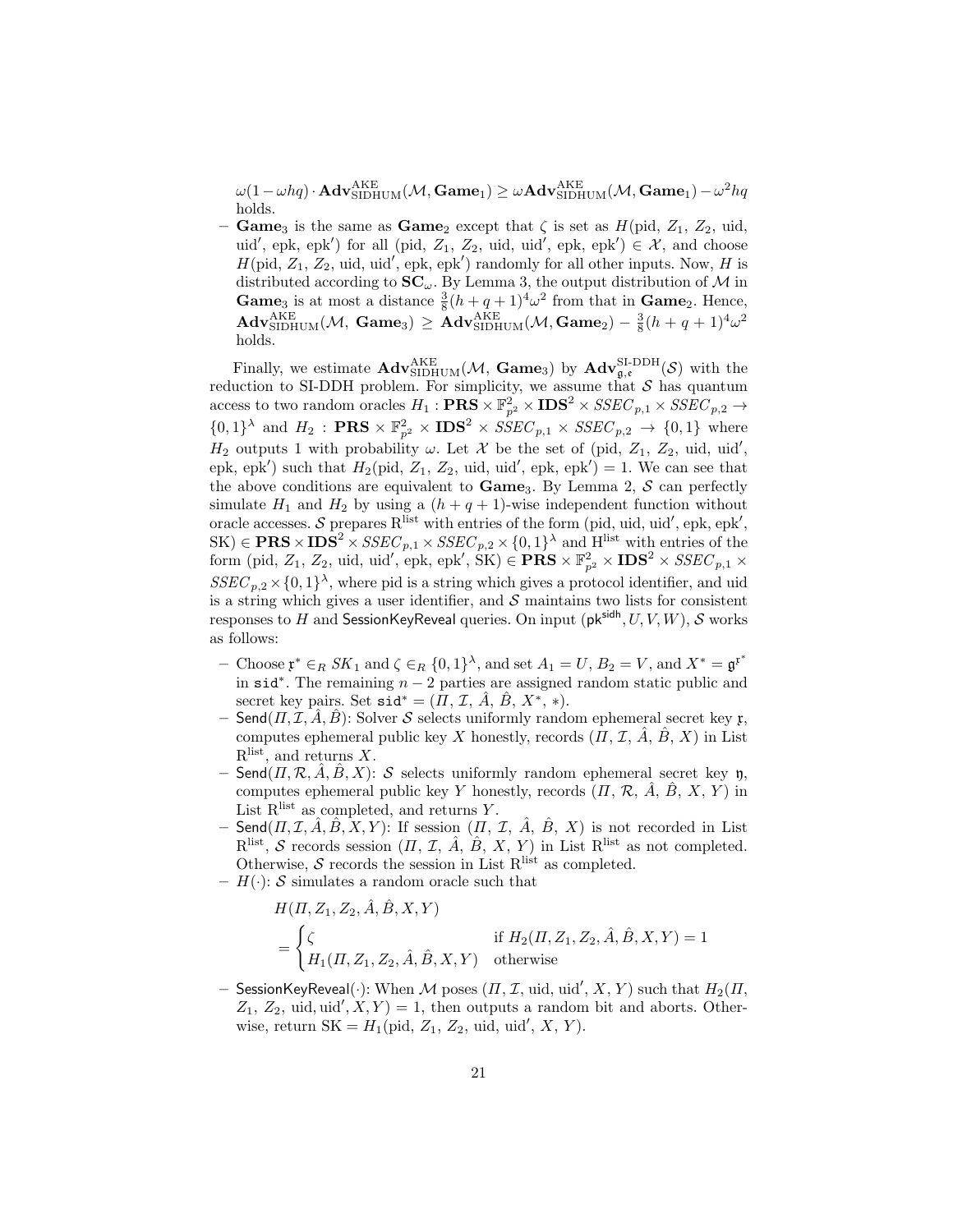- **–** SessionStateReveal(sid): *S* responds to the query faithfully.
- **–** Corrupt(*C*ˆ): If *C*ˆ is queried before, *S* returns error. Otherwise, *S* responds to the query faithfully. Note that  $\text{Corrupt}(\hat{A})$  nor  $\text{Corrupt}(\hat{B})$  is never posed by the freshness condition.
- **–** Test(sid): If sid *̸*= sid*<sup>∗</sup>* , then *S* aborts with failure. Otherwise, *S* responds *ζ* to the query.
- **–** If adversary *M* outputs guess *γ*, *S* outputs *γ*.

*S* may abort in the simulation of SessionKeyReveal and Test. Also, *S* may fail if  $\mathcal{M}$  poses  $H(\Pi, Z_1, Z_2, \text{uid}, \text{uid}', X, Y)$  such that  $(\Pi, Z_1, Z_2, \text{uid}, \text{uid}', X, Y) \in \mathcal{X}$ . However, in **Game**3, these events do not occur because of the game hopping. In the case of  $W = (\mathfrak{g}^{\mathfrak{u}})^{\mathfrak{v}}$ , the simulation of Test query is the same as the real session key. In the case of  $W = (\mathfrak{g}^{\mathfrak{r}})^{\mathfrak{s}}$  with random secret keys **r** and **s**, the simulation of Test query is the same as the random session key. Thus,  $\mathbf{Adv}_{\text{SIDHUM}}^{\text{AKE}}(\mathcal{M},$ **Game**3) is

$$
\mathbf{Adv}_{\mathrm{SIDHUM}}^{\mathrm{AKE}}(\mathcal{M}, \mathbf{Game}_3) = \mathbf{Adv}_{\mathfrak{g},\mathfrak{e}}^{\mathrm{SI-DDH}}(\mathcal{S}).
$$

Therefore,  $\mathbf{Adv}_{\mathrm{SIDHUM}}^{\mathrm{AKE}}(\mathcal{M})$  is

$$
\mathbf{Adv}_{\mathrm{SIDHUM}}^{\mathrm{AKE}}(\mathcal{M}) \leq \frac{ns}{\omega} \mathbf{Adv}_{\mathfrak{g},\mathfrak{e}}^{\mathrm{SI-DDH}}(\mathcal{S}) + ns\omega \left(hq + \frac{3}{8}(h+q+1)^4\right).
$$

The right side is minimized when  $\omega = \frac{4 \text{Adv}_{\text{SIDHUM}}^{AKE}}{ns(8hq+3(h+q+1)^4)}$ .

E<sub>1</sub> ∩ R. *S* prepares *n* honest parties, selects an honest party  $\hat{A}$  and assigns its static public keys as  $A_1 = U$  and  $A_2 = V$ . The proof is almost the same as in  $E_1 \cap \overline{R}$ . The party  $\hat{A}$  is simulated as  $\hat{B}$  in  $E_1 \cap \overline{R}$ .

 $E_2$ . *S* prepares *n* honest parties, selects two honest parties  $\hat{A}$  and  $\hat{B}$ , and assigns random static public and secret key pairs for all parties (i.e.,  $S$  knows  $a_1$  and  $\mathfrak{b}_2$ ). *S* selects  $i \in_R \{1, \ldots, s\}$ , and chooses *i*-th session sid<sup>\*</sup> among sessions, activated by  $M$ , owned by  $\hat{A}$  and having intended peer  $\hat{B}$ .

When *M* activates sessions between honest peers, *S* follows the protocol description. Since *S* knows static secret keys of at least one peer, it can respond all queries faithfully. In sid*<sup>∗</sup>* , *S* assigns ephemeral public keys *X<sup>∗</sup>* = *U* and  $Y^* = V$  of  $\hat{A}$  and  $\hat{B}$ , respectively. Then,  $S$  sets  $W$  as  $Z_2$  in sid<sup>\*</sup>. Also,  $S$  chooses random  $\zeta \in \{0,1\}^{\lambda}$  as the session key of sid<sup>\*</sup>.  $\zeta$  is inserted as the output of *H* in the test session sid*<sup>∗</sup>* (i.e., the session key).

We use the game hopping technique in the security proof. Let  $\mathbf{Adv}_{\mathrm{SIDHUM}}^{\mathrm{AKE}}(\mathcal{M},$ **Game**<sub>*i*</sub>. be the advantage of  $M$  in **Game**<sub>*i*</sub>.

- $-$  Let  $\mathbf{Game}_0$  be the standard attack game for the CK security. When  $\mathcal M$  poses a superposition to quantum random oracle *H*, the superposition of output values corresponding to the input is returned to *M*. Then,  $\mathbf{Adv}_{\mathrm{SIDHUM}}^{\mathrm{AKE}}(\mathcal{M},$  $\textbf{Game}_0) = \textbf{Adv}_{\text{SIDHUM}}^{\text{AKE}}(\mathcal{M}).$
- **Game**<sup>1</sup> is the same as the game, **Game**0, except that the game halts if *M* poses Test(sid) for sid *̸*= sid*<sup>∗</sup>* . Since sid*<sup>∗</sup>* is chosen from *ns* sessions,  $\mathbf{Adv}_{\mathrm{SIDHUM}}^{\mathrm{AKE}}(\mathcal{M}, \mathbf{Game}_1) \geq \frac{1}{ns}\mathbf{Adv}_{\mathrm{SIDHUM}}^{\mathrm{AKE}}(\mathcal{M}, \mathbf{Game}_0) \text{ holds.}$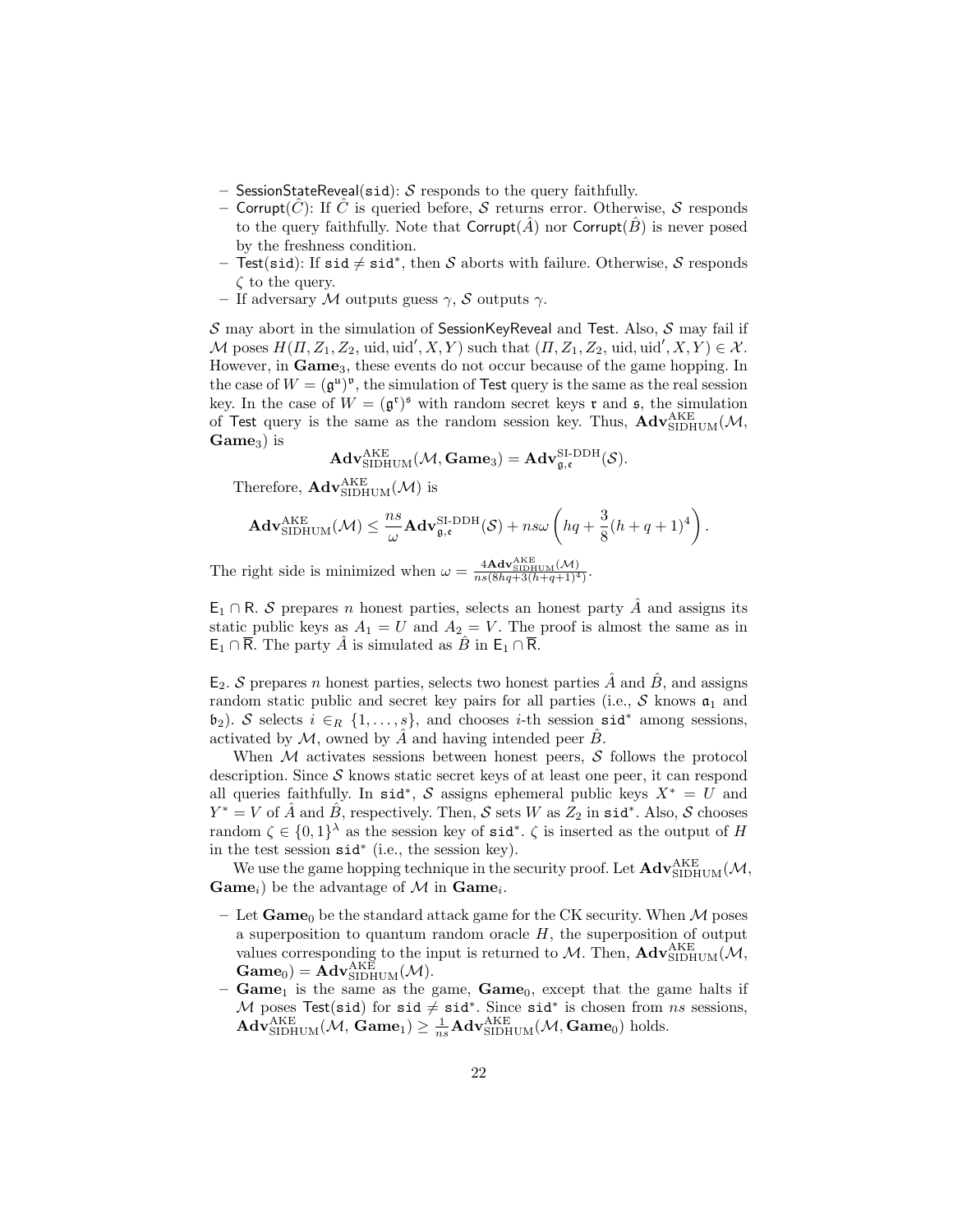**– Game**<sub>2</sub> is the same as **Game**<sub>1</sub> except that  $\zeta$  is set as  $H(\text{pid}, Z_1^* = B_2^{\mathfrak{a}_1},$ *W*,  $\hat{A}$ ,  $\hat{B}$ ,  $U$ ,  $V$ ), and choose  $H$ (pid,  $Z_1$ ,  $Z_2$ ,  $\hat{A}$ ,  $\hat{B}$ ,  $X$ ,  $Y$ ) randomly for all other inputs. Now, *H* is distributed according to  $SC_\omega$  where  $\omega$  is the probability of randomly selecting (pid,  $Z_1^*, W, \hat{A}, \check{B}, U, V$ ) from the domain, which is negligibly small. By Lemma 3, the output distribution of  $M$  in **Game**<sub>2</sub> is at most a distance  $\frac{3}{8}(h+q+1)^4\omega^2$  from that in **Game**<sub>1</sub>. Hence,  $\mathbf{Adv}_{\mathrm{SIDHUM}}^{\mathrm{AKE}}(\mathcal{M}, \mathbf{Game}_2) \geq \mathbf{Adv}_{\mathrm{SIDHUM}}^{\mathrm{AKE}}(\mathcal{M}, \mathbf{Game}_1) - \frac{3}{8}(h+q+1)^4\omega^2 = 0$  $\mathbf{Adv}_{\mathrm{SIDHUM}}^{\mathrm{AKE}}(\mathcal{M}, \mathbf{Game}_1) - \textit{negl} \text{ holds.}$ 

Finally, we estimate  $\mathbf{Adv}_{\text{SIDHUM}}^{\text{AKE}}(\mathcal{M}, \mathbf{Game}_2)$  by using  $\mathbf{Adv}_{g,e}^{\text{SL-DDH}}(\mathcal{S})$ . For simplicity, we assume that  $S$  has quantum access to two random oracles  $H_1$ :  $\mathbf{PRS} \times \mathbb{F}_{p^2}^2 \times \mathbf{IDS}^2 \times \mathbf{SSEC}_{p,1} \times \mathbf{SSEC}_{p,2} \rightarrow \{0,1\}^{\lambda} \text{ and } H_2: \mathbf{PRS} \times \mathbb{F}_{p^2}^2 \times \mathbb{F}_{p^2}^2$  $\text{IDS}^2 \times \overline{SSEC}_{p,1} \times \overline{SSEC}_{p,2} \rightarrow \{0,1\}$  where  $H_2$  outputs 1 with probability  $\omega$ . By Lemma 2, *S* can perfectly simulate  $H_1$  and  $H_2$  by using a  $(h+q+1)$ -wise independent function without oracle accesses.  $S$  prepares  $R^{\text{list}}$  with entries of the  $\text{form (pid,uid', epk, epk', SK)} \in \textbf{PRS} \times \textbf{IDS}^2 \times \textbf{SSEC}_{p,1} \times \textbf{SSEC}_{p,2} \times \{0,1\}^{\lambda}$ and H<sup>list</sup> with entries of the form (pid,  $Z_1$ ,  $Z_2$ , uid, uid', epk, epk', SK)  $\in$  $\mathbf{PRS} \times \mathbb{F}_{p^2}^2 \times \mathbf{IDS}^2 \times \mathbf{SSEC}_{p,1} \times \mathbf{SSEC}_{p,2} \times \{0,1\}^{\lambda}$ , where pid is a string which gives a protocol identifier, and uid is a string which gives an user identifier, and *S* maintains two lists for consistent responses to *H* and SessionKeyReveal queries. On input  $(\mathsf{pk}^{\mathsf{sidh}}, U, V, W)$ , *S* works as follows:

- **−** Choose  $\mathfrak{a}_1 \in_R SK_1$ ,  $\mathfrak{b}_2 \in_R SK_2$  and  $\zeta \in_R {\{0,1\}}^{\lambda}$ , and set  $A_1 = \mathfrak{g}^{\mathfrak{a}_1}$  and  $B_2 = \mathfrak{g}^{\mathfrak{b}_2}, X^* = U$  and  $Y^* = V$  in sid<sup>\*</sup>. *n* parties are assigned random static public and secret key pairs. Set  $\text{sid}^* = (\Pi, \mathcal{I}, \hat{A}, \hat{B}, X^*, Y^*)$ .
- $-$  Send( $\Pi$ ,  $\mathcal{I}$ ,  $\hat{A}$ ,  $\hat{B}$ ): Solver *S* selects uniformly random ephemeral secret key **r**, computes ephemeral public key *X* honestly, records  $(\Pi, \mathcal{I}, \hat{A}, \hat{B}, X)$  in List Rlist, and returns *X*.
- **–** Send(*Π, R, A,* ˆ *B, X* ˆ ): *S* selects uniformly random ephemeral secret key y, computes ephemeral public key *Y* honestly, records  $(\Pi, \mathcal{R}, \hat{A}, \hat{B}, X, Y)$  in List R<sup>list</sup> as completed, and returns *Y*.
- $\mathsf{Send}(H, \mathcal{I}, \hat{A}, \hat{B}, X, Y)$ : If session  $(H, \mathcal{I}, \hat{A}, \hat{B}, X)$  is not recorded in List  $R^{\text{list}}$ , *S* records session  $(\Pi, \mathcal{I}, \hat{A}, \hat{B}, X, Y)$  in List  $R^{\text{list}}$  as not completed. Otherwise,  $S$  records the session in List  $R^{\text{list}}$  as completed.
- $H(\cdot): \mathcal{S}$  simulates a random oracle such that

$$
H(\Pi, Z_1, Z_2, \hat{A}, \hat{B}, X, Y)
$$
  
= 
$$
\begin{cases} \zeta & \text{if } H_2(\Pi, Z_1, Z_2, \hat{A}, \hat{B}, X, Y) = 1 \\ H_1(\Pi, Z_1, Z_2, \hat{A}, \hat{B}, X, Y) & \text{otherwise} \end{cases}
$$

- **–** SessionKeyReveal(*·*): When *M* poses (*Π*, *I*, *A*ˆ, *B*ˆ, *X*, *Y* ) such that *H*2(*Π,*  $Z_1, Z_2, \hat{A}, \hat{B}, X, Y$  = 1, then outputs a random bit and aborts. Otherwise,  $return SK = H_1(\Pi, Z_1, Z_2, \hat{A}, \hat{B}, X, Y).$
- **–** SessionStateReveal(sid): *S* responds to the query faithfully.
- Corrupt $(C)$ : If  $\tilde{C}$  is queried before,  $S$  returns error. Otherwise,  $S$  responds to the query faithfully. Note that  $a_1$  and  $b_2$  are given to M.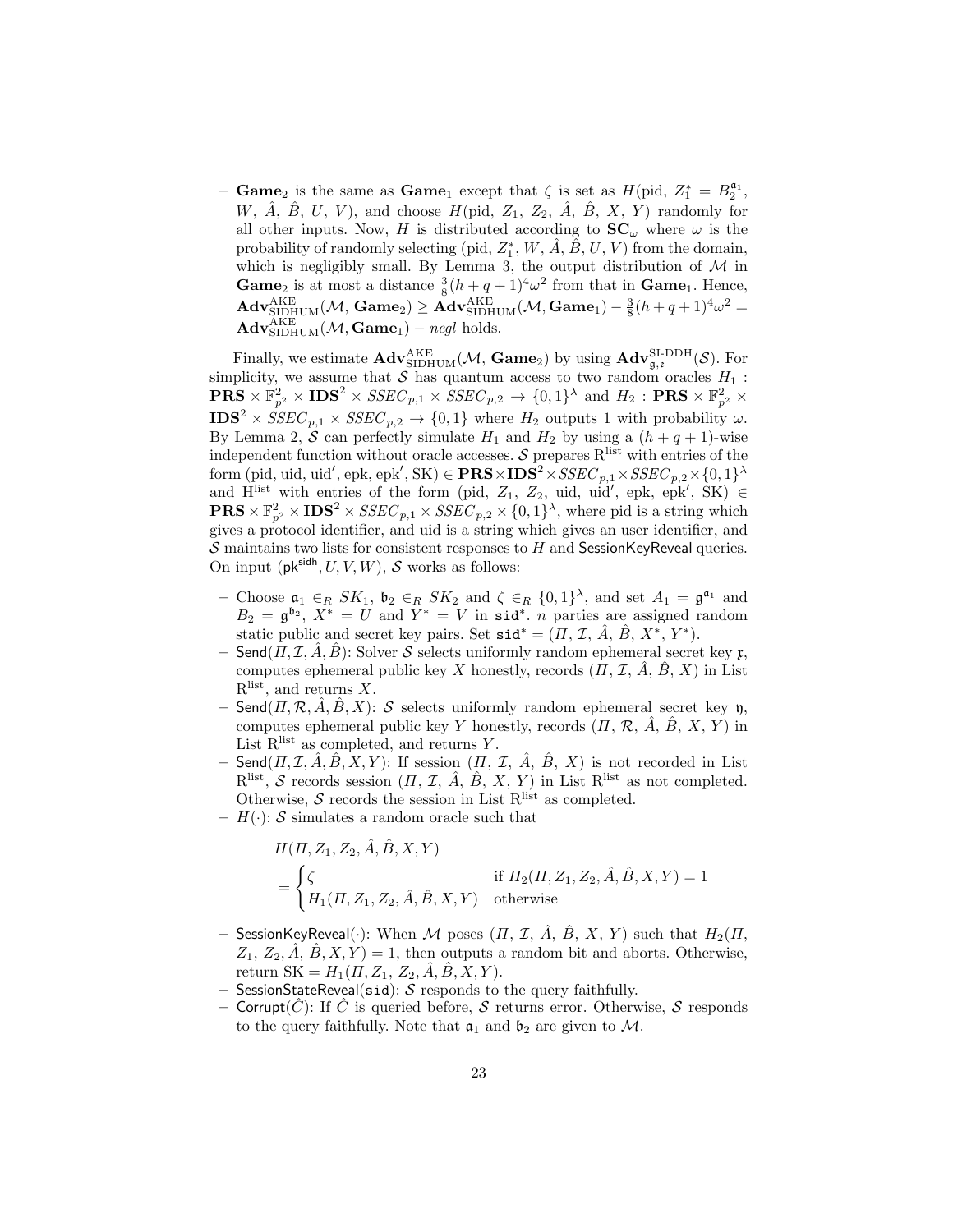- **–** Test(sid): If sid *̸*= sid*<sup>∗</sup>* , then *S* aborts with failure. Otherwise, *S* responds *ζ* to the query.
- **–** If adversary *M* outputs guess *γ*, *S* outputs *γ*.

*S* may abort in the simulation of SessionKeyReveal and Test. However, in **Game**2, these events do not occur because of the game hopping. In the case of  $W = (\mathfrak{g}^{\mathfrak{u}})^{\mathfrak{v}},$ the simulation of Test query is the same as the real session key. In the case of  $W = (\mathfrak{g}^{\mathfrak{r}})^{\mathfrak{s}}$  with random secret keys  $\mathfrak{r}$  and  $\mathfrak{s}$ , the simulation of Test query is the same as the random session key. Thus,  $\mathbf{Adv}_{\mathrm{SIDHUM}}^{\mathrm{AKE}}(\mathcal{M}, \mathbf{Game}_2)$  is

$$
\mathbf{Adv}_{\mathrm{SIDHUM}}^{\mathrm{AKE}}(\mathcal{M}, \mathbf{Game}_2) = \mathbf{Adv}_{\mathfrak{g},\mathfrak{e}}^{\mathrm{SI-DDH}}(\mathcal{S}).
$$

Therefore,  $\mathbf{Adv}_{\mathrm{SIDHUM}}^{\mathrm{AKE}}(\mathcal{M})$  is

$$
\mathbf{Adv}_{\mathrm{SIDHUM}}^{\mathrm{AKE}}(\mathcal{M}) \leq ns \cdot \mathbf{Adv}_{\mathfrak{g},\mathfrak{e}}^{\mathrm{SI-DDH}}(\mathcal{S}) + negl.
$$

| ۰ | ۰ |  |
|---|---|--|
|   |   |  |
|   |   |  |

# **B Proof of Theorem 2**

Since  $H$  is modeled as a random oracle, adversary  $M$  has only three ways to distinguish a session key of the test session from a random string.

- Guessing attack: *M* correctly guesses the session key.
- $-$  Key replication attack:  $M$  creates a session that is not matching to the test session, but has the same session key as the test session.
- Forging attack: *M* computes *Z*1, *Z*2, *Z*3, and *Z*<sup>4</sup> used in the test session identified with  $(\Pi, \mathcal{I}, \hat{A}, \hat{B}, X, Y)$ , and queries  $H$  with  $(\Pi, Z_1, Z_2, Z_3, Z_4,$ *A*ˆ, *B*ˆ, *X*, *Y* ).

Since *H* is a random oracle, the probability of guessing the output of *H* is  $\mathcal{O}(1/2^{\lambda})$ . Since non-matching sessions have different communicating parties or ephemeral public keys, key replication is equivalent to finding *H*-collision; therefore the probability of succeeding key replication is  $\mathcal{O}(s^2/2^{\lambda})$ . However to detect collision the adversary has to query with both inputs the random oracle, in particular query with  $Z_1$ ,  $Z_2$ ,  $Z_3$ , and  $Z_4$  used in the test session as describe in Forging attack above.

Let  $M$  be the event that  $M$  wins the security experiment with BCSIDH,  $H$ be the event that  $M$  succeeds forging attack, and  $\overline{H}$  the complementary event of H. Thus we have  $Pr[M | \overline{H}] = \frac{1}{2}$ , and therefore

$$
\mathbf{Adv}_{\mathrm{BCSIDH}}^{\mathrm{AKE}}(\mathcal{M}) = \Pr[\mathsf{M}] - \frac{1}{2} \le \Pr[\mathsf{M} \cap \mathsf{H}]. \tag{1}
$$

By the definition of freshness in the CK<sup>+</sup>-model, there are six cases that *M* chooses a test session.

**–** E1: *M* chooses a test session without a matching session, and does not reveal the ephemeral secret key of the owner of the test session.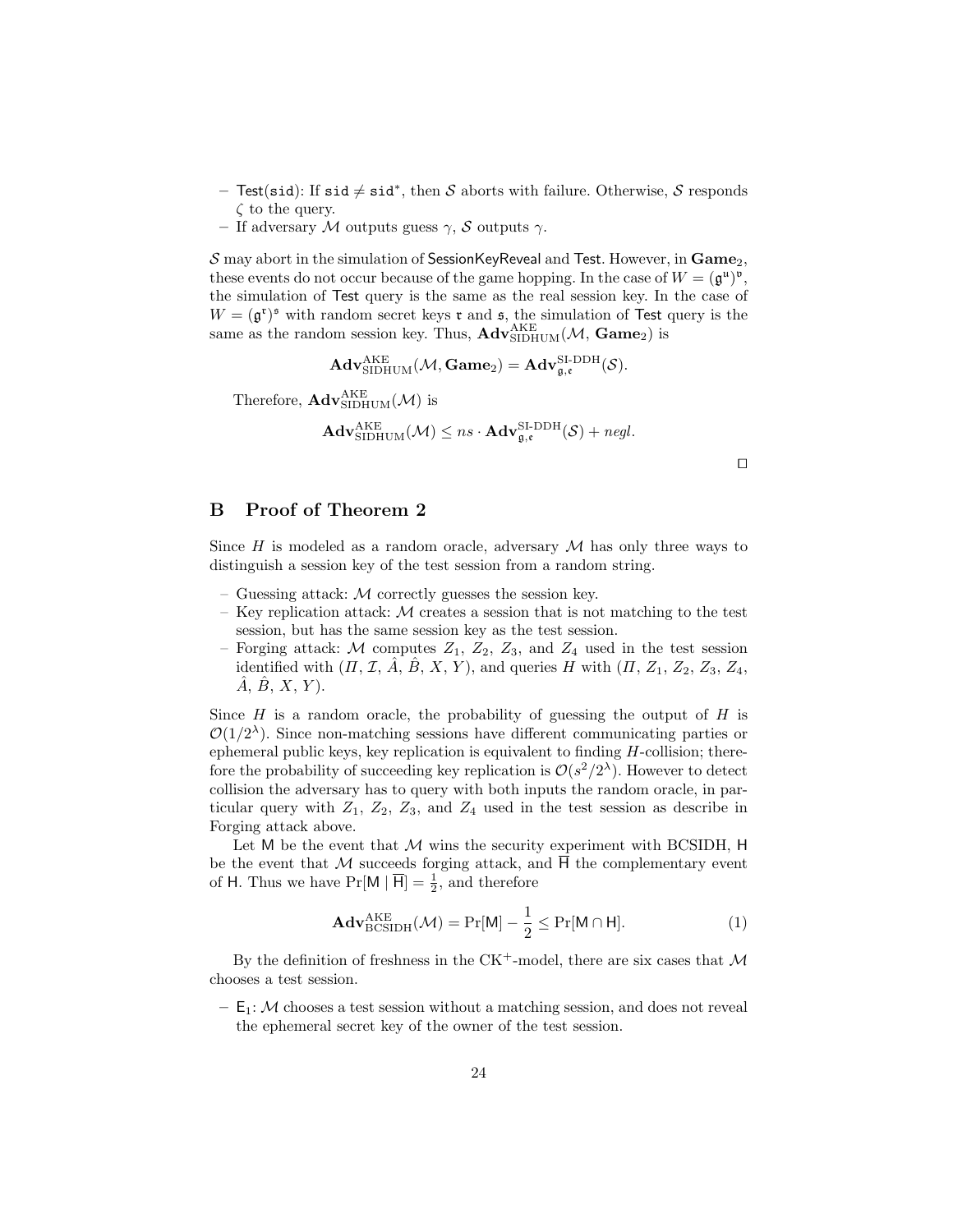- $-$  E<sub>2</sub>:  $M$  chooses a test session without a matching session, and does not reveal the static secret key of the owner of the test session.
- **–** E3: *M* chooses a test session with a matching session, and does not reveal the ephemeral secret key of both the owner of the test session and the owner of its matching session.
- **–** E4: *M* chooses a test session with a matching session, and does not reveal the static secret keys of both the owner of the test session and the owner of its matching session.
- $-$  E<sub>5</sub>: M chooses a test session with a matching session, and does not reveal the ephemeral secret key of the owner of the test session and the static secret key of the owner of its matching session.
- $E_6$ : *M* chooses a test session with a matching session, and does not reveal the static secret key of the owner of the test session and the ephemeral secret key of the owner of its matching session.

In each case, we will show how to construct a di-SI-GDH solver *S*. Solver *S* is given an SI-CDH instance ( $p\mathbf{k}^{\text{sidh}}, U, V$ ). Let R be an event that M chooses a test session whose owner and peer are the same party, and let  $\overline{R}$  be its complement.

Whether a certain event took place or not is decided at the end of the experiment. In other words for each event analysis bellow it is assumed that the event conditions are satisfied upon the adversary termination.

Before analyzing the events, we note that the session state of a session in the biclique SIDH protocol is equivalent to the ephemeral secret key in the session as no other information (except the static secret key) is necessary to compute the shared secrets and the session key.

 $E_1 \cap \overline{R}$ . *S* prepares *n* honest parties, selects one party *B* to whom *S* assigns the static public key  $B_2 = V$  and a random static public and secret key pair for  $B_1$ . The remaining  $n-1$  parties are assigned random static public and secret key pairs. *S* selects  $i \in_R \{1, \ldots, s\}$ , and chooses *i*-th session sid<sup>\*</sup> among sessions, activated by  $M$  and owned by an honest party different from  $\tilde{B}$ .

When *M* activates sessions between honest peers, *S* follows the protocol description. Since *S* knows static secret keys of at least one peer, it can respond all queries faithfully. The only exception is the session sid*<sup>∗</sup>* , for which *S* sets ephemeral public key of  $\text{sid}^*$  to *U*, and chooses a random  $\zeta \in \{0,1\}^{\lambda}$  as the session key of sid*<sup>∗</sup>* .

The simulator has difficulty in responding queries related to  $\hat{B}$  because  $S$  does not know one of the static secret keys of  $\hat{B}$ . More precisely, for sessions owned by  $\hat{B}$  with a peer  $\hat{C}$  controlled by  $\mathcal{M}, \mathcal{S}$  cannot compute the shared secrets,  $Z_1$ , *Z*2, *Z*3, and *Z*4, but may have to answer SessionKeyReveal queries. *M* could also derive session keys of these session by computing the shared secrets,  $Z_1$ ,  $Z_2$ ,  $Z_3$ , and  $Z_4$ , and query *H*. If four values do not coincide, then  $S$  fails its simulation. To handle this situations,  $S$  prepares  $R^{\text{list}}$  with entries of the form (pid, rid,  $\text{uid}, \text{uid}', W, W', \text{SK}) \in \text{PRS} \times \{0, 1\} \times \text{IDS}^2 \times \text{SSEC}_{p,1} \times \text{SSEC}_{p,2} \times \{0, 1\}^{\lambda}$ and  $H^{list}$  with entries of the form (pid,  $Z_1$ ,  $Z_2$ ,  $Z_3$ ,  $Z_4$ , uid, uid',  $W$ ,  $W'$ , SK)  $\in$  $\mathbf{PRS} \times \mathbb{F}_{p^2}^4 \times \mathbf{IDS}^2 \times \mathit{SSEC}_{p,1} \times \mathit{SSEC}_{p,2} \times \{0,1\}^{\lambda}$ , where pid is a string which gives a protocol identifier, rid is a bit which gives a role identifier, e.g., 0 in *I*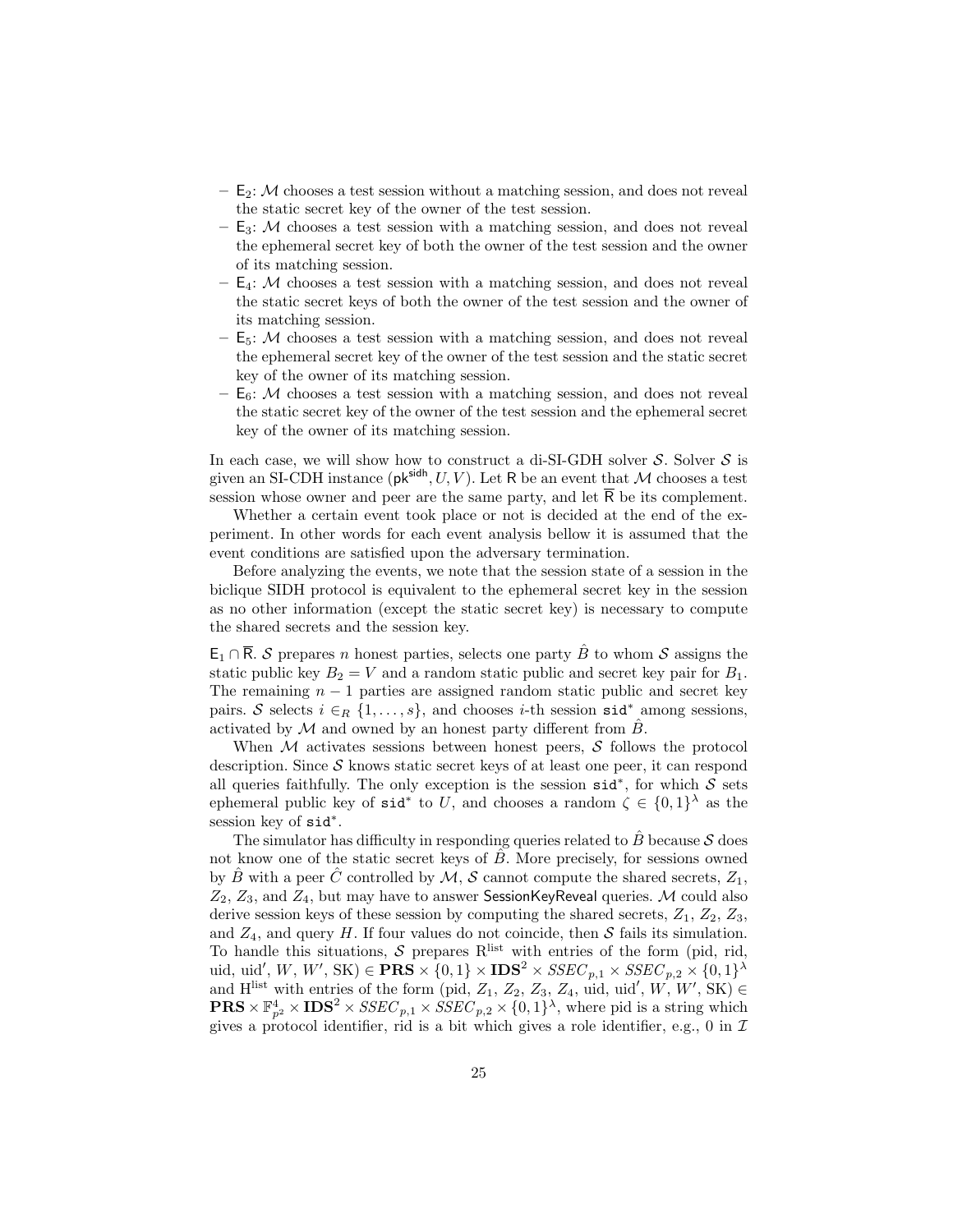and 1 in  $\mathcal{R}$ , and uid is a string which gives a user identifier, and  $\mathcal{S}$  maintains two lists for consistent responses to *H* and SessionKeyReveal queries as follows. Below, *Y* is generated by *S* on behalf of  $\ddot{B}$ .

- $-$  Send $(\Pi, \mathcal{I}, \hat{A}, \hat{B})$ : Solver *S* selects uniformly random ephemeral secret key x, computes ephemeral public key *X* honestly, records  $(\Pi, \mathcal{I}, \hat{A}, \hat{B}, X)$  in List Rlist, and returns *X*.
- $\mathsf{Send}(H,\mathcal{R},\hat{A},\hat{B},X)$ : *S* selects uniformly random ephemeral secret key n, computes ephemeral public key *Y* honestly, records  $(\Pi, \mathcal{R}, \hat{A}, \hat{B}, X, Y)$  in List R<sup>list</sup> as completed, and returns *Y*.
- $-$  Send $(\Pi, \mathcal{I}, \hat{A}, \hat{B}, X, Y)$ : If session  $(\Pi, \mathcal{I}, \hat{A}, \hat{B}, X)$  is not recorded in List  $R^{\text{list}}$ , *S* records session  $(\Pi, \mathcal{I}, \hat{A}, \hat{B}, X, Y)$  in List  $R^{\text{list}}$  as not completed. Otherwise,  $S$  records the session in List  $R^{\text{list}}$  as completed.
- $H(\cdot):$  *S* simulates a random oracle in the usual way except for queries of the form  $(\Pi, Z_1, Z_2, Z_3, Z_4, \hat{B}, \hat{C}, Y, X)$  and  $(\Pi, Z_1, Z_2, Z_3, Z_4, \hat{C}, \hat{B},$ *X*, *Y*). When  $(\Pi, Z_1, Z_2, Z_3, Z_4, \hat{B}, \hat{C}, Y, X)$  is queried, *S* responds to these queries in the following way: (when  $(\Pi, Z_1, Z_2, Z_3, Z_4, \hat{C}, \hat{B}, X, Y)$ is queried,  $S$  responds in a similar way)
	- $\bullet$  if  $(\Pi, Z_1, Z_2, Z_3, Z_4, \hat{B}, \hat{C}, Y, X, \hat{S}K) \in H^{\text{list}}$  for some SK, *S* returns SK to *M*.
	- *•* else if

– the validity conditions, SI-DDH $(B_1, X, Z_1) = 1$ , SI-DDH $(Y, C_2, Z_2) =$ 1, SI-DDH $(B_1, C_2, Z_3) = 1$ , and SI-DDH $(Y, X, Z_4) = 1$ , hold,

then if there exists  $(H, \mathcal{I}, \hat{B}, \hat{C}, Y, X, SK) \in \mathbb{R}^{\text{list}}$ , *S* returns SK; otherwise, *S* chooses  $SK \in_R \{0,1\}^{\lambda}$ , returns SK and stores  $(\Pi, \mathcal{I}, \hat{B}, \hat{C})$ , *Y*, *X*, *SK*) in  $R^{\text{list}}$ . *S* also stores the new tuple  $(\Pi, Z_1, Z_2, Z_3, Z_4, \hat{B})$  $\hat{C}$ , *Y*, *X*, *SK*) in H<sup>list</sup>.

- else *S* choose SK  $\in$ *R*  $\{0,1\}$ <sup> $\lambda$ </sup>, returns it to *M* and stores the new tuple  $(H, Z_1, Z_2, Z_3, Z_4, \hat{B}, \hat{C}, Y, X, SK)$  in H<sup>list</sup>.
- **–** SessionKeyReveal(*·*): *S* simulates these queries in the usual way except for queries of the form (*Π*, *I*, *B*ˆ, *C*ˆ, *Y* , *X*) and (*Π*, *R*, *B*ˆ, *C*ˆ, *X*, *Y* ). When (*Π*, *I*,  $\hat{B}$ ,  $\hat{C}$ , *Y*, *X*) is queried, *S* does one of the following: (when  $(\Pi, \mathcal{R}, \hat{B}, \hat{C})$ ,  $X, Y$  is queried, *S* responds in a similar way)
	- if there is no session with identifier  $(\Pi, \mathcal{I}, \hat{B}, \hat{C}, Y, X)$ , the query is aborted.
	- else if  $(\Pi, \mathcal{I}, \hat{B}, \hat{C}, Y, X, SK) \in \mathbb{R}^{\text{list}}$  for some SK, *S* returns SK to *M*.
	- else if  $(H, Z_1, Z_2, Z_3, Z_4, \hat{B}, \hat{C}, Y, X, SK) \in H^{\text{list}}$  such that SI-DDH( $B_1$ ,  $(X, Z_1) = 1$ , SI-DDH $(Y, C_2, Z_2) = 1$ , SI-DDH $(B_1, C_2, Z_3) = 1$ , and SI-DDH(*Y, X, Z*<sub>4</sub>) = 1, *S* returns SK and stores the new tuple  $(\Pi, \mathcal{I}, \hat{B})$ ,  $\hat{C}$ , *Y*, *X*, *SK*) in R<sup>list</sup>.
- **–** SessionStateReveal(sid): If the corresponding ephemeral public key is *U*, then solver  $S$  aborts with failure. Otherwise, solver  $S$  responds to the query faithfully.
- **–** Corrupt(*A*ˆ): If *A*ˆ is queried before, solver *S* returns error. Otherwise, solver *S* responds to the query faithfully.
- **–** Test(sid): If sid is not the *i*-th session, owned by *A*ˆ, then solver *S* aborts with failure. Otherwise, solver  $S$  responds to the query faithfully.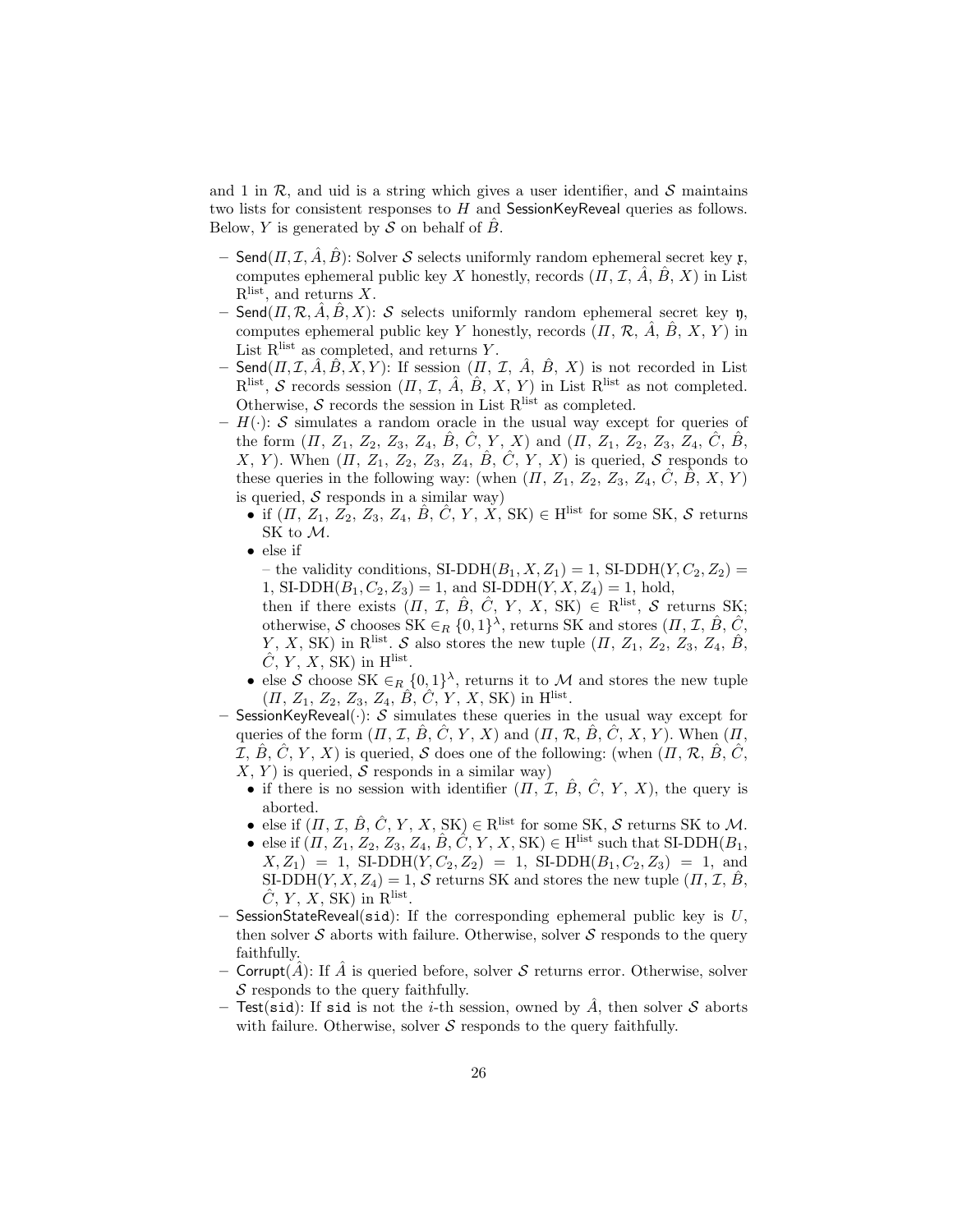**–** If adversary *M* outputs guess *γ*, solver *S* aborts with failure.

Provided that  $E_1 \cap \overline{R}$  occurs and *M* selects sid<sup>\*</sup> as the test session with peer  $\hat{B}$ , the simulation does not fail. In this case, the session identifier of  $\text{sid}^*$  is  $(\hat{\Pi}, \mathcal{I}, \hat{A})$ ,  $\hat{B}$ , *U*, *Y*), where *Y* is the incoming ephemeral public key of sid<sup>\*</sup>. If *M* wins the security game, it must have queried *H* with inputs  $Z_1 = \text{SI-CDH}(A_1, Y), Z_2 =$  $SL \text{CDH}(U, B_2)$ ,  $Z_3 = SL \text{CDH}(A_1, B_2)$ ,  $Z_4 = SL \text{CDH}(U, Y)$ . To solve the SI-CDH instance, *S* checks if there is an *H* query made by *M* of the form  $(\Pi, Z_1, Z_2,$  $Z_3, Z_4, \hat{A}, \hat{B}, U, Y$ , such that SI-DDH $(A_1, Y, Z_1) = 1$ , SI-DDH $(U, B_2, Z_2) = 1$ ,  $S\text{I-DDH}(A_1, B_2, Z_3) = 1$ , and  $S\text{I-DDH}(U, Y, Z_4) = 1$ . If such an *H* query exists, *S* outputs  $Z_2$  as the SI-CDH answer where  $Z_2 =$  SI-CDH $(U, B_2) =$  SI-CDH $(U, V)$ . With probability at least  $\frac{1}{sn}$ , the test session is  $\text{sid}^*$  with peer  $\hat{B}$ . Thus the advantage of *S* is

$$
\mathbf{Adv}_{g,e}^{\text{di-SI-GDH}}(\mathcal{S}) \ge \frac{1}{sn} \Pr[\mathsf{M} \cap \mathsf{H} \cap \mathsf{E}_1 \cap \overline{\mathsf{R}}].\tag{2}
$$

Notice that in the above simulation *S* cannot respond to StaticKeyReveal(*B*) query. However, given that event  $E_1$  occurs,  $S$  correctly guesses the test session and the test session is fresh at the end of the experiment, then *M* have not queried for the static secret keys of the test session  $\ddot{B}$ .

Such static key reveal query would contradict the freshness of the test session and thus the simulation terminated without errors.

 $E_1 \cap R$ . *S* prepares *n* honest parties, selects an honest party  $\hat{A}$  and assigns its static public keys as  $A_1 = U$  and  $A_2 = V$ . The remaining  $n-1$  parties are assigned random static and secret key pairs. *S* simulates the environment of *M* by following the protocol description. The party  $\hat{A}$  is simulated as  $\hat{B}$  in  $\mathsf{E}_1 \cap \overline{\mathsf{R}}$ .

If  $M$  selected a session whose owner and peer are the same party  $\hat{A}$  as the test session, and  $E_1 \cap R$  occurs, this simulation does not fail. Let  $(\Pi, \mathcal{I}, \hat{A}, \hat{A}, X, \hat{A})$ *Y*) be the session identifier of the test session. When *M* is successful, *S* checks if there is an *H* query made by *M* of the form  $(\Pi, Z_1, Z_2, Z_3, Z_4, \hat{A}, \hat{A}, X, Y)$ , such that SI-DDH $(A_1, Y, Z_1) = 1$ , SI-DDH $(X, A_2, Z_2) = 1$ , SI-DDH $(A_1, A_2, Z_3) = 1$ , and SI-DDH $(X, Y, Z_4) = 1$ . If such an *H* query exists, *S* outputs  $Z_3$  as the SI-CDH answer where  $Z_2 = \text{SI-CDH}(A_1, A_2) = \text{SI-CDH}(U, V)$ . With probability at least  $\frac{1}{n}$ , *M* will select a test session whose owner and peer is the same party  $\hat{A}$ . Thus, the advantage of  $S$  is

$$
\mathbf{Adv}_{g,\mathfrak{e}}^{\text{di-SI-GDH}}(\mathcal{S}) \ge \frac{1}{n} \Pr[\mathsf{M} \cap \mathsf{H} \cap \mathsf{E}_1 \cap \mathsf{R}].\tag{3}
$$

*S* cannot respond to StaticKeyReveal( $\hat{A}$ ) query during the simulation. As before if event  $E_1$  occurs,  $S$  correctly guesses the test session and the test session is fresh at the end of the experiment, then *M* have not queried for the static secret keys of  $\tilde{A}$ , and therefore the simulation does not terminate with error.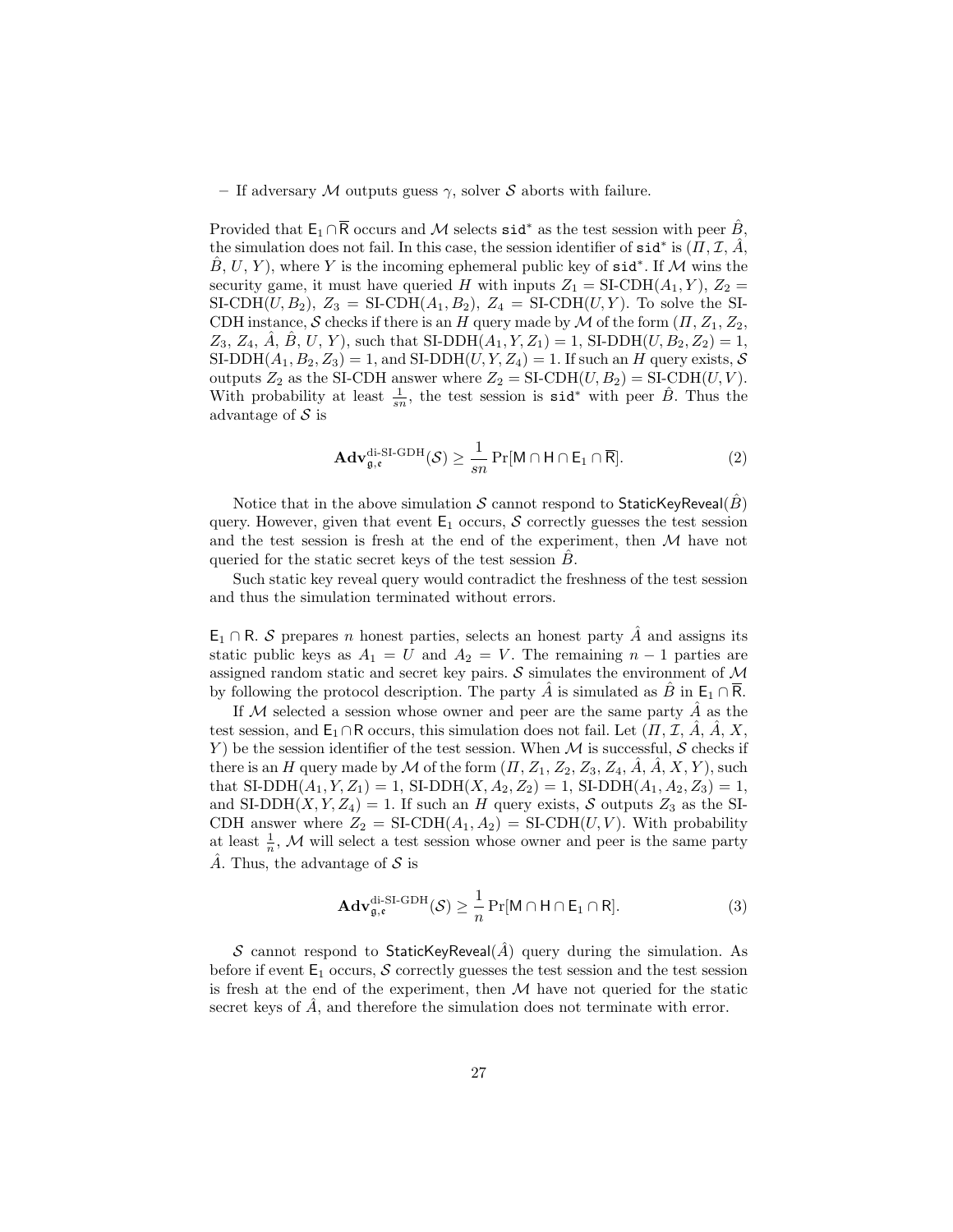$E_2 \cap \overline{R}$ . *S* prepares *n* honest parties, selects two distinct honest parties  $\hat{A}$  and *B*, and assigns *A*'s and *B*'s static public keys as  $A_1 = U$  and  $B_2 = V$ , respectively.  $S$  assigns random static public and secret key pairs for  $A_2$ ,  $B_1$ , and the remaining *n −* 2 parties are assigned random static and secret key pairs. *S* follows the protocol description when *M* activates session between honest peers, and simulate  $\mathcal{M}$ 's queries related to  $\hat{A}$  or  $\hat{B}$  as explained in  $\mathsf{E}_1$ .

If  $M$  selected a session whose participants are  $\hat{A}$ ,  $\hat{B}$  as the test session, and  $E_2 \cap \overline{R}$  occurs, this simulation does not fail. Let  $(\Pi, \mathcal{I}, \hat{A}, \hat{B}, X, Y)$  be the session identifier of the test session. Note that  $S$  generated  $X$  and so knows  $\mathfrak x$ . When  $\mathcal M$ is successful, *S* checks if there is an *H* query made by *M* of the form  $(\Pi, Z_1, Z_2,$  $Z_3, Z_4, \hat{A}, \hat{B}, X, Y$ , such that SI-DDH $(A_1, Y, Z_1) = 1$ , SI-DDH $(X, B_2, Z_2) =$ 1, SI-DDH $(A_1, B_2, Z_3) = 1$ , and SI-DDH $(X, Y, Z_4) = 1$ . If such an *H* query exists, *S* outputs  $Z_3$  as the SI-CDH answer where  $Z_3 = \text{SI-CDH}(A_1, B_2) =$ SI-CDH(*U, V*). With probability at least  $\frac{1}{n^2}$ , *M* will select a test session with owner  $\hat{A}$  and peer  $\hat{B}$ , respectively. Thus, the advantage of  $S$  is

$$
\mathbf{Adv}_{\mathfrak{g},\mathfrak{e}}^{\text{di-SI-GDH}}(\mathcal{S}) \ge \frac{1}{n^2} \Pr[\mathsf{M} \cap \mathsf{H} \cap \mathsf{E}_2 \cap \overline{\mathsf{R}}].\tag{4}
$$

*S* can respond to neither StaticKeyReveal( $\hat{A}$ ) nor StaticKeyReveal( $\hat{B}$ ) queries during the simulation. As before if event  $E_2$  occurs,  $S$  correctly guesses the test session and the test session is fresh at the end of the experiment, then *M* have queried for the static secret key of neither  $\hat{A}$  nor  $\hat{B}$ , and therefore the simulation does not terminate with error.

E<sup>2</sup> *∩*R. This case is essentially the same as E<sup>1</sup> *∩*R. In this case, we can construct an di-SI-GDH solver *S* with advantage

$$
\mathbf{Adv}_{g,e}^{\text{di-SI-GDH}}(\mathcal{S}) \ge \frac{1}{n} \Pr[\mathsf{M} \cap \mathsf{H} \cap \mathsf{E}_2 \cap \mathsf{R}].\tag{5}
$$

E3. *S* prepares *n* honest parties, and assigns random static public and secret key pairs for these parties. *S* selects  $i, j \in_R \{1, \ldots, s\}$ , and chooses *i*-th session sid<sup>∗</sup> and *j*-th session sid<sup>∗</sup> among sessions activated by *M* and owned by honest parties. When activated, *S* sets the ephemeral public key of sid*<sup>∗</sup>* to be *U* and of sid<sup>\*</sup> to be *V*. Since *S* knows the static secret keys of all honest parties, it can respond all queries, faithfully, except those that related to sid<sup>\*</sup> and sid<sup>\*</sup>.

Provided that *M* selects sid<sup>∗</sup> as the test session, sid<sup>∗</sup> as its matching session, and  $E_3$  occurs, the simulation does not fail. Let  $(\Pi, \mathcal{I}, \hat{A}, \hat{B}, U, V)$  and  $(\Pi, \Pi, \hat{B})$  $\mathcal{R}, \hat{B}, \hat{A}, U, V$  be the session identifiers of sid<sup>\*</sup> and  $\overline{\text{sid}^*}$ , respectively. When *M* wins the security game, *S* checks if there is an *H* query made by *M* of the form  $(\Pi, Z_1, Z_2, Z_3, Z_4, \overline{A}, \overline{B}, U, V)$ , such that SI-DDH $(A_1, V, Z_1) = 1$ ,  $SL$ -DDH $(U, B_2, Z_2) = 1$ ,  $SL$ -DDH $(A_1, B_2, Z_3) = 1$ , and  $SL$ -DDH $(U, V, Z_4) = 1$ . If such an *H* query exists,  $S$  outputs  $Z_4$  as the SI-CDH answer. With probability at least  $\frac{1}{s^2}$ , *M* selects sid<sup>\*</sup> as the test session and  $\overline{\text{sid}}^*$  as its matching session. Thus the advantage of *S* is

$$
\mathbf{Adv}_{g,e}^{\text{di-SI-GDH}}(\mathcal{S}) \ge \frac{1}{s^2} \Pr[\mathsf{M} \cap \mathsf{H} \cap \mathsf{E}_3].\tag{6}
$$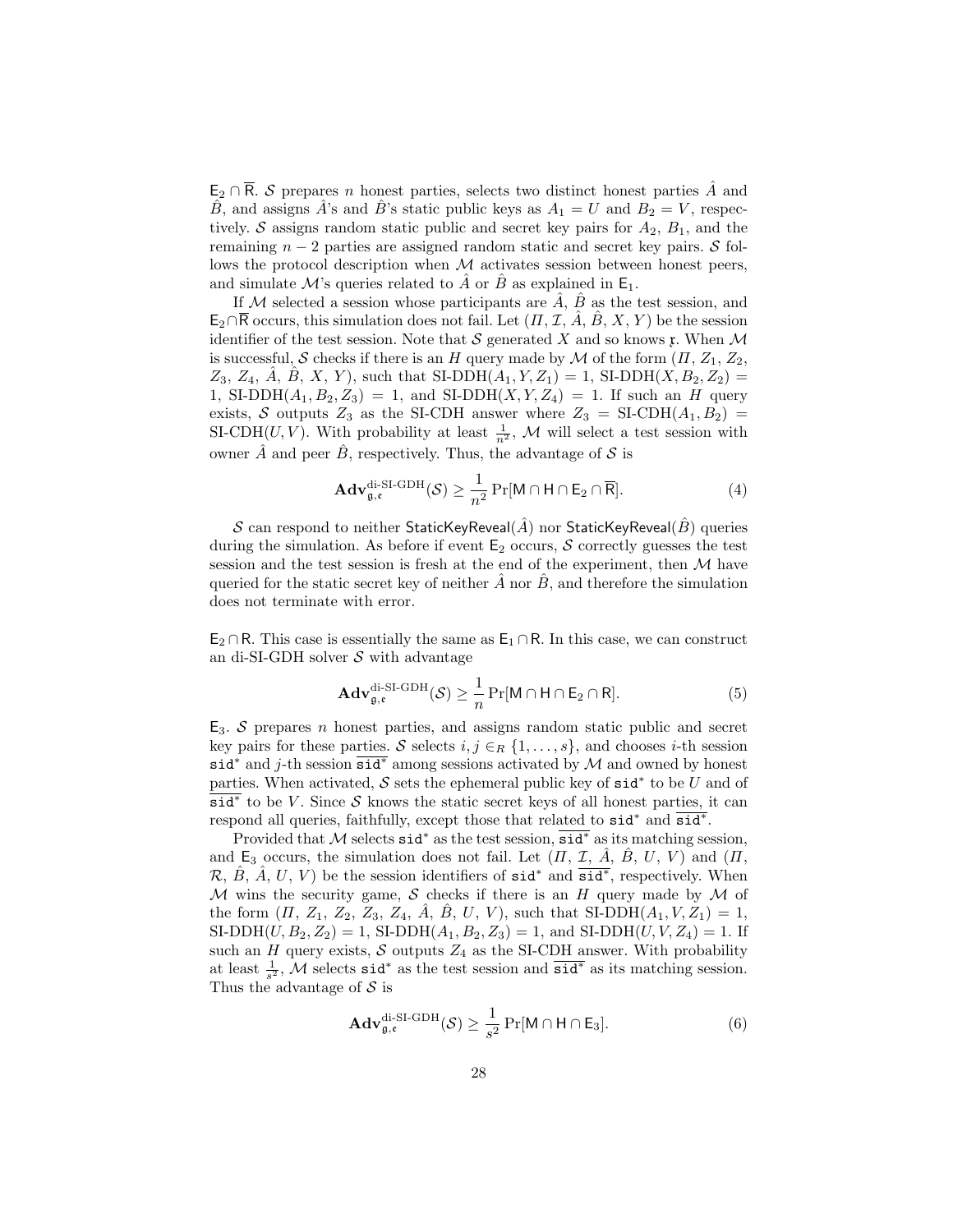*S* cannot respond to SessionStateReveal queries against the test session and its matching during the simulation. However, under event  $E_3$  adversary does not issue such queries, and hence the simulation does not fail.

 $E_4$ ,  $E_5$ , and  $E_6$ . The analysis of  $E_4$ ,  $E_5$ , and  $E_6$  is similar to  $E_2$ ,  $E_1$ , and  $E_1$ , respectively. We omit the details and provide only the conclusion. In each case, we can construct an di-SI-GDH solver *S* as follows.

$$
\mathbf{Adv}_{\mathfrak{g},\mathfrak{e}}^{\text{di-SI-GDH}}(\mathcal{S}) \ge \frac{1}{n^2} \Pr[\mathsf{M} \cap \mathsf{H} \cap \mathsf{E}_4 \cap \overline{\mathsf{R}}],\tag{7}
$$

$$
\mathbf{Adv}_{g,e}^{\text{di-SI-GDH}}(\mathcal{S}) \ge \frac{1}{sn} \Pr[\mathsf{M} \cap \mathsf{H} \cap \mathsf{E}_i \cap \overline{\mathsf{R}}],\tag{8}
$$

$$
\mathbf{Adv}_{\mathfrak{g},\mathfrak{e}}^{\text{di-SI-GDH}}(\mathcal{S}) \geq \frac{1}{n} \Pr[\mathsf{M} \cap \mathsf{H} \cap \mathsf{E}_j \cap \mathsf{R}],\tag{9}
$$

for  $i = 5, 6$ , and  $j = 4, 5, 6$ .

**Analysis.** Combining  $(1), \ldots, (9)$ , we have

$$
\mathbf{Adv}_{\mathfrak{g},\mathfrak{e}}^{\text{di-SI-GDH}}(\mathcal{S}) \ge \min\left\{\frac{1}{sn},\frac{1}{n^2},\frac{1}{s^2}\right\} \cdot \mathbf{Adv}_{\text{BCSIDH}}^{\text{AKE}}(\mathcal{M}).
$$

During the simulation, the solvers *S* and *S* perform  $\mathcal{O}((n+s)\lambda)$  low-degree isogeny operations for assigning static and ephemeral keys, and make  $\mathcal{O}(h+s)$ times SI-DDH oracle queries for simulating SessionKeyReveal and the random oracle *H* queries. This completes the proof of Theorem 2. *⊓⊔*

### **C Basic Facts on Elliptic Curves and Isogenies**

We summarize basic facts and notations about elliptic curves and isogenies. For details, refer to [29, 14]. Let p be a prime greater than 3 and  $\mathbb{F}_p$  be the finite field with *p* elements. Let  $\overline{\mathbb{F}}_p$  be its algebraic closure. An elliptic curve *E* over  $\mathbb{F}_p$  is given by the Weierstrass normal form

$$
E: Y^2 = X^3 + \alpha X + \beta \tag{10}
$$

for  $\alpha$  and  $\beta \in \overline{\mathbb{F}}_p$  where the discriminant of the right hand side of Eq. (10) is nonzero. We denote the point at infinity on  $E$  by  $O_E$ . Elliptic curves are endowed with a unique algebraic group structure, with *O<sup>E</sup>* as neutral element. The *j*invariant of *E* is  $j(E) = j(\alpha, \beta) = 1728 \frac{4\alpha^3}{4\alpha^3 + 27\beta^2}$ . Conversely, for  $j \neq 0, 1728 \in$  $\overline{\mathbb{F}}_p$ , set  $\alpha = \alpha(j) = \frac{3j}{1728 - j}$ ,  $\beta = \beta(j) = \frac{2j}{1728 - j}$ . Then, the obtained *E* in Eq. (10) has *j*-invariant *j*. Two elliptic curves over  $\overline{\mathbb{F}}_p$  are isomorphic if and only if they have the same *j*-invariant. For a positive integer *n*, the set of *n*-torsion points of *E* is  $E[n] = {P \in E(\overline{\mathbb{F}}_p) | nP = O_E}.$ 

Given two elliptic curves *E* and  $\tilde{E}$  over  $\overline{\mathbb{F}}_p$ , a homomorphism  $\phi : E \to \tilde{E}$  is a morphism of algebraic curves that sends  $O_E$  to  $O_{\tilde{E}}$ . A non-zero homomorphism is called an isogeny, and a separable isogeny with the cardinality *ℓ* of the kernel is called *ℓ*-isogeny. We consider only *separable* isogenies in this paper, i.e., any